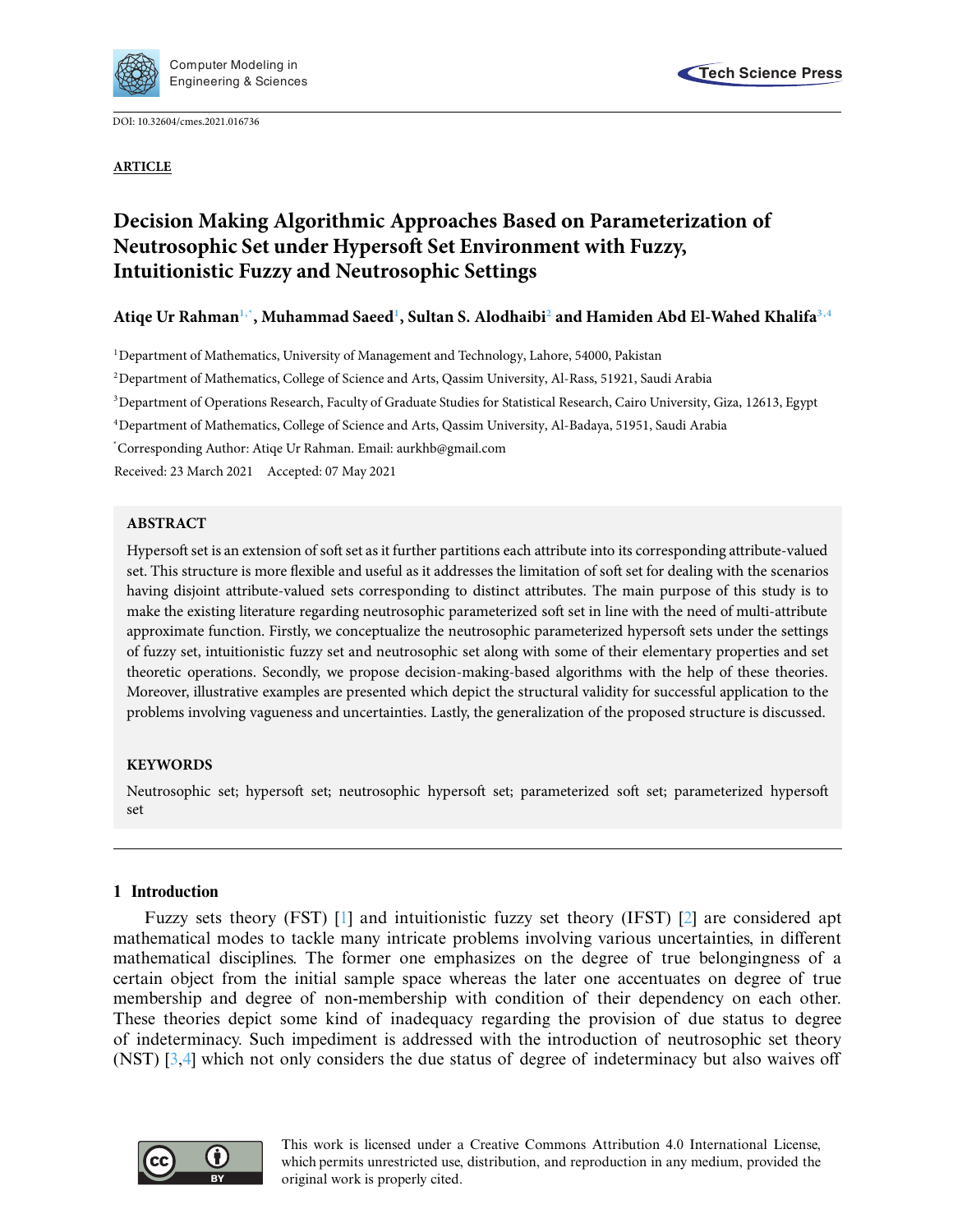the condition of dependency. This theory is more flexible and appropriate to deal with uncertainty and vagueness. NST has attracted the keen concentration of many researchers [\[5](#page-32-4)[–19\]](#page-33-0) to further utilization in statistics, topological spaces as well as in the development of certain neutrosophiclike blended structures with other existing models for useful applications in decision making. Edalatpanah [\[20\]](#page-33-1) studied a system of neutrosophic linear equations (SNLE) based on the embedding approach. He used  $(\alpha, \beta, \gamma)$ -cut for transformation of SNLE into a crisp linear system. Kumar et al. [\[21](#page-33-2)] exhibited a novel linear programming approach for finding the neutrosophic shortest path problem (NSSPP) considering Gaussian valued neutrosophic number.

FST, IFST and NST have some kind of complexities which restrain them to solve problems involving uncertainty professionally. The reason for these hurdles is, possibly, the inadequacy of the parametrization tool. It demands a mathematical tool free of all such impediments to tackle such issues. This scantiness is resolved with the development of soft set theory (SST) [\[22\]](#page-33-3) which is a new parameterized family of subsets of the universe of discourse. The researchers  $[23-34]$  $[23-34]$ studied and investigated some elementary properties, operations, laws and hybrids of SST with applications in decision making. The gluing concept of NST and SST, is studied in [\[35](#page-33-6)[,36](#page-33-7)] to make the NST adequate with parameterized tool. In many real life situations, distinct attributes are further partitioned in disjoint attribute-valued sets but existing SST is insufficient for dealing with such kind of attribute-valued sets. Hypersoft set theory (HST) [\[37\]](#page-33-8) is developed to make the SST in line with attribute-valued sets to tackle real life scenarios. HST is an extension of SST as it transforms the single argument approximate function into a multi-argument approximate function. Certain elementary properties, aggregation operations, laws, relations and functions of HST, are investigated by [\[38](#page-33-9)[–40\]](#page-34-0) for proper understanding and further utilization in different fields. The applications of HST in decision making is studied by [\[41](#page-34-1)[–44\]](#page-34-2) and the intermingling study of HST with complex sets, convex and concave sets is studied by [\[45](#page-34-3)[,46](#page-34-4)]. Deli [\[47\]](#page-34-5) characterized hybrid set structures under uncertainly parameterized hypersoft sets with theory and applications. Gayen et al. [\[48](#page-34-6)] analyzed some essential aspects of plithogenic hypersoft algebraic structures. They also investigated the notions and basic properties of plithogenic hypersoft subgroups, i.e., plithogenic fuzzy hypersoft subgroup, plithogenic intuitionistic fuzzy hypersoft subgroup, plithogenic neutrosophic hypersoft subgroup.

### *1.1 Motivation*

In miscellany of real-life applications, the attributes are required to be further partitioned into attribute values for more vivid understanding. Hypersoft set as a generalization of soft set, accomplishes this limitation and accentuates the disjoint attribute-valued sets for distinct attributes. This generalization reveals that the hypersoft set with neutrosophic, intuitionistic, and fuzzy set theory will be very helpful to construct a connection between alternatives and attributes. It is interesting that the hypersoft theory can be applied on any decision-making problem without the limitations of the selection of the values by the decision-makers. This theory can successfully be applied to Multi-criteria decision making (MCDM), Multi-criteria group decision making (MCGDM), shortest path selection, employee selection, e-learning, graph theory, medical diagnosis, probability theory, topology, and many others. It is pertinent that the existing literature regarding soft set should be adequate with the existence and the consideration of attribute-valued sets, therefore, this study aims to develop novel theories of embedding structures of parameterized neutrosophic set and hypersoft set with the setting of fuzzy, intuitionistic fuzzy and neutrosophic sets through the extension of concept investigated in [\[49](#page-34-7)[–54](#page-34-8)]. Moreover, decision-making based algorithms are proposed for each setting to solve a real life problem relating to the purchase of most suitable and appropriate product with the help of some essential operations of these presented theories.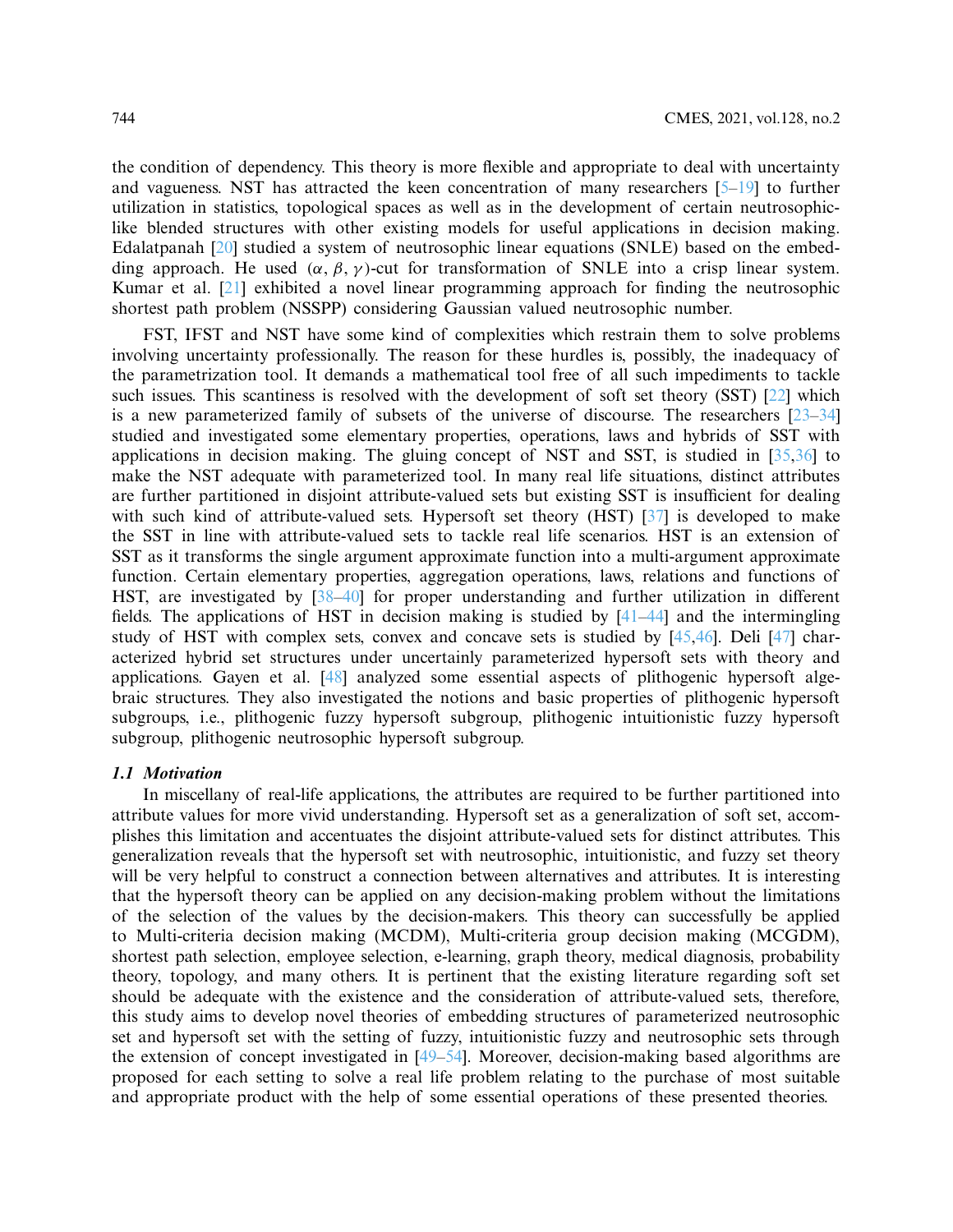### *1.2 Organization of Paper*

The rest of the paper is systemized as:

| Section 2 | Some essential definitions and terminologies are recalled.                                                          |
|-----------|---------------------------------------------------------------------------------------------------------------------|
| Section 3 | Theory of neutrosophic parameterized fuzzy hypersoft set is developed with<br>suitable examples.                    |
| Section 4 | Theory of neutrosophic parameterized intuitionistic fuzzy hypersoft set is<br>characterized with suitable examples. |
| Section 5 | Theory of neutrosophic parameterized neutrosophic hypersoft set is investigated<br>with suitable examples.          |
| Section 6 | Analysis of proposed structure is discussed.                                                                        |
| Section 7 | Paper is summarized with future directions.                                                                         |
|           |                                                                                                                     |

#### **2 Preliminaries**

Here some basic terms are recalled from existing literature to support the proposed work. Throughout the paper,  $\mathbb{X}$ ,  $\mathbb{P}(\mathbb{X})$  and I will denote the universe of discourse, power set of X and closed unit interval respectively. In this work, algorithmic approaches are followed from decision making methods stated in [\[49](#page-34-7)[–54](#page-34-8)].

### **Definition 2.1. [\[1\]](#page-32-0)**

A *fuzzy set F* defined as  $\mathcal{F} = \{(\hat{a}, A_{\mathcal{F}}(\hat{a})) | \hat{a} \in \mathbb{X}\}$  such that  $A_{\mathcal{F}}: \mathbb{X} \to \mathbb{I}$  where  $A_{\mathcal{F}}(\hat{a})$  denotes the belonging value of  $\hat{a} \in \mathcal{F}$ .

### **Definition 2.2. [\[2\]](#page-32-1)**

An *intuitionistic fuzzy set*  $\mathcal{Y}$  defined as  $\mathcal{Y} = \{(\hat{b}, \langle A_{\mathcal{Y}}(\hat{b}), B_{\mathcal{Y}}(\hat{b}) \rangle | \hat{b} \in \mathbb{X}\}\)$  such that  $A_{\mathcal{Y}}: \mathbb{X} \to \mathbb{X}$ If and  $B_y$ :  $\mathbb{X} \to \mathbb{I}$ , where  $A_y(\hat{b})$  and  $B_y(\hat{b})$  denote the belonging value and not-belonging value of  $\hat{b} \in \mathcal{Y}$  with condition of  $0 \leq A_{\mathcal{Y}}(\hat{b}) + B_{\mathcal{Y}}(\hat{b}) \leq 1$ .

# **Definition 2.3. [\[3\]](#page-32-2)**

A *neutrosophic set*  $\mathcal{Z}$  defined as  $\mathcal{Z} = \{(\hat{c}, < \mathcal{A}_{\mathcal{Z}}(\hat{c}), \mathcal{B}_{\mathcal{Z}}(\hat{c}), \mathcal{C}_{\mathcal{Z}}(\hat{c}) >) \mid \hat{c} \in \mathbb{X}\}\$  such that  $\mathcal{A}_{\mathcal{Z}}(\hat{c}), \mathcal{B}_{\mathcal{Z}}(\hat{c}), \mathcal{C}_{\mathcal{Z}}(\hat{c})$ :  $\mathbb{X} \to (-0, 1^+),$  where  $\mathcal{A}_{\mathcal{Z}}(\hat{c}), \mathcal{B}_{\mathcal{Z}}(\hat{c})$  and  $\mathcal{C}_{\mathcal{Z}}(\hat{c})$  denote the degrees of membership, indeterminacy and non-membership of  $\hat{c} \in \mathcal{Z}$  with condition of  $\hat{c} \in \mathcal{A}_{\mathcal{Z}}(\hat{c})$  +  $\mathcal{B}_{\mathcal{Z}}(\hat{c}) + \mathcal{C}_{\mathcal{Z}}(\hat{c}) \leq 3^+.$ 

### **Definition 2.4. [\[22](#page-33-3)]**

A pair  $(F_S, \Lambda)$  is called a *soft set* over X, where  $F_S: \Lambda \to \mathbb{P}(\mathbb{X})$  and  $\Lambda$  be a subset of a set of attributes E.

For more detail on soft set, see [\[23](#page-33-4)[–32\]](#page-33-10).

### **Definition 2.5. [\[37](#page-33-8)]**

The pair  $(W, \mathcal{G})$  is called a hypersoft set over  $\mathbb{X}$ , where  $\mathcal{G}$  is the cartesian product of n disjoint sets  $\mathcal{G}_1, \mathcal{G}_2, \mathcal{G}_3, \ldots, \mathcal{G}_n$  having attribute values of n distinct attributes  $\hat{g}_1, \hat{g}_2, \hat{g}_3, \ldots, \hat{g}_n$ respectively and  $W: \mathcal{G} \to \mathbb{P}(\mathbb{X})$ .

For more definitions and operations of hypersoft set, see [\[38](#page-33-9)[–40\]](#page-34-0).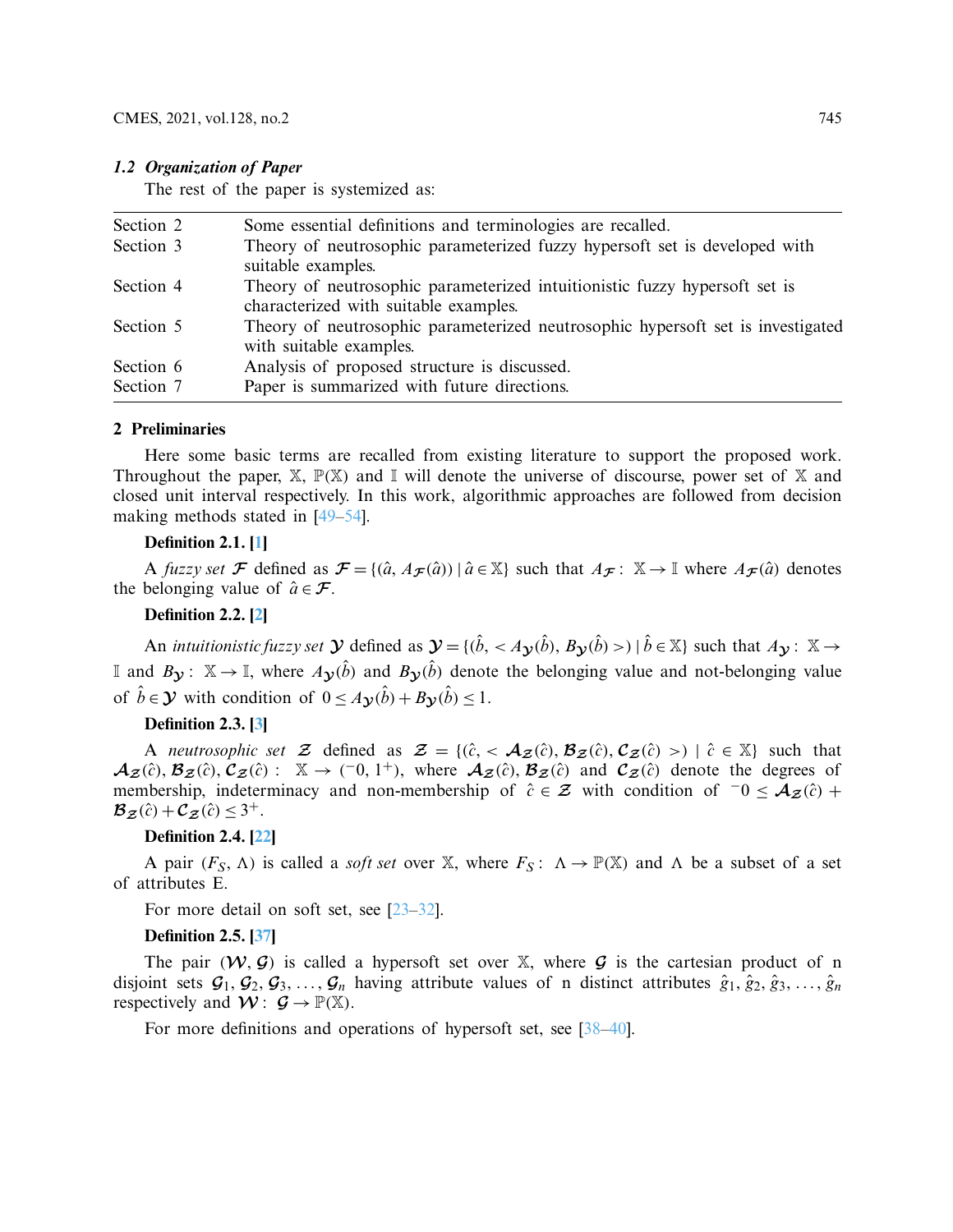### **3 Neutrosophic Parameterized Fuzzy Hypersoft Set (***npfhs***-Set) with Application**

In this section, *npfhs*-set theory is conceptualized and a decision making application is discussed.

**Definition 3.1.** Let  $\mathcal{X} = \{X_1, X_2, X_3, \ldots, X_n\}$  be a collection of disjoint attribute-valued sets corresponding to n distinct attributes  $\alpha_1, \alpha_2, \alpha_3, \ldots, \alpha_n$ , respectively. A *npfhs*-set  $\Psi_{\mathcal{A}}$  over X is defined as

 $\Psi_{\mathcal{A}} = \{ ( \langle P_{\mathcal{A}}(g), Q_{\mathcal{A}}(g), R_{\mathcal{A}}(g) \rangle | g, \psi_{\mathcal{A}}(g) ) : g \in \mathbb{G}, \psi_{\mathcal{A}}(g) \in F(\mathbb{X}) \}$ 

where

- (i)  $F(\mathbb{X})$  is a collection of all fuzzy sets over  $\mathbb{X}$
- (ii)  $\mathbb{G} = \mathcal{X}_1 \times \mathcal{X}_2 \times \mathcal{X}_3 \times \ldots \times \mathcal{X}_n$
- (iii) *A* is a neutrosophic set over G with  $P_A$ ,  $Q_A$ ,  $R_A$ : G  $\rightarrow$  I as membership function, indeterminacy function and nonmembership function of *npfhs*-set.
- (iv)  $\psi_{\mathcal{A}}(g)$  is a fuzzy set for all  $g \in \mathbb{G}$  with  $\psi_{\mathcal{A}}: \mathbb{G} \to F(\mathbb{X})$  and is called approximate function of *npfhs*-set.

Note that collection of all *npfhs*-sets is represented by  $\Omega_{NPFHS}(\mathbb{X})$ .

**Definition 3.2.** Let  $\Psi_{\mathcal{A}} \in \Omega_{NPFHS}(\mathbb{X})$ . If  $\psi_{\mathcal{A}}(g) = \phi$ ,  $P_{\mathcal{A}}(g) = 0$ ,  $Q_{\mathcal{A}}(g) = 1$ ,  $R_{\mathcal{A}}(g) = 1$  for all  $g \in \mathbb{G}$ , then  $\Psi_A$  is called *A*-empty *npfhs*-set, denoted by  $\Psi_{\Phi_A}$ . If  $A = \phi$ , then *A*-empty *npfhs*-set is called an empty *npfhs*-set, denoted by  $\Psi_{\Phi}$ .

**Definition 3.3.** Let  $\Psi_{\mathcal{A}} \in \Omega_{NPFHS}(\mathbb{X})$ . If  $\psi_{\mathcal{A}}(g) = \mathbb{X}$ ,  $P_{\mathcal{A}}(g) = 1$ ,  $Q_{\mathcal{A}}(g) = 0$ ,  $R_{\mathcal{A}}(g) = 0$  for all  $g \in \mathbb{G}$ , then  $\Psi_{\mathcal{A}}$  is called  $\mathcal{A}$ -universal *npfhs*-set, denoted by  $\Psi_{\tilde{A}}$ . If  $\mathcal{A} = \mathbb{G}$ , then the  $\mathcal{A}$ -universal *npfhs*-set is called universal *npfhs*-set, denoted by  $\Psi_{\tilde{G}}$ .

**Example 3.1.** Consider  $\mathbb{X} = \{u_1, u_2, u_3, u_4, u_5\}$  and  $\mathcal{X} = \{\mathcal{X}_1, \mathcal{X}_2, \mathcal{X}_3\}$  with  $\mathcal{X}_1 = \{\hat{x}_{11}, \hat{x}_{12}\}$ ,  $\mathcal{X}_2 = {\hat{x}}_{21}, {\hat{x}}_{22}, \mathcal{X}_3 = {\hat{x}}_{31}, \text{ then } \mathbb{G} = \mathcal{X}_1 \times \mathcal{X}_2 \times \mathcal{X}_3$  $\mathbb{G} = \{(\hat{x}_{11}, \hat{x}_{21}, \hat{x}_{31}), (\hat{x}_{11}, \hat{x}_{22}, \hat{x}_{31}), (\hat{x}_{12}, \hat{x}_{21}, \hat{x}_{31}), (\hat{x}_{12}, \hat{x}_{22}, \hat{x}_{31})\} = \{g_1, g_2, g_3, g_4\}.$ 

Case 1.

If  $\mathcal{A}_1 = \{ < 0.2, 0.3, 0.4 > /g_2, < 0, 1, 1 > /g_3, < 1, 0, 0 > /g_4 \}$  and  $\psi_{A_1}(g_2) = \{0.4/u_2, 0.6/u_4\}, \quad \psi_{A_1}(g_3) = \emptyset, \text{ and } \psi_{A_1}(g_4) = \mathbb{X}, \text{ then}$  $\Psi_{\mathcal{A}_1} = \{(<0.2, 0.3, 0.4 > /g_2, \{0.4/u_2, 0.6/u_4\}), (<0, 1, 1 > /g_3, \emptyset), (<1, 0, 0 > /g_4, \mathbb{X})\}.$ 

Case 2.

If 
$$
\mathcal{A}_2 = \{ <0, 1, 1 > /g_2, <0, 1, 1 > /g_3 \}
$$
,  $\psi_{\mathcal{A}_2}(g_2) = \emptyset$  and  $\psi_{\mathcal{A}_2}(g_3) = \emptyset$ , then  $\Psi_{\mathcal{A}_2} = \Psi_{\Phi_{\mathcal{A}_2}}$ .

Case 3.

If  $A_3 = \emptyset$  corresponding to all elements of  $\mathbb{G}$ , then  $\Psi_{A_3} = \Psi_{\Phi}$ .

Case 4.

If  $\mathcal{A}_4 = \{ \langle 1, 0, 0 \rangle / g_1, \langle 1, 0, 0 \rangle / g_2 \}, \psi_{\mathcal{A}_4}(g_1) = \mathbb{X}$ , and  $\psi_{\mathcal{A}_4}(g_2) = \mathbb{X}$ , then  $\Psi_{\mathcal{A}_4} = \Psi_{\mathcal{A}_4}$ . Case 5.

If  $A_5 = \mathbb{X}$  with respect to all elements of  $\mathbb{G}$ , then  $\Psi_{A_5} = \Psi_{\tilde{\mathbb{G}}}$ .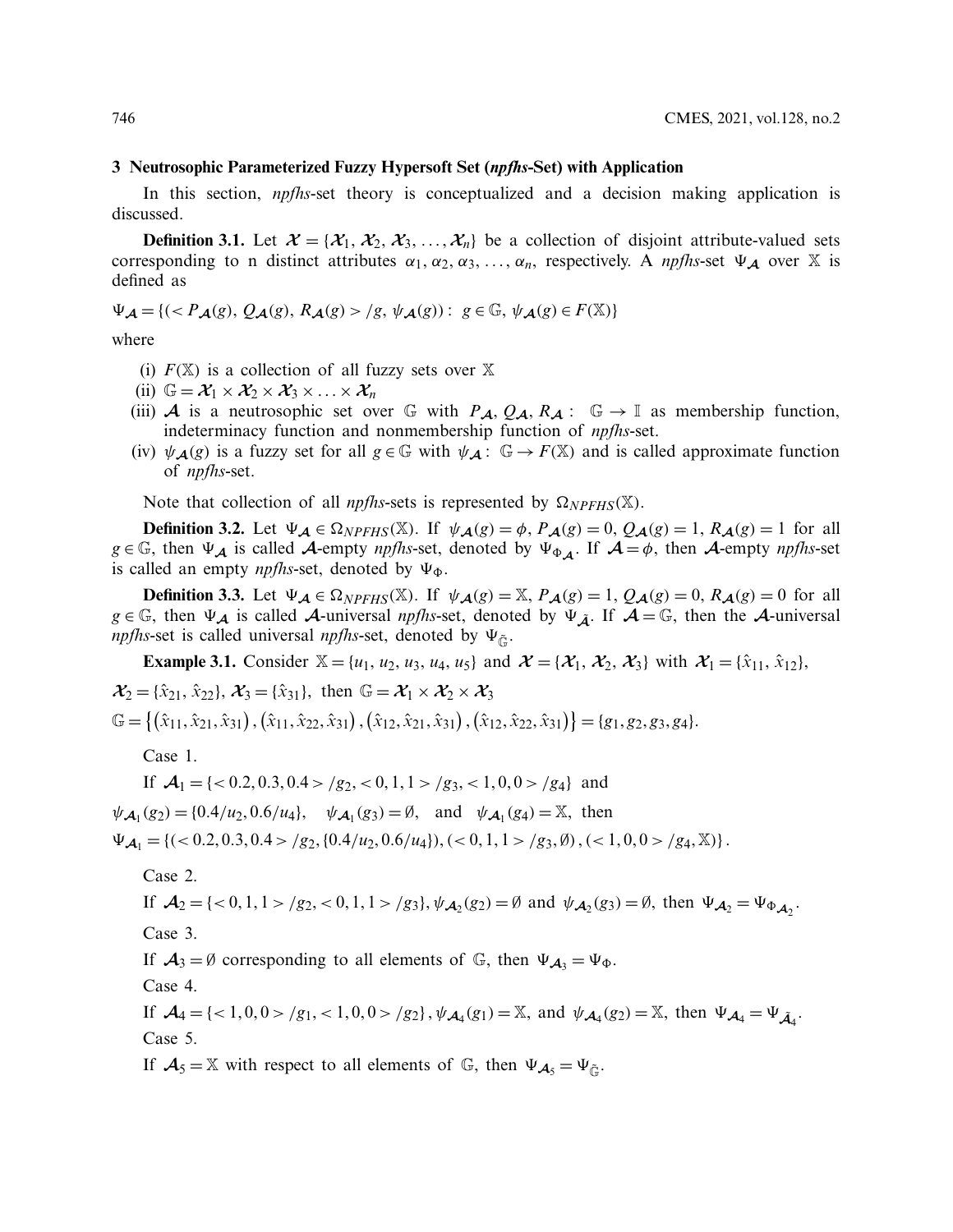**Definition 3.4.** Let  $\Psi_{A_1}$ ,  $\Psi_{A_2} \in \Omega_{NPFHS}(\mathbb{X})$  then  $\Psi_{A_1}$  is an *npfhs*-subset of  $\Psi_{A_2}$ , denoted by  $\Psi_{\mathcal{A}_1} \tilde{\subseteq}_f \Psi_{\mathcal{A}_2}$  if

 $P_{\mathcal{A}_1}(g) \leq P_{\mathcal{A}_2}(g), Q_{\mathcal{A}_1}(g) \geq Q_{\mathcal{A}_2}(g), R_{\mathcal{A}_1}(g) \geq R_{\mathcal{A}_2}(g)$  and  $\psi_{\mathcal{A}_1}(g) \subseteq_f \psi_{\mathcal{A}_2}(g)$  for all  $g \in \mathbb{G}$ .

**Definition 3.5.** Let  $\Psi_{A_1}, \Psi_{A_2} \in \Omega_{NPFHS}(\mathbb{X})$  then,  $\Psi_{A_1}$  and  $\Psi_{A_2}$  are *npfhs*-equal, represented as  $\Psi_{\mathcal{A}_1} = \Psi_{\mathcal{A}_2}$ , if and only if  $P_{\mathcal{A}_1}(g) = P_{\mathcal{A}_2}(g)$ ,  $Q_{\mathcal{A}_1}(g) = Q_{\mathcal{A}_2}(g)$ ,  $R_{\mathcal{A}_1}(g) = R_{\mathcal{A}_2}(g)$  and  $\psi_{\mathcal{A}_1}(g) = f$  $\psi_{\mathcal{A}_2}(g)$  for all  $g \in \mathbb{G}$ .

**Definition 3.6.** Let  $\Psi_{\mathcal{A}} \in \Omega_{NPFHS}(\mathbb{X})$  then, complement of  $\Psi_{\mathcal{A}}$  (i.e.,  $\Psi_{\mathcal{A}}^{\tilde{c}}$ ) is an *npfhs*-set given as  $P_{\mathcal{A}}^{\tilde{c}}(g) = 1 - P_{\mathcal{A}}(g), Q_{\mathcal{A}}^{\tilde{c}}(g) = 1 - Q_{\mathcal{A}}(g), R_{\mathcal{A}}^{\tilde{c}}(g) = 1 - R_{\mathcal{A}}(g)$  and  $\psi_{\mathcal{A}}^{\tilde{c}}(g) = \mathbb{X} \setminus_{f} \psi_{\mathcal{A}}(g)$ .

**Proposition 3.1.** Let  $\Psi_{\mathcal{A}} \in \Omega_{NPFHS}(\mathbb{X})$  then,

1.  $(\Psi_{\mathcal{A}}^{\tilde{c}})^{\tilde{c}} = \Psi_{\mathcal{A}}.$ 2.  $\Psi_{\phi}^{\tilde{c}} = \Psi_{\tilde{\mathbb{G}}}.$ 

**Definition 3.7.** Let  $\Psi_{\mathcal{A}_1}$ ,  $\Psi_{\mathcal{A}_2} \in \Omega_{NPFHS}(\mathbb{X})$  then, union of  $\Psi_{\mathcal{A}_1}$  and  $\Psi_{\mathcal{A}_2}$ , denoted by  $\Psi_{A_1} \tilde{\cup}_f \Psi_{A_2}$ , is an *npfhs*-set defined by

- $\hat{P}_{\mathcal{A}_1 \cup \mathcal{A}_2}(g) = max\{P_{\mathcal{A}_1}(x), P_{\mathcal{A}_2}(g)\},$
- $Q_{\mathcal{A}_1 \cup \mathcal{A}_2}(g) = min\{Q_{\mathcal{A}_1}(x), Q_{\mathcal{A}_2}(g)\},$
- (iii)  $R_{\mathcal{A}_1 \cup \mathcal{A}_2}(g) = \min\{R_{\mathcal{A}_1}(x), R_{\mathcal{A}_2}(g)\},$
- (iv)  $\psi_{\mathcal{A}_1 \tilde{\cup} \mathcal{A}_2}(g) = \psi_{\mathcal{A}_1}(g) \tilde{\cup}_f \psi_{\mathcal{A}_2}(g)$ , for all  $g \in \mathbb{G}$ .

**Definition 3.8.** Let  $\Psi_{\mathcal{A}_1}$ ,  $\Psi_{\mathcal{A}_2} \in \Omega_{NPFHS}(\mathbb{X})$  then intersection of  $\Psi_{\mathcal{A}_1}$  and  $\Psi_{\mathcal{A}_2}$ , denoted by  $\Psi_{\mathcal{A}_1} \tilde{\cap}_f \Psi_{\mathcal{A}_2}$ , is an *npfhs*-set defined by

- (i)  $P_{\mathcal{A}_1 \cap \mathcal{A}_2}(g) = \min\{P_{\mathcal{A}_1}(x), P_{\mathcal{A}_2}(g)\},$ (ii)  $Q_{\mathcal{A}_1 \cap \mathcal{A}_2}(g) = max\{Q_{\mathcal{A}_1}(x), Q_{\mathcal{A}_2}(g)\},$ (iii)  $R_{\mathcal{A}_1 \cap \mathcal{A}_2}(g) = max\{R_{\mathcal{A}_1}(x), R_{\mathcal{A}_2}(g)\},$
- (iv)  $\psi_{\mathcal{A}_1 \cap \mathcal{A}_2}(g) = \psi_{\mathcal{A}_1}(g) \tilde{\cap}_f \psi_{\mathcal{A}_2}(g)$ , for all  $g \in \mathbb{G}$ .

**Remark 3.1.** Let  $\Psi_{\mathcal{A}} \in \Omega_{NPFHS}(\mathbb{X})$ . If  $\Psi_{\mathcal{A}} \neq_f \Psi_{\tilde{\mathbb{G}}}$ , then  $\Psi_{\mathcal{A}} \tilde{\cup}_f \Psi_{\mathcal{A}}^{\tilde{c}} \neq_f \Psi_{\tilde{\mathbb{G}}}$  and  $\Psi_{\mathcal{A}} \tilde{\cap}_f \Psi_{\mathcal{A}}^{\tilde{c}} \neq_f \Psi_{\Phi}$ **Proposition 3.2.** Let  $\Psi_{\mathcal{A}_1}$ ,  $\Psi_{\mathcal{A}_2} \in \Omega_{NPFHS}(\mathbb{X})$  D. Morgan laws are valid

1.  $(\Psi_{\mathcal{A}_1} \tilde{\cup}_f \Psi_{\mathcal{A}_2})^{\tilde{c}} = \Psi_{\mathcal{A}_1}^{\tilde{c}} \tilde{\cap}_f \Psi_{\mathcal{A}_2}^{\tilde{c}}.$ 2.  $(\Psi_{\mathcal{A}_1} \tilde{\cap}_f \Psi_{\mathcal{A}_2})^{\tilde{c}} = \Psi_{\mathcal{A}_1}^{\tilde{c}} \tilde{\cup}_f \Psi_{\mathcal{A}_2}^{\tilde{c}}.$ **Proof.** For all  $g \in \mathbb{G}$ , (1). Since  $(P_{\mathcal{A}_1 \cup \mathcal{A}_2})^{\tilde{c}}(g) = 1 - P_{\mathcal{A}_1 \cup \mathcal{A}_2}(g)$  $= 1 - max\{P_{\mathcal{A}_{1}}(g), P_{\mathcal{A}_{2}}(g)\}$  $= min\{1 - P_{\mathcal{A}_1}(g), 1 - P_{\mathcal{A}_2}(g)\}$  $= min\{P_{\mathcal{A}_1}^{\tilde{c}}(g), P_{\mathcal{A}_2}^{\tilde{c}}(g)\}$  $= P^{\tilde{c}}_{\mathcal{A}_1 \cap \mathcal{A}_2}(g)$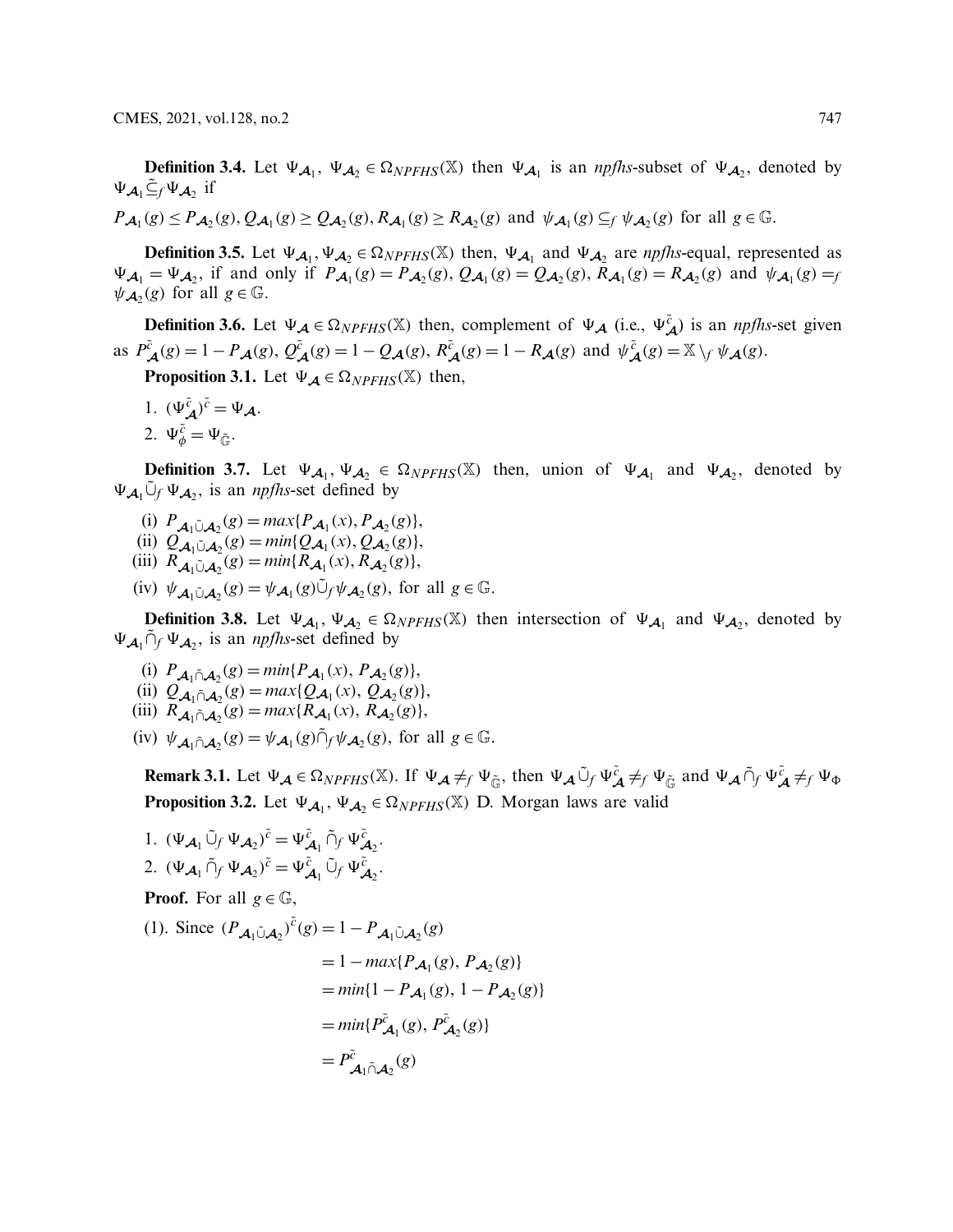also

$$
(Q_{\mathcal{A}_1 \tilde{\cup} \mathcal{A}_2})^{\tilde{c}}(g) = 1 - Q_{\mathcal{A}_1 \tilde{\cup} \mathcal{A}_2}(g)
$$
  
\n
$$
= 1 - \min\{Q_{\mathcal{A}_1}(g), Q_{\mathcal{A}_2}(g)\}
$$
  
\n
$$
= \max\{1 - Q_{\mathcal{A}_1}(g), 1 - Q_{\mathcal{A}_2}(g)\}
$$
  
\n
$$
= \max\{Q_{\mathcal{A}_1}^{\tilde{c}}(g), Q_{\mathcal{A}_2}^{\tilde{c}}(g)\}
$$
  
\n
$$
= Q_{\mathcal{A}_1 \tilde{\cap} \mathcal{A}_2}^{\tilde{c}}(g)
$$

and

 $\sim$ 

$$
(R_{\mathcal{A}_1 \tilde{\cup} \mathcal{A}_2})^c(g) = 1 - R_{\mathcal{A}_1 \tilde{\cup} \mathcal{A}_2}(g)
$$
  
= 1 - min{ $R_{\mathcal{A}_1}(g)$ ,  $R_{\mathcal{A}_2}(g)$ }  
= max{1 -  $R_{\mathcal{A}_1}(g)$ , 1 -  $R_{\mathcal{A}_2}(g)$ }  
= max{ $R_{\mathcal{A}_1}^{\tilde{c}}(g)$ ,  $R_{\mathcal{A}_2}^{\tilde{c}}(g)$ }  
=  $R_{\mathcal{A}_1 \tilde{\cap} \mathcal{A}_2}^{\tilde{c}}(g)$ 

and

$$
(\psi_{\mathcal{A}_1 \tilde{\cup} \mathcal{A}_2})^{\tilde{c}}(g) = \mathbb{X} \setminus f \psi_{\mathcal{A}_1 \tilde{\cup} \mathcal{A}_2}(g)
$$
  
\n
$$
= \mathbb{X} \setminus f (\psi_{\mathcal{A}_1}(g) \tilde{\cup}_f \psi_{\mathcal{A}_2}(g))
$$
  
\n
$$
= (\mathbb{X} \setminus f \psi_{\mathcal{A}_1}(g)) \tilde{\cap}_f (\mathbb{X} \setminus f \psi_{\mathcal{A}_2}(g))
$$
  
\n
$$
= \psi_{\mathcal{A}_1}^{\tilde{c}}(g) \tilde{\cap}_f \psi_{\mathcal{A}_2}^{\tilde{c}}(g)
$$
  
\n
$$
= \psi_{\mathcal{A}_1}^{\tilde{c}} \tilde{\cap}_{\mathcal{A}_2}(g).
$$

similarly (2) can be proved easily.

**Proposition 3.3.** Let  $\Psi_{\mathcal{A}_1}$ ,  $\Psi_{\mathcal{A}_2}$ ,  $\Psi_{\mathcal{A}_3} \in \Omega_{NPFHS}(\mathbb{X})$  then

1. 
$$
\Psi_{\mathcal{A}_1} \tilde{\cup}_f (\Psi_{\mathcal{A}_2} \tilde{\cap}_f \Psi_{\mathcal{A}_3}) = (\Psi_{\mathcal{A}_1} \tilde{\cup}_f \Psi_{\mathcal{A}_2}) \tilde{\cap}_f (\Psi_{\mathcal{A}_1} \tilde{\cup}_f \Psi_{\mathcal{A}_3}).
$$
  
2.  $\Psi_{\mathcal{A}_1} \tilde{\cap}_f (\Psi_{\mathcal{A}_2} \tilde{\cup}_f \Psi_{\mathcal{A}_3}) = (\Psi_{\mathcal{A}_1} \tilde{\cap}_f \Psi_{\mathcal{A}_2}) \tilde{\cup}_f (\Psi_{\mathcal{A}_1} \tilde{\cap}_f \Psi_{\mathcal{A}_3}).$ 

**Proof.** For all  $g \in \mathbb{G}$ ,

(1). Since 
$$
P_{\mathcal{A}_1 \tilde{\cup}(\mathcal{A}_2 \tilde{\cap} \mathcal{A}_3)}(g) = max\{P_{\mathcal{A}_1}(g), P_{\mathcal{A}_2 \tilde{\cap} \mathcal{A}_3}(g)\}
$$
  
\n
$$
= max\{P_{\mathcal{A}_1}(g), min\{P_{\mathcal{A}_2}(g), P_{\mathcal{A}_3}(g)\}\}
$$
\n
$$
= min\{max\{P_{\mathcal{A}_1}(g), P_{\mathcal{A}_2}(g)\}, max\{P_{\mathcal{A}_1}(g), P_{\mathcal{A}_3}(g)\}\}
$$
\n
$$
= min\{P_{\mathcal{A}_1 \tilde{\cup} \mathcal{A}_2}(g), P_{\mathcal{A}_1 \tilde{\cup} \mathcal{A}_3}(g)\}
$$
\n
$$
= P_{(\mathcal{A}_1 \tilde{\cup} \mathcal{A}_2) \tilde{\cap} (\mathcal{A}_1 \tilde{\cup} \mathcal{A}_3)}(g)
$$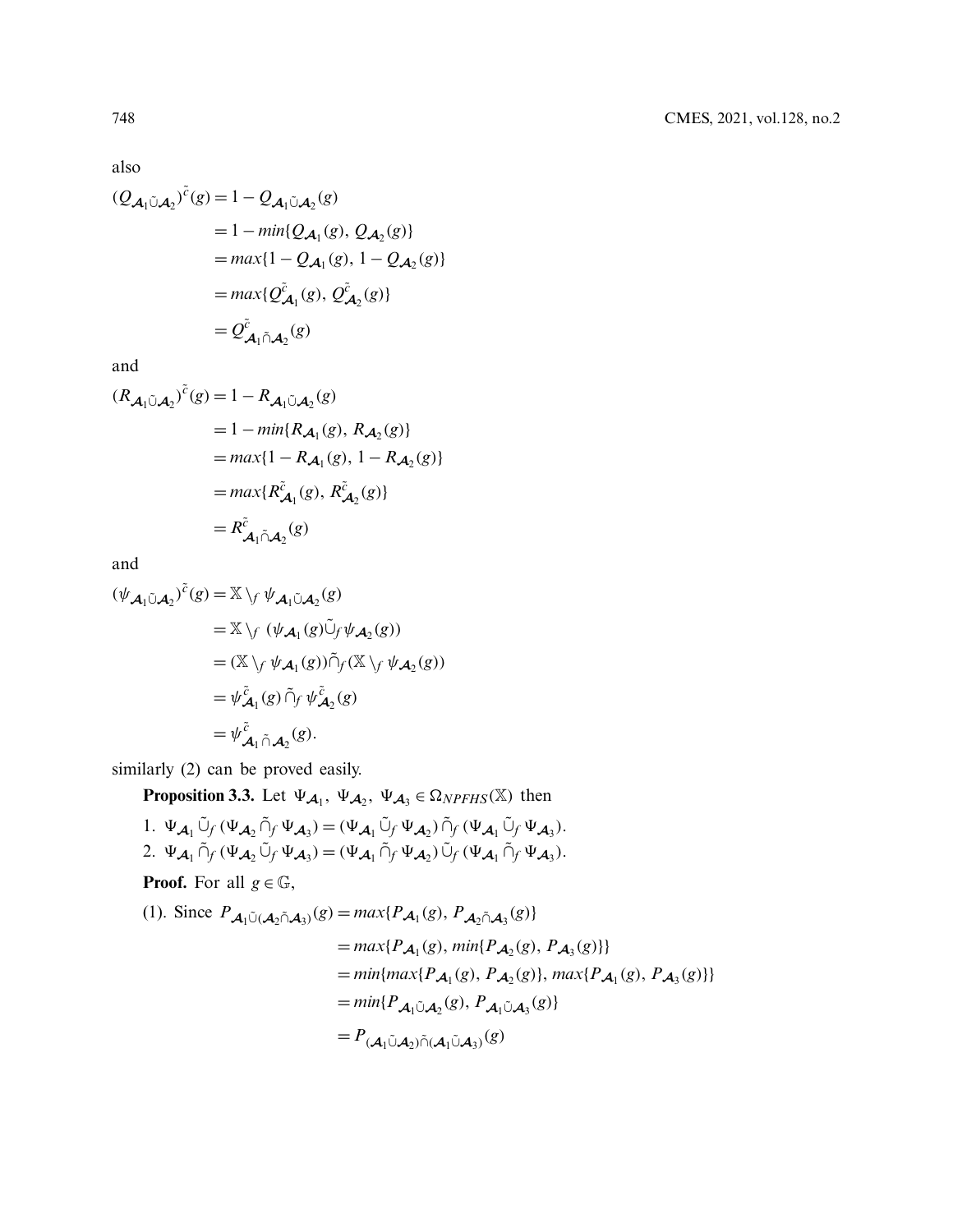and

$$
Q_{\mathcal{A}_1\tilde{\cup}(\mathcal{A}_2\tilde{\cap}\mathcal{A}_3)}(g) = min\{Q_{\mathcal{A}_1}(g), Q_{\mathcal{A}_2\tilde{\cap}\mathcal{A}_3}(g)\}
$$
  
\n
$$
= min\{Q_{\mathcal{A}_1}(g), max\{Q_{\mathcal{A}_2}(g), Q_{\mathcal{A}_3}(g)\}\}
$$
  
\n
$$
= max\{min\{Q_{\mathcal{A}_1}(g), Q_{\mathcal{A}_2}(g)\}, min\{Q_{\mathcal{A}_1}(g), Q_{\mathcal{A}_3}(g)\}\}
$$
  
\n
$$
= max\{Q_{\mathcal{A}_1\tilde{\cup}\mathcal{A}_2}(g), Q_{\mathcal{A}_1\tilde{\cup}\mathcal{A}_3}(g)\}
$$
  
\n
$$
= Q_{(\mathcal{A}_1\tilde{\cup}\mathcal{A}_2)\tilde{\cap}(\mathcal{A}_1\tilde{\cup}\mathcal{A}_3)}(g)
$$

and

$$
R_{\mathcal{A}_1 \tilde{\cup}(\mathcal{A}_2 \tilde{\cap} \mathcal{A}_3)}(g) = min\{R_{\mathcal{A}_1}(g), R_{\mathcal{A}_2 \tilde{\cap} \mathcal{A}_3}(g)\}
$$
  
\n
$$
= min\{R_{\mathcal{A}_1}(g), max\{R_{\mathcal{A}_2}(g), R_{\mathcal{A}_3}(g)\}\}
$$
  
\n
$$
= max\{min\{R_{\mathcal{A}_1}(g), R_{\mathcal{A}_2}(g)\}, min\{R_{\mathcal{A}_1}(g), R_{\mathcal{A}_3}(g)\}\}
$$
  
\n
$$
= max\{R_{\mathcal{A}_1 \tilde{\cup} \mathcal{A}_2}(g), R_{\mathcal{A}_1 \tilde{\cup} \mathcal{A}_3}(g)\}
$$
  
\n
$$
= R_{(\mathcal{A}_1 \tilde{\cup} \mathcal{A}_2) \tilde{\cap} (\mathcal{A}_1 \tilde{\cup} \mathcal{A}_3)}(g)
$$

and

$$
\psi_{\mathcal{A}_1 \tilde{\cup} (\mathcal{A}_2 \tilde{\cap} \mathcal{A}_3)}(g) = \psi_{\mathcal{A}_1}(g) \cup_f \psi_{\mathcal{A}_2 \tilde{\cap} \mathcal{A}_3}(g)
$$
  
\n
$$
= \psi_{\mathcal{A}_1}(g) \cup_f (\psi_{\mathcal{A}_2}(g) \cap_f \psi_{\mathcal{A}_3}(g))
$$
  
\n
$$
= (\psi_{\mathcal{A}_1}(g) \cup_f \psi_{\mathcal{A}_2}(g)) \cap_f (\psi_{\mathcal{A}_1}(g) \cup_f \psi_{\mathcal{A}_3}(g))
$$
  
\n
$$
= \psi_{\mathcal{A}_1 \tilde{\cup} \mathcal{A}_2}(g) \cap_f \psi_{\mathcal{A}_1 \tilde{U} \mathcal{A}_3}(g)
$$
  
\n
$$
= \psi_{(\mathcal{A}_1 \tilde{\cup} \mathcal{A}_2) \tilde{\cap} (\mathcal{A}_1 \tilde{\cup} \mathcal{A}_3)}(g)
$$

In the same way, (2) can be proved.

**Definition 3.9.** Let  $\Psi_{A_1}, \Psi_{A_2} \in \Omega_{NPFHS}(\mathbb{X})$  then OR-operation of  $\Psi_{A_1}$  and  $\Psi_{A_2}$ , denoted by  $\Psi_{\mathcal{A}_1}$ <sup> $\tilde{\mathbb{U}}$ </sup>  $\Psi_{\mathcal{A}_2}$ , is an *npfhs*-set defined by

- (i)  $P_{\mathcal{A}_1 \oplus \mathcal{A}_2}(g_1, g_2) = max\{P_{\mathcal{A}_1}(g_1), P_{\mathcal{A}_2}(g_2)\},$
- (ii)  $Q_{\mathcal{A}_1}(\mathfrak{g}_1, g_2) = \min\{Q_{\mathcal{A}_1}(g_1), Q_{\mathcal{A}_2}(g_2)\},$
- (iii)  $R_{\mathcal{A}_1 \oplus \mathcal{A}_2}(g_1, g_2) = \min\{R_{\mathcal{A}_1}(g_1), R_{\mathcal{A}_2}(g_2)\},$
- $(\text{iv})$   $\psi_{\mathcal{A}_1}(\mathcal{A}_2(g_1, g_2)) = \psi_{\mathcal{A}_1}(g_1) \cup_f \psi_{\mathcal{A}_2}(g_2)$ , for all  $(g_1, g_2) \in \mathcal{A}_1 \times \mathcal{A}_2$ .

**Definition 3.10.** Let  $\Psi_{\mathcal{A}_1}$ ,  $\Psi_{\mathcal{A}_2} \in \Omega_{NPFHS}(\mathbb{X})$  then AND-operation of  $\Psi_{\mathcal{A}_1}$  and  $\Psi_{\mathcal{A}_2}$ , denoted by  $\Psi_{\mathcal{A}_1}$   $\tilde{m} \Psi_{\mathcal{A}_2}$ , is an *npfhs*-set defined by

(i)  $P_{\mathcal{A}_1 \cap \mathcal{A}_2}(g_1, g_2) = \min\{P_{\mathcal{A}_1}(g_1), P_{\mathcal{A}_2}(g_2)\},$ (ii)  $Q_{\mathcal{A}_1 \cap \mathcal{A}_2}(g_1, g_2) = max\{Q_{\mathcal{A}_1}(g_1), Q_{\mathcal{A}_2}(g_2)\},$ (iii)  $R_{\mathcal{A}_1 \cap \mathcal{A}_2}(g_1, g_2) = max\{R_{\mathcal{A}_1}(g_1), R_{\mathcal{A}_2}(g_2)\},$ (iv)  $\psi_{\mathcal{A}_1 \cap \mathcal{A}_2}(g_1, g_2) = \psi_{\mathcal{A}_1}(g_1) \cap_f \psi_{\mathcal{A}_2}(g_2)$ , for all  $(g_1, g_2) \in \mathcal{A}_1 \times \mathcal{A}_2$ .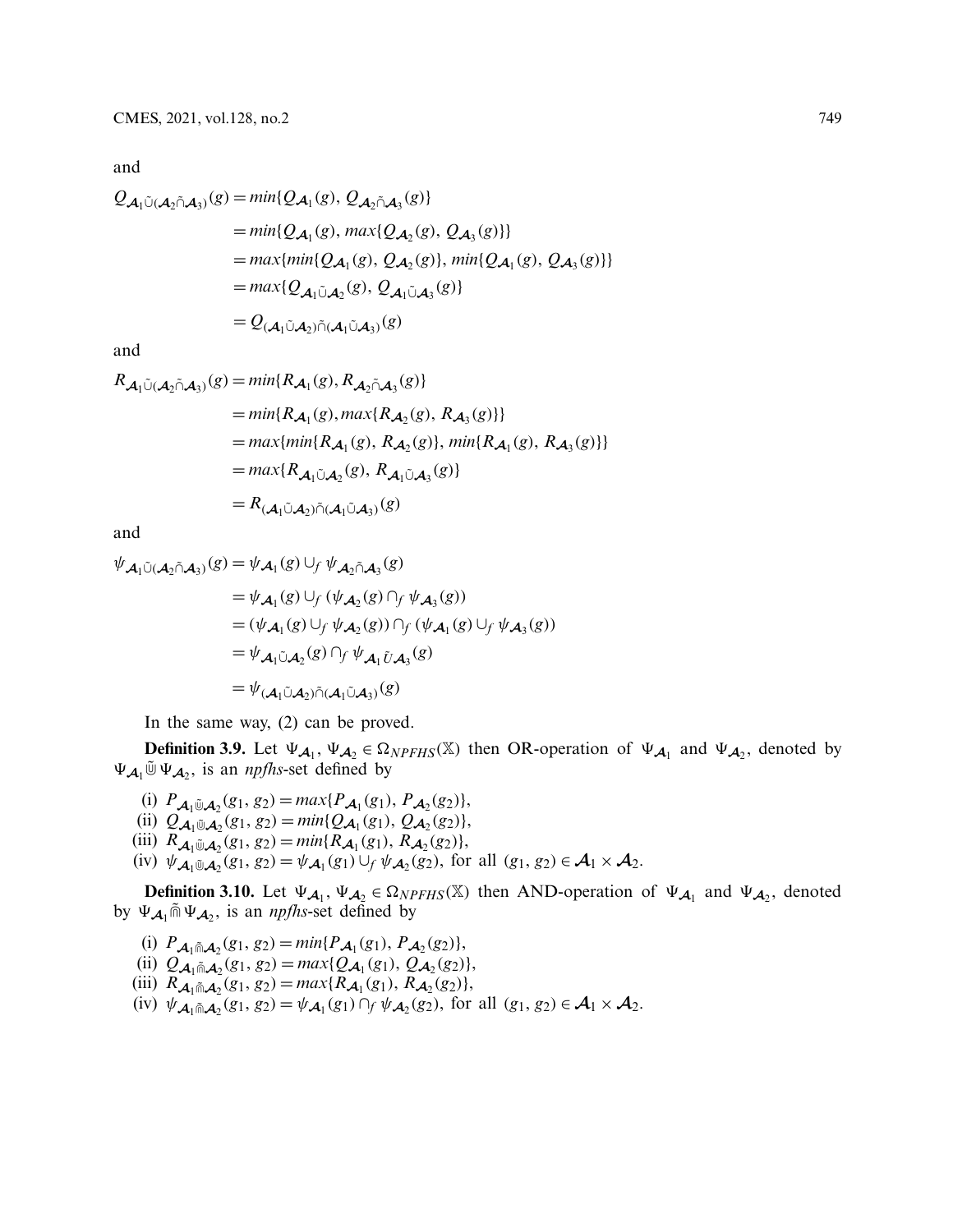**Proposition 3.4.** Let  $\Psi_{\mathcal{A}_1}$ ,  $\Psi_{\mathcal{A}_2}$ ,  $\Psi_{\mathcal{A}_3} \in \Omega_{NPFHS}(\mathbb{X})$  then

1.  $\Psi_{\mathcal{A}_1} \tilde{\mathbb{m}} \Psi_{\Phi} = \Psi_{\Phi}$ . 2.  $(\Psi_{\mathcal{A}_1} \tilde{\mathbb{Q}} \Psi_{\mathcal{A}_2}) \tilde{\mathbb{Q}} \Psi_{\mathcal{A}_3} = \Psi_{\mathcal{A}_1} \tilde{\mathbb{Q}} \left( \Psi_{\mathcal{A}_2} \tilde{\mathbb{Q}} \Psi_{\mathcal{A}_3} \right).$ 3.  $(\Psi_{\mathcal{A}_1} \tilde{\mathbb{U}} \Psi_{\mathcal{A}_2}) \tilde{\mathbb{U}} \Psi_{\mathcal{A}_3} = \Psi_{\mathcal{A}_1} \tilde{\mathbb{U}} (\Psi_{\mathcal{A}_2} \tilde{\mathbb{U}} \Psi_{\mathcal{A}_3}).$ 

# *3.1 Neutrosophic Decision Set of npfhs-Set*

An algorithm is presented with the help of characterization of neutrosophic decision set on *npfhs*-set which based on decision making technique and is explained with example.

**Definition 3.11.** Let  $\Psi_{\mathcal{A}} \in \Omega_{NPFHS}(\mathbb{X})$  then a neutrosophic decision set of  $\Psi_{\mathcal{A}}$  (i.e.,  $\Psi_{\mathcal{A}}^D$ ) is represented as

$$
\Psi_{\mathcal{A}}^{D} = \left\{ \langle \mathcal{T}_{\mathcal{A}}^{D}(u), \mathcal{I}_{\mathcal{A}}^{D}(u), \mathcal{F}_{\mathcal{A}}^{D}(u) \rangle / u : u \in \mathbb{X} \right\}
$$
  
where  $\mathcal{T}_{\mathcal{A}}^{D}, \mathcal{I}_{\mathcal{A}}^{D}, \mathcal{F}_{\mathcal{A}}^{D} : \mathbb{X} \to \mathbb{I}$  and  

$$
\mathcal{T}_{\mathcal{A}}^{D}(u) = \frac{1}{|\mathbb{X}|} \sum_{v \in S(\mathcal{A})} \mathcal{T}_{\mathcal{A}}(v) \Gamma_{\psi_{\mathcal{A}}(v)}(u)
$$

$$
\mathcal{I}_{\mathcal{A}}^{D}(u) = \frac{1}{|\mathbb{X}|} \sum_{v \in S(\mathcal{A})} \mathcal{T}_{\mathcal{A}}(v) \Gamma_{\psi_{\mathcal{A}}(v)}(u)
$$

$$
\mathcal{F}_{\mathcal{A}}^{D}(u) = \frac{1}{|\mathbb{X}|} \sum_{v \in S(\mathcal{A})} \mathcal{F}_{\mathcal{A}}(v) \Gamma_{\psi_{\mathcal{A}}(v)}(u)
$$

where  $|\bullet|$  denotes set cardinality with

$$
\Gamma_{\psi_{\mathcal{A}}(v)}(u) = \begin{cases} \psi_{\mathcal{A}}(v); & u \in \Gamma_{\psi_{\mathcal{A}}}(v) \\ 0; & u \notin \Gamma_{\psi_{\mathcal{A}}}(v) \end{cases}
$$

**Definition 3.12.** If  $\Psi_{\mathcal{A}} \in \Omega_{NPFHS}(\mathbb{X})$  with neutrosophic decision set  $\Psi_{\mathcal{A}}^D$  then reduced fuzzy set of  $\Psi_{\mathcal{A}}^D$  is a fuzzy set represented as

$$
\mathbb{R}(\Psi_{\mathcal{A}}^{D}) = \left\{ \zeta_{\Psi_{\mathcal{A}}^{D}}(u)/u : u \in \mathbb{X} \right\}
$$
  
where  $\zeta_{\Psi_{\mathcal{A}}^{D}} : \mathbb{X} \to \mathbb{I}$  with  $\zeta_{\Psi_{\mathcal{A}}^{D}}(u) = \mathcal{T}_{\mathcal{A}}^{D}(u) + \mathcal{T}_{\mathcal{A}}^{D}(u) - \mathcal{F}_{\mathcal{A}}^{D}(u)$ 

**Algorithm 3.1.** Once  $\Psi_{\mathcal{A}}^D$  has been established, it may be indispensable to select the best single substitute from the options. Therefore, decision can be set up with the help of following algorithm.

Step 1 Determine  $\mathcal{A} = \{ \langle \mathcal{T}_{\mathcal{A}}(g), \mathcal{T}_{\mathcal{A}}(g), \mathcal{F}_{\mathcal{A}}(g) \rangle | g : \mathcal{T}_{\mathcal{A}}(g), \mathcal{T}_{\mathcal{A}}(g), \mathcal{F}_{\mathcal{A}}(g) \in \mathbb{I}, g \in \mathbb{G} \},$ 

- Step 2 Find  $\psi_{\mathcal{A}}(g)$
- Step 3 Construct  $\Psi_{\mathcal{A}}$  over  $\mathbb{X}$ ,
- Step 4 Compute  $\Psi_{\mathcal{A}}^D$ ,
- Step 5 Choose the maximum of  $\zeta_{\Psi_{\mathcal{A}}^{D}}(u)$ .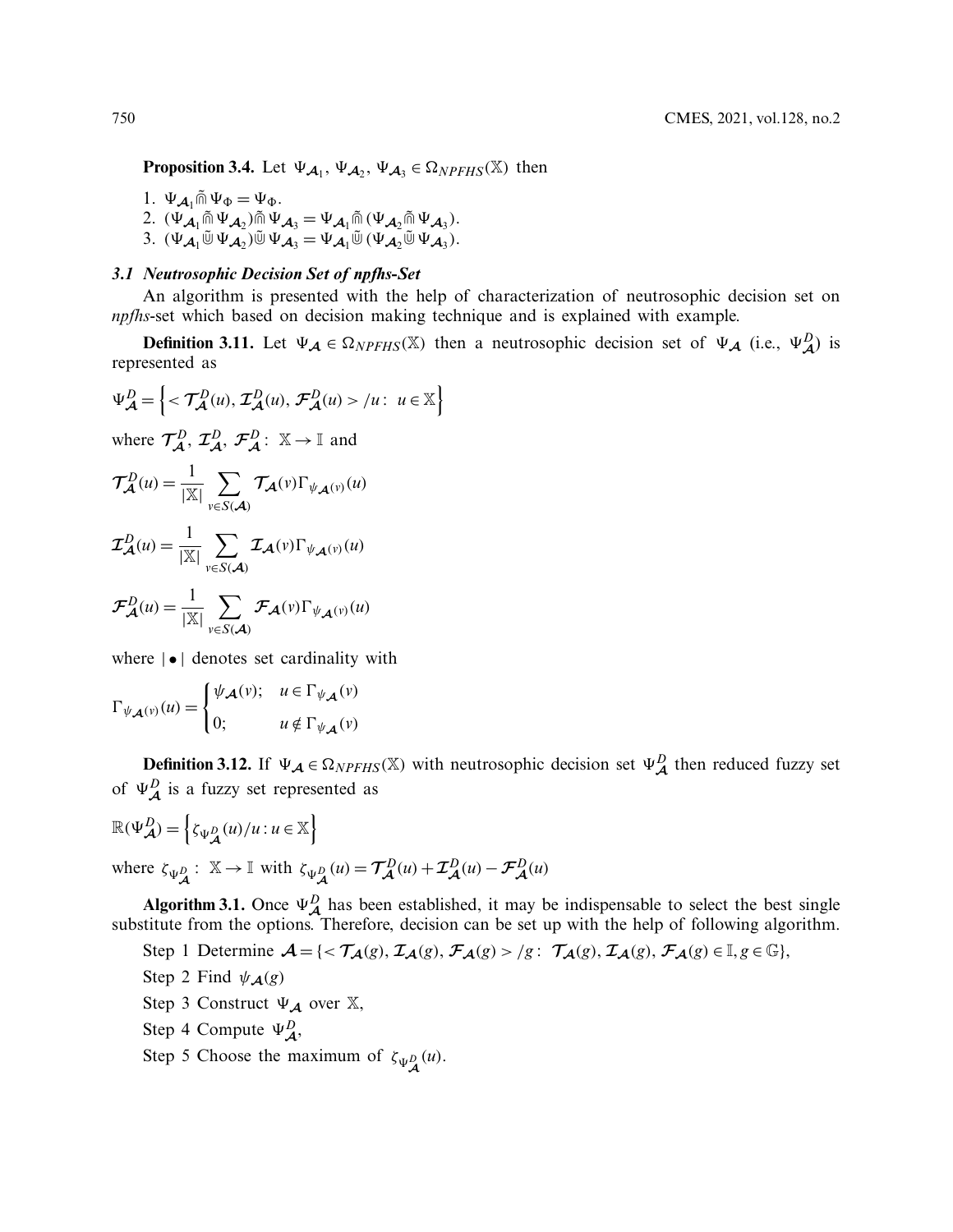**Example 3.2.** Suppose that Mr. James Peter wants to buy a mobile tablet from a mobile market. There are eight kinds of tablets (options) which form the set of discourse  $X =$  ${\{\hat{T}_1, \hat{T}_2, \hat{T}_3, \hat{T}_4, \hat{T}_5, \hat{T}_6, \hat{T}_7, \hat{T}_8\}}$ . The best selection may be evaluated by observing the attributes, i.e.,  $a_1$  = Storage (GB),  $a_2$  = Camera Resolution (mega pixels),  $a_3$  = Size (inches),  $a_4$  = RAM (GB), and  $a_5$  = Battery power (mAh). The attribute-valued sets corresponding to these attributes are:

 $A_1 = \{a_{11} = 64, a_{12} = 128\}$  $A_2 = \{a_{21} = 8, a_{22} = 16\}$  $A_3 = \{a_{31} = 10, a_{32} = 11\}$  $A_4 = \{a_{41} = 2, a_{42} = 4\}$  $A_5 = \{a_{51} = 5000\}$ then  $\mathbb{R} = A_1 \times A_2 \times A_3 \times A_4 \times A_5$ 

 $\mathbb{R} = \{r_1, r_2, r_3, r_4, \ldots, r_{16}\}$  where each  $r_i$ ,  $i = 1, 2, \ldots, 16$ , is a 5-tuples element.

Step 1:

From [Tabs. 1](#page-8-0)[–3,](#page-9-0) we can construct  $A$  as

$$
\mathcal{A} = \begin{cases}\n< 0.1, 0.2, 0.3 > /r_1, < 0.2, 0.3, 0.4 > /r_2, < 0.3, 0.4, 0.5 > /r_3, < 0.4, 0.5, 0.6 > /r_4, \\
< 0.5, 0.6, 0.7 > /r_5, < 0.6, 0.7, 0.8 > /r_6, < 0.7, 0.8, 0.9 > /r_7, < 0.8, 0.9, 0.1 > /r_8, \\
< 0.9, 0.1, 0.2 > /r_9, < 0.16, 0.27, 0.37 > /r_{10}, < 0.25, 0.35, 0.45 > /r_{11}, \\
< 0.45, 0.55, 0.65 > /r_{12}, < 0.35, 0.45, 0.55 > /r_{13}, < 0.75, 0.85, 0.95 > /r_{14}, \\
< 0.65, 0.75, 0.85 > /r_{15}, < 0.85, 0.95, 0.96 > /r_{16}\n\end{cases}
$$

Step 2:

[Tab. 4](#page-9-1) presents  $\psi_{\mathcal{A}}(r_i)$  corresponding to each element of  $\mathbb{G}$ .

| $\mathcal{T}_{\mathcal{A}}(r_i)$   | Degree | $\mathcal{T}_{\mathcal{A}}(r_i)$    | Degree |
|------------------------------------|--------|-------------------------------------|--------|
| $\mathcal{T}_{\mathcal{A}}(r_1)$   | 0.1    | $\mathcal{T}_{\mathcal{A}}(r_9)$    | 0.9    |
| $\mathcal{T}_{\mathcal{A}}(r_2)$   | 0.2    | $\mathcal{T}_{\mathcal{A}}(r_{10})$ | 0.16   |
| $\mathcal{T}_{\mathcal{A}}(r_3)$   | 0.3    | $\mathcal{T}_{\mathcal{A}}(r_{11})$ | 0.25   |
| $\mathcal{T}_{\mathcal{A}}(r_4)$   | 0.4    | $\mathcal{T}_{\mathcal{A}}(r_{12})$ | 0.45   |
| $\mathcal{T}_{\mathcal{A}}(r_5)$   | 0.5    | $\mathcal{T}_{\mathcal{A}}(r_{13})$ | 0.35   |
| $\mathcal{T}_{\mathcal{A}}(r_6)$   | 0.6    | $\mathcal{T}_{\mathcal{A}}(r_{14})$ | 0.75   |
| $\mathcal{T}_{\mathcal{A}}(r_{7})$ | 0.7    | $\mathcal{T}_{\mathcal{A}}(r_{15})$ | 0.65   |
| $\mathcal{T}_{\mathcal{A}}(r_8)$   | 0.8    | $\mathcal{T}_{\mathcal{A}}(r_{16})$ | 0.85   |

<span id="page-8-0"></span>**Table 1:** Degrees of membership  $\mathcal{T}_{\mathcal{A}}(r_i)$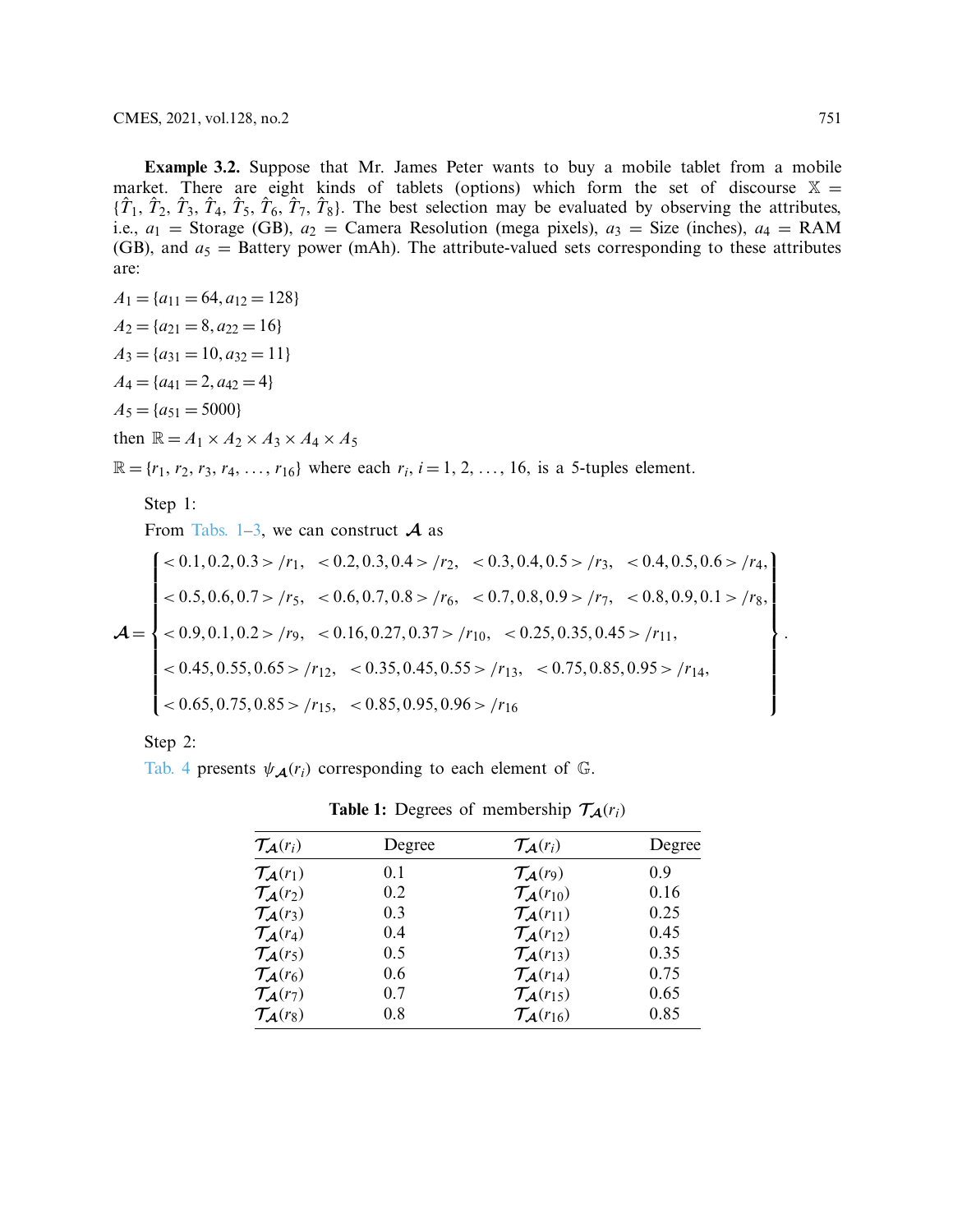| $I_A(r_i)$                       | Degree | $I_A(r_i)$                          | Degree |
|----------------------------------|--------|-------------------------------------|--------|
| $\mathcal{I}_{\mathcal{A}}(r_1)$ | 0.2    | $I_A(r_9)$                          | 0.1    |
| $I_A(r_2)$                       | 0.3    | $I_A(r_{10})$                       | 0.27   |
| $\mathcal{I}_{\mathcal{A}}(r_3)$ | 0.4    | $\mathcal{I}_{\mathcal{A}}(r_{11})$ | 0.35   |
| $\mathcal{I}_{\mathcal{A}}(r_4)$ | 0.5    | $\mathcal{I}_{\mathcal{A}}(r_{12})$ | 0.55   |
| $\mathcal{I}_{\mathcal{A}}(r_5)$ | 0.6    | $\mathcal{I}_{\mathcal{A}}(r_{13})$ | 0.45   |
| $I_A(r_6)$                       | 0.7    | $\mathcal{I}_{\mathcal{A}}(r_{14})$ | 0.85   |
| $I_A(r_7)$                       | 0.8    | $\mathcal{I}_{\mathcal{A}}(r_{15})$ | 0.75   |
| $\mathcal{I}_{\mathcal{A}}(r_8)$ | 0.9    | $\mathcal{I}_{\mathcal{A}}(r_{16})$ | 0.95   |

**Table 2:** Degrees of indeterminacy  $\mathcal{I}_{\mathcal{A}}(r_i)$ 

<span id="page-9-0"></span>**Table 3:** Degrees of non-membership  $\mathcal{F}_{\mathcal{A}}(r_i)$ 

| $\mathcal{F}_{\mathcal{A}}(r_i)$   | Degree | $\mathcal{F}_{\mathcal{A}}(r_i)$    | Degree |
|------------------------------------|--------|-------------------------------------|--------|
| $\mathcal{F}_{\mathcal{A}}(r_1)$   | 0.3    | $\mathcal{F}_{\mathcal{A}}(r_9)$    | 0.2    |
| $\mathcal{F}_{\mathcal{A}}(r_2)$   | 0.4    | $\mathcal{F}_{\mathcal{A}}(r_{10})$ | 0.37   |
| $\mathcal{F}_{\mathcal{A}}(r_3)$   | 0.5    | $\mathcal{F}_{\mathcal{A}}(r_{11})$ | 0.45   |
| $\mathcal{F}_{\mathcal{A}}(r_4)$   | 0.6    | $\mathcal{F}_{\mathcal{A}}(r_{12})$ | 0.65   |
| $\mathcal{F}_{\mathcal{A}}(r_5)$   | 0.7    | $\mathcal{F}_{\mathcal{A}}(r_{13})$ | 0.55   |
| $\mathcal{F}_{\mathcal{A}}(r_6)$   | 0.8    | $\mathcal{F}_{\mathcal{A}}(r_{14})$ | 0.95   |
| $\mathcal{F}_{\mathcal{A}}(r_{7})$ | 0.9    | $\mathcal{F}_{\mathcal{A}}(r_{15})$ | 0.85   |
| $\mathcal{F}_{\mathcal{A}}(r_8)$   | 0.1    | $\mathcal{F}_{\mathcal{A}}(r_{16})$ | 0.96   |

<span id="page-9-1"></span>**Table 4:** Approximate functions  $\psi_{\mathcal{A}}(r_i)$ 

| $r_i$          | $\psi_{\mathcal{A}}(r_i)$                               | $r_i$    | $\psi_{\mathcal{A}}(r_i)$                               |
|----------------|---------------------------------------------------------|----------|---------------------------------------------------------|
| r <sub>1</sub> | $\{0.2/\hat{T}_1, 0.3/\hat{T}_2\}$                      | rq       | $\{0.4/\hat{T}_2, 0.6/\hat{T}_7, 0.5/\hat{T}_8\}$       |
| r              | $\{0.1/\tilde{T}_1, 0.5/\tilde{T}_2, 0.1/\tilde{T}_3\}$ | $r_{10}$ | $\{0.2/\tilde{T}_6, 0.6/\tilde{T}_7, 0.4/\tilde{T}_8\}$ |
| r3             | $\{0.4/\hat{T}_2, 0.5/\hat{T}_3, 0.6/\hat{T}_4\}$       | $r_{11}$ | $\{0.5/\hat{T}_2, 0.6/\hat{T}_4, 0.7/\hat{T}_6\}$       |
| $r_4$          | $\{0.6/\hat{T}_4, 0.7/\hat{T}_5, 0.8/\hat{T}_6\}$       | $r_{12}$ | $\{0.7/\hat{T}_2, 0.8/\hat{T}_3, 0.9/\hat{T}_6\}$       |
| r5             | $\{0.2/\hat{T}_6, 0.1/\hat{T}_7, 0.4/\hat{T}_8\}$       | $r_{13}$ | $\{0.2/\hat{T}_3, 0.4/\hat{T}_5, 0.6/\hat{T}_7\}$       |
| r <sub>6</sub> | $\{0.4/\tilde{T}_2, 0.3/\tilde{T}_3, 0.4/\tilde{T}_4\}$ | $r_{14}$ | $\{0.2/\hat{T}_1, 0.5/\hat{T}_3, 0.6/\hat{T}_5\}$       |
| $r_7$          | $\{0.2/\hat{T}_1, 0.3/\hat{T}_3, 0.4/\hat{T}_5\}$       | $r_{15}$ | $\{0.6/\hat{T}_5, 0.4/\hat{T}_7, 0.2/\hat{T}_8\}$       |
| r <sub>8</sub> | $\{0.1/\tilde{T}_2, 0.3/\tilde{T}_3, 0.5/\tilde{T}_7\}$ | $r_{16}$ | $\{0.3/\tilde{T}_4, 0.5/\tilde{T}_5, 0.7/\tilde{T}_6\}$ |

| ╮<br>،те |  |
|----------|--|
|          |  |

With the help of Step 1 and Step 2, we can construct  $\Psi_{\mathcal{A}}$  as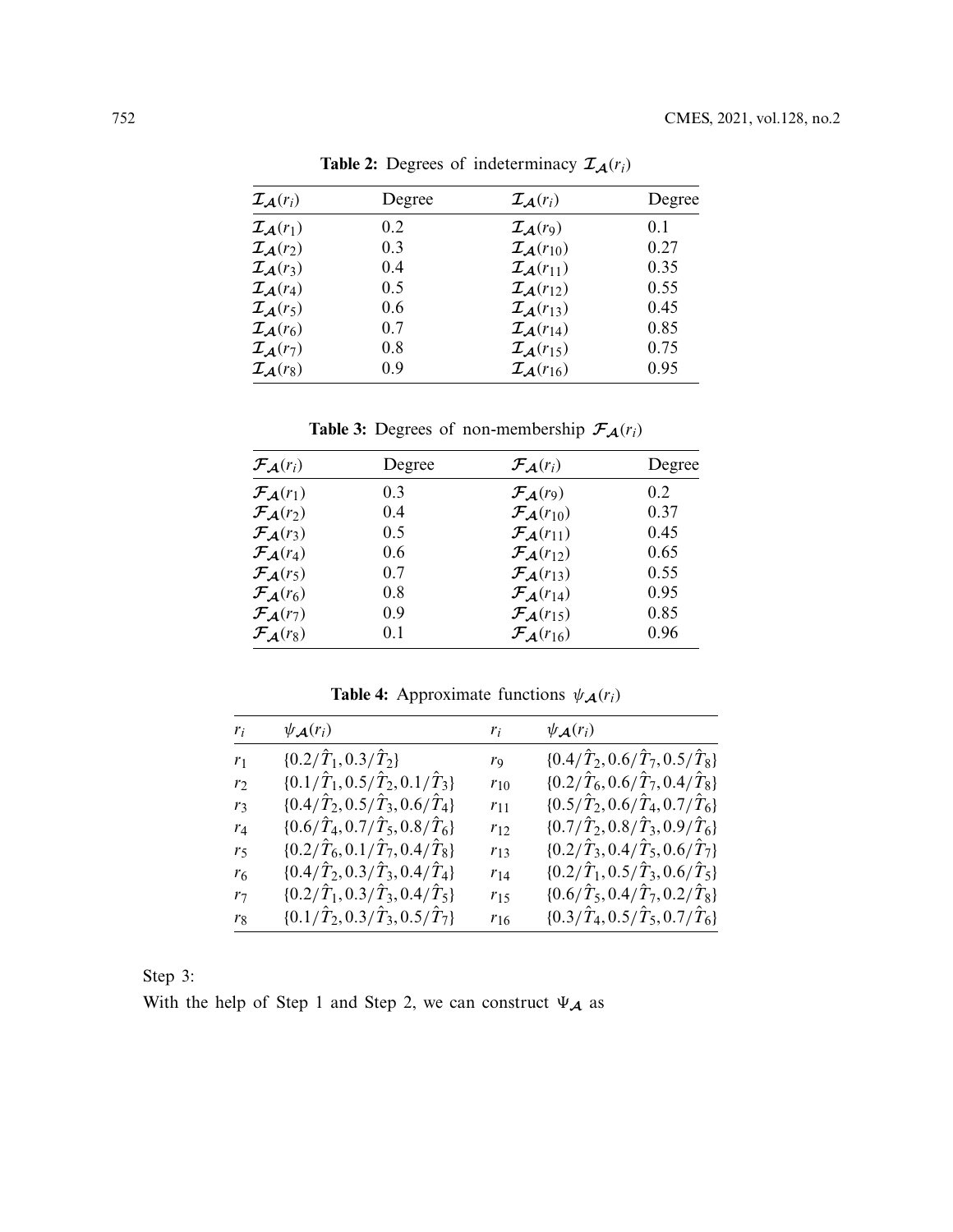$$
\begin{pmatrix}\n(-0.1, 0.2, 0.3 > /r_1, \{0.2/\hat{T}_1, 0.3/\hat{T}_2\}\), \\
(-0.2, 0.3, 0.4 > /r_2, \{0.1/\hat{T}_1, 0.5/\hat{T}_2, 0.1\hat{T}_3\}\), \\
(-0.3, 0.4, 0.5 > /r_3, \{0.4/\hat{T}_2, 0.5/\hat{T}_3, 0.6/\hat{T}_4\}\), \\
(-0.4, 0.5, 0.6 > /r_4, \{0.6/\hat{T}_4, 0.7/\hat{T}_5, 0.8/\hat{T}_6\}\), \\
(-0.5, 0.6, 0.7 > /r_5, \{0.2/\hat{T}_6, 0.1/\hat{T}_7, 0.4/\hat{T}_8\}\), \\
(-0.6, 0.7, 0.8 > /r_6, \{0.4/\hat{T}_2, 0.3/\hat{T}_3, 0.4/\hat{T}_4\}\), \\
(-0.7, 0.8, 0.9 > /r_7, \{0.2/\hat{T}_1, 0.3/\hat{T}_3, 0.4/\hat{T}_5\}\), \\
(-0.8, 0.9, 0.1 > /r_8, \{0.1/\hat{T}_2, 0.3/\hat{T}_3, 0.5/\hat{T}_7\}\), \\
(-0.9, 0.1, 0.2 > /r_9, \{0.4/\hat{T}_2, 0.6/\hat{T}_7, 0.5/\hat{T}_8\}\), \\
(-0.16, 0.27, 0.37 > /r_{10}, \{0.2/\hat{T}_6, 0.6/\hat{T}_7, 0.4/\hat{T}_8\}\), \\
(-0.25, 0.35, 0.45 > /r_{11}, \{0.5/\hat{T}_2, 0.6/\hat{T}_4, 0.7/\hat{T}_6\}\), \\
(-0.45, 0.55, 0.65 > /r_{12}, \{0.7/\hat{T}_2, 0.8/\hat{T}_3, 0.9/\hat{T}_6\}\), \\
(-0.65, 0.75, 0.85 > /r_{13}, \{0.2/\hat{T}_1, 0.5/\hat{T}_3, 0.4/\hat{T}_7, 0.2/\hat{T}_8\}\), \\
(-0.65, 0.
$$

Step 4:

From **Tabs.** 5–8, we can construct 
$$
\mathbb{R}(\Psi_{\mathcal{A}}^{D})
$$
 as  
\n
$$
\mathbb{R}(\Psi_{\mathcal{A}}^{D}) = \begin{cases}\n0.0325/\hat{T}_1, 0.1412/\hat{T}_2, 0.1968/\hat{T}_3, 0.1052/\hat{T}_4, \\
0.2112/\hat{T}_5, 0.1675/\hat{T}_6, 0.2158/\hat{T}_7, 0.0867/\hat{T}_8\n\end{cases}
$$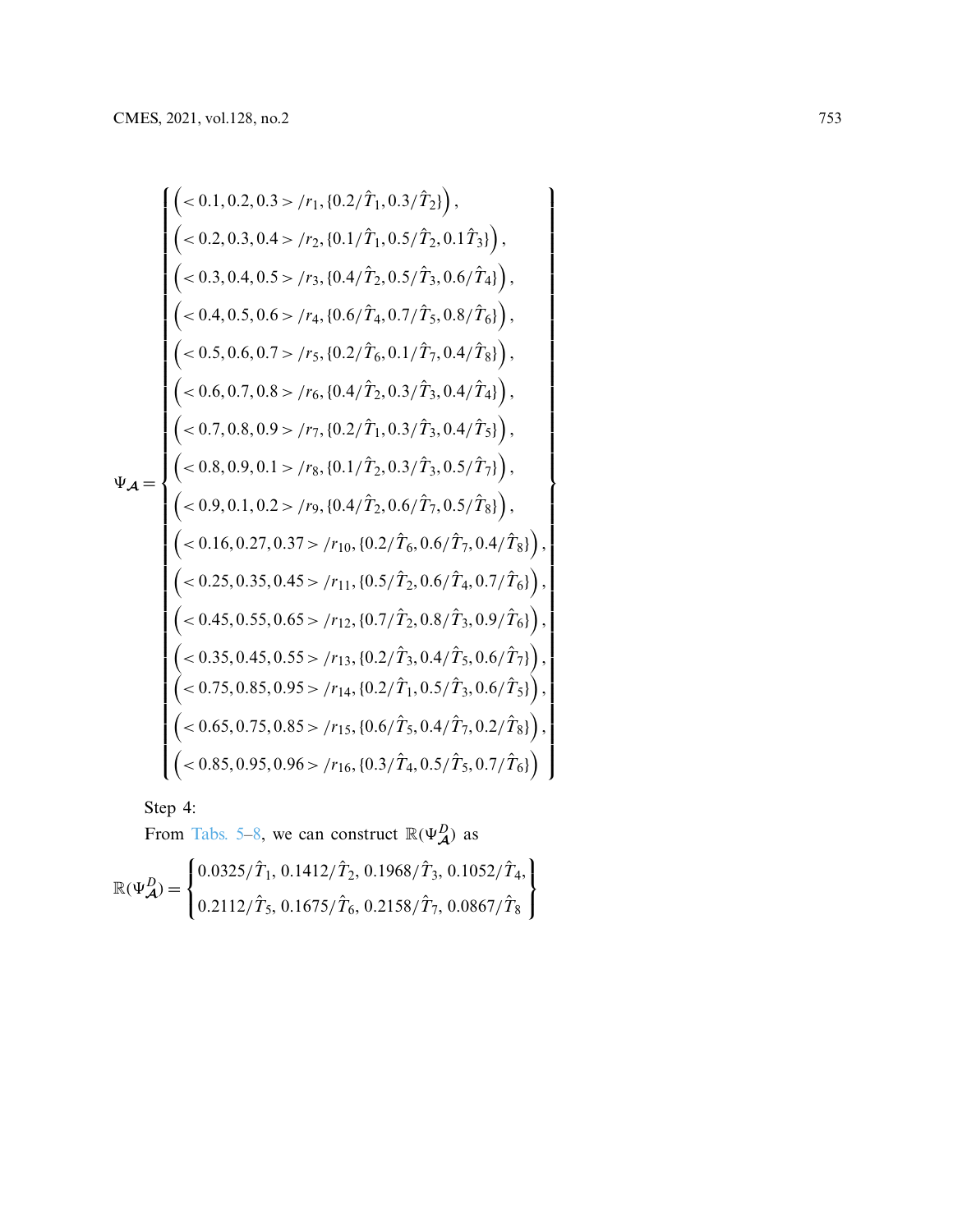The graphical representation of this decision system is presented in [Fig. 1.](#page-12-0) Step 5:

Since maximum of  $\zeta_{\Psi_{\mathcal{A}}^D}(\hat{T}_i)$  is 0.2158 so the tablet  $\hat{T}_7$  is selected.

| $\hat{T}_i$ | $\mathcal{T}_{\mathcal{A}}^D(\hat{T}_i)$ |            | $\mathcal{T}_{\mathcal{A}}^D(\hat{T}_i)$ |
|-------------|------------------------------------------|------------|------------------------------------------|
| $\hat{T}_1$ | 0.0413                                   | $\hat T_5$ | 0.2456                                   |
| $\hat{T}_2$ | 0.1700                                   |            | 0.2034                                   |
| $\hat{T}_3$ | 0.2006                                   |            | 0.1945                                   |
| $\hat T_A$  | 0.1331                                   | $\hat T_8$ | 0.1055                                   |

<span id="page-11-0"></span>**Table 5:** Membership values  $\mathcal{T}_{\mathcal{A}}^D(\hat{T}_i)$ 

**Table 6:** Indeterminacy values  $\mathcal{I}_{\mathcal{A}}^D(\hat{T}_i)$ 

| $\hat{T}_i$ | $\mathcal{I}_{\mathcal{A}}^D(\hat{T}_i)$ |                     | $\mathcal{I}_\mathcal{A}^D(\hat{T}_i)$ |
|-------------|------------------------------------------|---------------------|----------------------------------------|
| $\hat{T}_1$ | 0.0500                                   | $\hat{T}_5$         | 0.2856                                 |
| $\hat{T}_2$ | 0.1650                                   | $\hat T_6$          | 0.2474                                 |
| $\hat{T}_3$ | 0.2381                                   | $\hat{\phantom{a}}$ | 0.1628                                 |
|             | 0.1644                                   | $T_8$               | 0.0685                                 |

**Table 7:** Non-membership values  $\mathcal{F}_{\mathcal{A}}^D(\hat{T}_i)$ 

| $\hat{T}$    | $\mathcal{F}_{\bm{A}}^D(\hat{T}_i)$ |                     | $\mathcal{F}_{\mathcal{A}}^D(\hat{T}_i)$ |
|--------------|-------------------------------------|---------------------|------------------------------------------|
| $\hat{T}$    | 0.0588                              | $T$ <               | 0.3200                                   |
| $\hat{T}_2$  | 0.1938                              | $\hat T_6$          | 0.2833                                   |
| $\hat{T}_3$  | 0.2419                              | $\hat{\phantom{a}}$ | 0.1415                                   |
| $\hat T_{4}$ | 0.1923                              | $T_{8}$             | 0.0873                                   |

<span id="page-11-1"></span>**Table 8:** Reduced fuzzy membership  $\zeta_{\Psi_{\mathcal{A}}^{D}}(\hat{T}_{i})$ 

| $\hat{T}_i$                                | $\zeta_{\Psi^D_{\mathcal A}}(\hat T_i)$ | T;         | $\zeta_{\Psi^D_{\mathcal A}}(\hat T_i)$ |
|--------------------------------------------|-----------------------------------------|------------|-----------------------------------------|
| $\hat{T}_1$                                | 0.0325                                  | $T_5$      | 0.2112                                  |
| $\hat{T}_2$                                | 0.1412                                  | $\hat T_6$ | 0.1675                                  |
| $\hat{\tilde{T}}_3$<br>$\hat{\tilde{T}}_4$ | 0.1968                                  | ^          | 0.2158                                  |
|                                            | 0.1052                                  | $T_8\,$    | 0.0867                                  |
|                                            |                                         |            |                                         |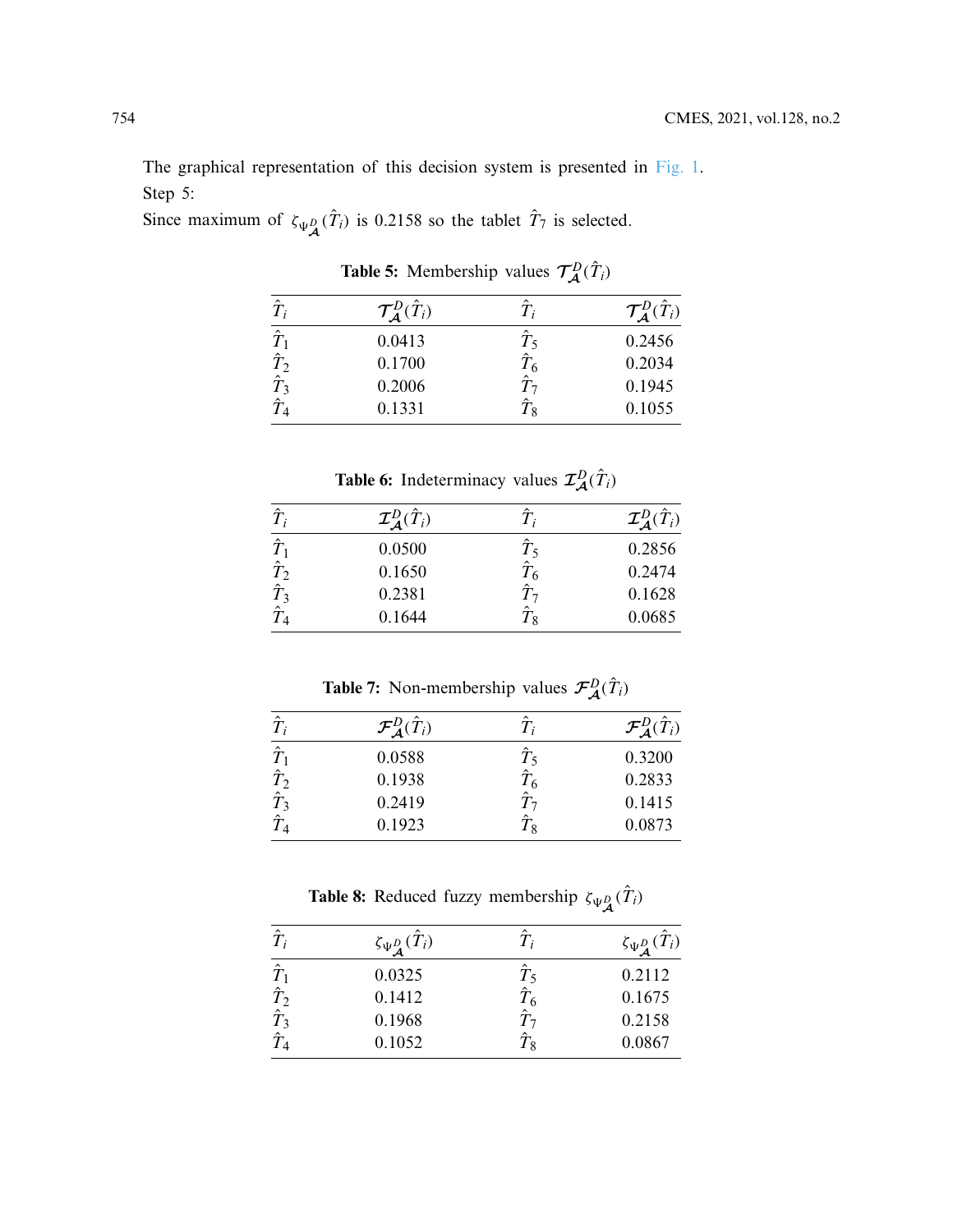

<span id="page-12-0"></span>**Figure 1:** Neutrosophic decision system on npfhs-set

### **4 Neutrosophic Parameterized Intuitionistic Fuzzy Hypersoft Set (***npifhs***-set) with Application**

In this section, *npifhs*-set theory is developed and decision making based application is presented.

**Definition 4.1.** Let  $\mathcal{Y} = \{Y_1, Y_2, Y_3, \ldots, Y_n\}$  be a collection of disjoint attribute-valued sets corresponding to n distinct attributes  $\alpha_1, \alpha_2, \alpha_3, \ldots, \alpha_n$ , respectively. A *npifhs*-set  $\Psi_{\mathcal{B}}$  over X is defined as

 $\Psi_{\mathcal{B}} = \{ (L_{\mathcal{B}}(g), M_{\mathcal{B}}(g), N_{\mathcal{B}}(g) > g, \psi_{\mathcal{B}}(g)) : g \in \mathbb{G}, \psi_{\mathcal{A}}(g) \in I\{F(\mathbb{X})\} \}$ 

where

- (i)  $IF(\mathcal{U})$  is a collection of all intuitionistic fuzzy sets over X
- (ii)  $\mathbb{G} = \mathcal{Y}_1 \times \mathcal{Y}_2 \times \mathcal{Y}_3 \times \ldots \times \mathcal{Y}_n$
- (iii) **B** is a neutrosophic set over G with  $L_{\mathcal{B}}$ ,  $M_{\mathcal{B}}$ ,  $N_{\mathcal{B}}$ : G  $\rightarrow$  I as membership function, indeterminacy function and nonmembership function of *npifhs*-set.
- (iv)  $\psi_{\mathcal{B}}(g)$  is a fuzzy set for all  $g \in \mathbb{G}$  with  $\psi_{\mathcal{B}}: \mathbb{G} \to I\mathbb{F}(\mathbb{X})$  and is called approximate function of *npifhs*-set.

Note that collection of all *npifhs*-sets is represented by  $\Omega_{NPIFHS}(\mathbb{X})$ .

**Definition 4.2.** Let  $\Psi_{\mathcal{B}} \in \Omega_{NPIFHS}(\mathbb{X})$ . If  $\psi_{\mathcal{B}}(g) = \emptyset$ ,  $L_{\mathcal{B}}(g) = 0$ ,  $M_{\mathcal{B}}(g) = 1$ ,  $N_{\mathcal{B}}(g) = 1$  for all  $g \in \mathbb{G}$ , then  $\Psi_B$  is called *B*-empty *npifhs*-set, denoted by  $\Psi_{\Phi_B}$ . If  $B = \emptyset$ , then *B*-empty *npifhs*-set is called an empty  $npi/hs$ -set, denoted by  $\Psi_{\Phi}$ .

**Definition 4.3.** Let  $\Psi_{\mathcal{B}} \in \Omega_{NPIFHS}(\mathbb{X})$ . If  $\psi_{\mathcal{B}}(g) = \mathbb{X}, L_{\mathcal{B}}(g) = 1, M_{\mathcal{B}}(g) = 0, N_{\mathcal{B}}(g) = 0$  for all  $g \in \mathbb{G}$ , then  $\Psi_B$  is called *B*-universal *npifhs*-set, denoted by  $\Psi_{\tilde{B}}$ . If  $B = \mathbb{G}$ , then the *B*-universal *npifhs*-set is called universal *npifhs*-set, denoted by  $\Psi_{\tilde{\sigma}}$ .

**Example 4.1.** Consider  $\mathbb{X} = \{u_1, u_2, u_3, u_4, u_5\}$  and  $\mathcal{Y} = \{\mathcal{Y}_1, \mathcal{Y}_2, \mathcal{Y}_3\}$  with

$$
\mathcal{Y}_1 = {\hat{y}_{11}, \hat{y}_{12}}, \mathcal{Y}_2 = {\hat{y}_{21}, \hat{y}_{22}}, \mathcal{Y}_3 = {\hat{y}_{31}}, \text{ then}
$$
  
\n
$$
\mathbb{G} = \mathcal{Y}_1 \times \mathcal{Y}_2 \times \mathcal{Y}_3
$$
  
\n
$$
\mathbb{G} = \{ ({\hat{y}_{11}, \hat{y}_{21}, \hat{y}_{31}}), ({\hat{y}_{11}, \hat{y}_{22}, \hat{y}_{31}}), ({\hat{y}_{12}, \hat{y}_{21}, \hat{y}_{31}}), ({\hat{y}_{12}, \hat{y}_{22}, \hat{y}_{31}}) \} = \{ g_1, g_2, g_3, g_4 \}.
$$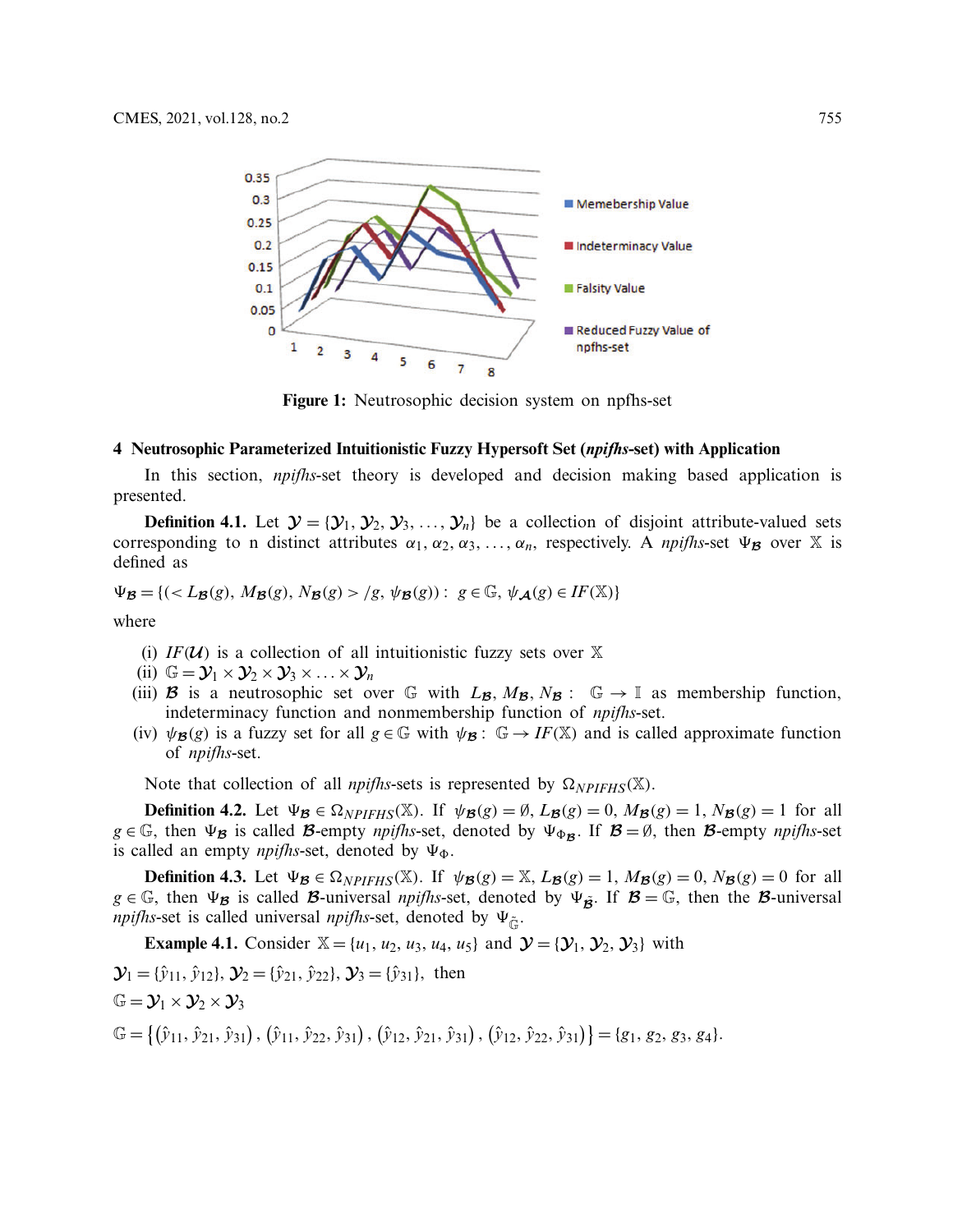Case 1.

If 
$$
\mathcal{B}_1 = \{ <0.2, 0.3, 0.4 > /g_2, <0, 1, 1 > /g_3, <1, 0, 0 > /g_4 \}
$$
 and  
\n $\psi_{\mathcal{B}_1}(g_2) = \{ <0.2, 0.4 > /u_2, <0.3, 0.5 > /u_4 \}, \ \psi_{\mathcal{B}_1}(g_3) = \phi, \text{ and } \psi_{\mathcal{B}_1}(g_4) = \mathbb{X}, \text{ then}$   
\n $\left( <0.2, 0.3, 0.4 > /g_2, <0.2, 0.4 > /u_2, <0.3, 0.5 > /u_4 \} \right),$ 

$$
\Psi_{\mathcal{B}_1} = \begin{cases}\n(0.012, 0.01, 0.017) & \text{if } 0.2, 0.177 \text{ m}^2, 0.005, 0.057 \\
(0.01, 1 > 0.93, \phi), (0.01, 0.01, 0.017) & \text{if } 0.017 \text{ m}^2, 0.017 \text{ m}^2, 0.017 \text{ m}^2, 0.017 \text{ m}^2, 0.017 \text{ m}^2, 0.017 \text{ m}^2, 0.017 \text{ m}^2, 0.017 \text{ m}^2, 0.017 \text{ m}^2, 0.017 \text{ m}^2, 0.017 \text{ m}^2, 0.017 \text{ m}^2, 0.017 \text{ m}^2, 0.017 \text{ m}^2, 0.017 \text{ m}^2, 0.017 \text{ m}^2, 0.017 \text{ m}^2, 0.017 \text{ m}^2, 0.017 \text{ m}^2, 0.017 \text{ m}^2, 0.017 \text{ m}^2, 0.017 \text{ m}^2, 0.017 \text{ m}^2, 0.017 \text{ m}^2, 0.017 \text{ m}^2, 0.017 \text{ m}^2, 0.017 \text{ m}^2, 0.017 \text{ m}^2, 0.017 \text{ m}^2, 0.017 \text{ m}^2, 0.017 \text{ m}^2, 0.017 \text{ m}^2, 0.017 \text{ m}^2, 0.017 \text{ m}^2, 0.017 \text{ m}^2, 0.017 \text{ m}^2, 0.017 \text{ m}^2, 0.017 \text{ m}^2, 0.017 \text{ m}^2, 0.017 \text{ m}^2, 0.017 \text{ m}^2, 0.017 \text{ m}^2, 0.017 \text{ m}^2, 0.017 \text{ m}^2, 0.017 \text{ m}^2, 0.0
$$

Case 2.

If  $\mathcal{B}_2 = \{ <0, 1, 1 > /g_2, <0, 1, 1 > /g_3 \}, \psi_{\mathcal{B}_2}(g_2) = \phi \text{ and } \psi_{\mathcal{B}_2}(g_3) = \phi, \text{ then } \Psi_{\mathcal{B}_2} = \Psi_{\Phi_{\mathcal{B}_2}}.$ Case 3.

.

If  $\mathcal{B}_3 = \phi$  corresponding to all elements of G, then  $\Psi_{\mathcal{B}_3} = \Psi_{\Phi}$ .

Case 4.

If  $\mathcal{B}_4 = \{ <1, 0, 0 > /g_1, <1, 0, 0 > /g_2 \}$ ,  $\psi_{\mathcal{B}_4}(g_1) = \mathbb{X}$ , and  $\psi_{\mathcal{B}_4}(g_2) = \mathbb{X}$ , then  $\Psi_{\mathcal{B}_4} = \Psi_{\mathcal{B}_4}$ . Case 5.

If  $\mathcal{B}_5 = \mathbb{X}$  with respect to all elements of G, then  $\Psi_{\mathcal{B}_5} = \Psi_{\tilde{\mathbb{G}}}$ .

**Definition 4.4.** Let  $\Psi_{\mathcal{B}_1}$ ,  $\Psi_{\mathcal{B}_2} \in \Omega_{NPIFHS}(\mathbb{X})$  then  $\Psi_{\mathcal{B}_1}$  is an *npifhs*-subset of  $\Psi_{\mathcal{B}_2}$ , denoted by  $\Psi_{\mathcal{B}_1} \tilde{\subseteq}_{if} \Psi_{\mathcal{B}_2}$  if

 $L_{\mathcal{B}_1}(g) \leq L_{\mathcal{B}_2}(g)$ ,  $M_{\mathcal{B}_1}(g) \geq M_{\mathcal{B}_2}(g)$ ,  $N_{\mathcal{B}_1}(g) \geq N_{\mathcal{B}_2}(g)$  and  $\psi_{\mathcal{B}_1}(g) \subseteq_{if} \psi_{\mathcal{B}_2}(g)$  for all  $g \in \mathbb{G}$ .

**Definition 4.5.** Let  $\Psi_{\mathcal{B}_1}, \Psi_{\mathcal{B}_2} \in \Omega_{NPIFHS}(\mathbb{X})$  then,  $\Psi_{\mathcal{B}_1}$  and  $\Psi_{\mathcal{B}_2}$  are *npifhs*-equal, represented as  $\Psi_{\mathcal{B}_1} = \Psi_{\mathcal{B}_2}$ , if and only if  $L_{\mathcal{B}_1}(g) = L_{\mathcal{B}_2}(g)$ ,  $M_{\mathcal{B}_1}(g) = M_{\mathcal{B}_2}(g)$ ,  $N_{\mathcal{B}_1}(g) = N_{\mathcal{B}_2}(g)$  and  $\psi_{\mathcal{B}_1}(g) =$  $\psi_{\mathcal{B}}(g)$  for all  $g \in \mathbb{G}$ .

**Definition 4.6.** Let  $\Psi_{\mathcal{B}} \in \Omega_{NPIFHS}(\mathbb{X})$  then, complement of  $\Psi_{\mathcal{B}}$  (i.e.,  $\Psi_{\mathcal{B}}^{\tilde{c}}$ ) is an *npifhs*-set given as  $P_{\mathcal{B}}^{\tilde{c}}(g) = 1 - L_{\mathcal{B}}(g), Q_{\mathcal{B}}^{\tilde{c}}(g) = 1 - M_{\mathcal{B}}(g), R_{\mathcal{B}}^{\tilde{c}}(g) = 1 - N_{\mathcal{B}}(g)$  and  $\psi_{\mathcal{B}}^{\tilde{c}}(g) = \mathbb{X} \setminus \psi_{\mathcal{B}}(g)$ 

**Proposition 4.1.** Let  $\Psi_{\mathcal{B}} \in \Omega_{NPIFHS}(\mathbb{X})$  then,

1.  $(\Psi_{\mathcal{B}}^{\tilde{c}})^{\tilde{c}} = \Psi_{\mathcal{B}}.$ 2.  $\Psi_{\phi}^{\tilde{c}} = \Psi_{\tilde{\mathbb{G}}}.$ 

**Definition 4.7.** Let  $\Psi_{\mathcal{B}_1}, \Psi_{\mathcal{B}_2} \in \Omega_{NPIFHS}(\mathbb{X})$  then, union of  $\Psi_{\mathcal{B}_1}$  and  $\Psi_{\mathcal{B}_2}$ , denoted by  $\Psi_{\mathcal{B}_1} \tilde{\cup}_{if} \Psi_{\mathcal{B}_2}$ , is an *npifhs*-set defined by

- $\lim_{x \to b} L_{\mathcal{B}_1 \cup \mathcal{B}_2}(g) = \max\{L_{\mathcal{B}_1}(x), L_{\mathcal{B}_2}(g)\},$
- $\lim_{M} M_{\mathcal{B}_1 \cup \mathcal{B}_2}(g) = \min\{M_{\mathcal{B}_1}(x), M_{\mathcal{B}_2}(g)\},$
- $(iii)$   $N_{\mathcal{B}_1 \cup \mathcal{B}_2}(g) = min\{N_{\mathcal{B}_1}(x), N_{\mathcal{B}_2}(g)\},$
- $(iv)$   $\psi_{\mathcal{B}_1 \cup \mathcal{B}_2}(g) = \psi_{\mathcal{B}_1}(g) \tilde{\cup}_{if} \psi_{\mathcal{B}_2}(g)$ , for all  $g \in \mathbb{G}$ .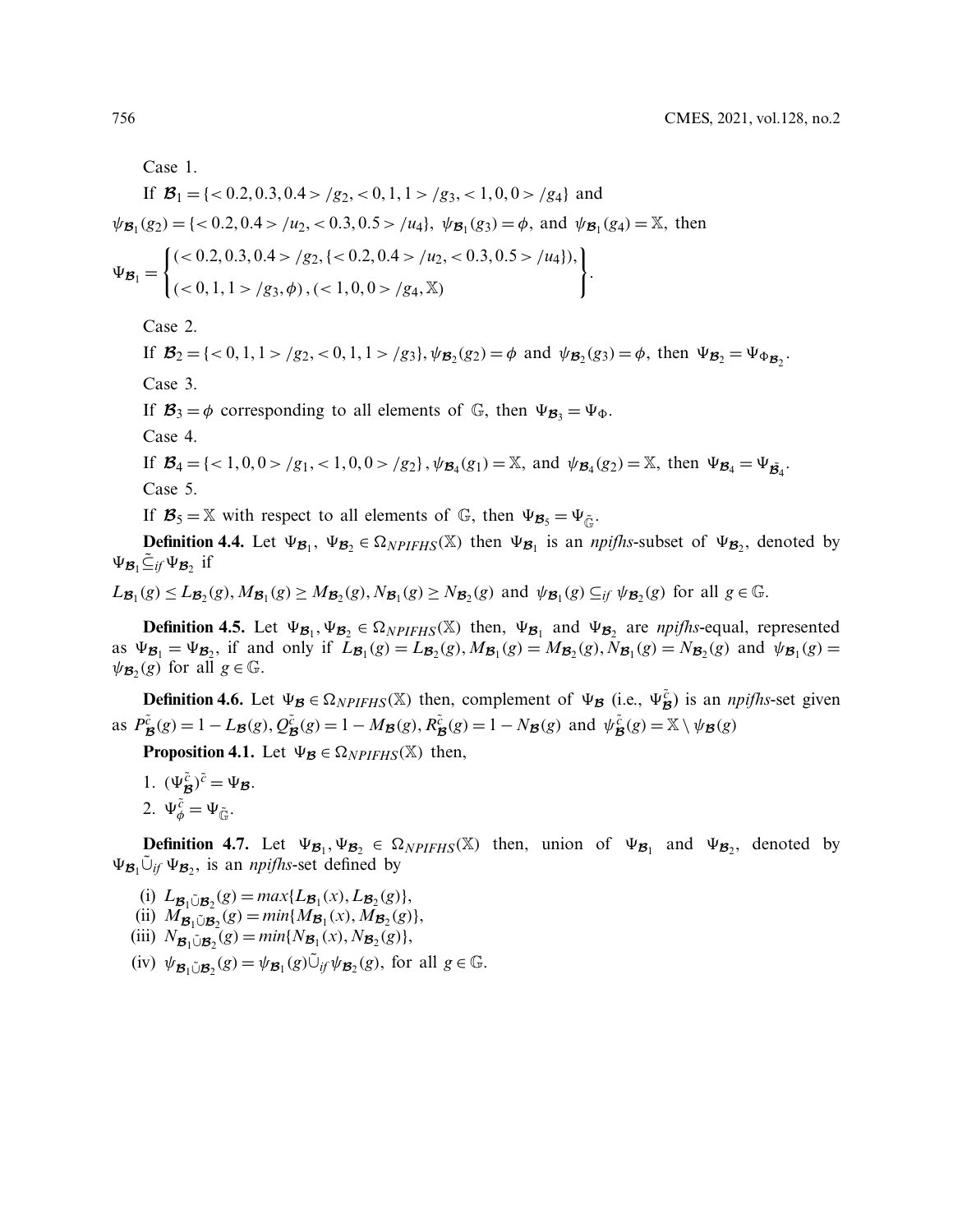**Definition 4.8.** Let  $\Psi_{\mathcal{B}_1}, \Psi_{\mathcal{B}_2} \in \Omega_{NPIFHS}(\mathbb{X})$  then intersection of  $\Psi_{\mathcal{B}_1}$  and  $\Psi_{\mathcal{B}_2}$ , denoted by  $\Psi_{\mathcal{B}_1} \tilde{\cap}_{if} \Psi_{\mathcal{B}_2}$ , is an *npifhs*-set defined by

(i)  $L_{\mathcal{B}_1 \cap \mathcal{B}_2}(g) = \min\{L_{\mathcal{B}_1}(x), L_{\mathcal{B}_2}(g)\},$ (ii)  $M_{\mathcal{B}_1 \cap \mathcal{B}_2}(g) = max\{M_{\mathcal{B}_1}(x), M_{\mathcal{B}_2}(g)\},$ 

- $(iii)$   $N_{\mathcal{B}_1 \cap \mathcal{B}_2}(g) = max\{N_{\mathcal{B}_1}(x), N_{\mathcal{B}_2}(g)\},$
- $(iv)$   $\psi_{\mathcal{B}_1 \cap \mathcal{B}_2}(g) = \psi_{\mathcal{B}_1}(g) \cap \psi_{\mathcal{B}_2}(g)$ , for all  $g \in \mathbb{G}$ .

**Remark 4.1.** Let  $\Psi_{\mathcal{B}} \in \Omega_{NPIFHS}(\mathbb{X})$ . If  $\Psi_{\mathcal{B}} \neq_{if} \Psi_{\tilde{\mathbb{G}}},$  then  $\Psi_{\mathcal{B}} \tilde{\cup}_{if} \Psi_{\tilde{\mathcal{B}}} \neq_{if} \Psi_{\tilde{\mathbb{G}}}$  and  $\Psi_{\mathcal{B}} \tilde{\cap}_{if}$  $\Psi_{\mathcal{B}}^{\tilde{c}} \neq_{if} \Psi_{\Phi}$ 

**Proposition 4.2.** Let  $\Psi_{\mathcal{B}_1}, \Psi_{\mathcal{B}_2} \in \Omega_{NPIFHS}(\mathbb{X})$  then following D. Morgan laws are valid:

1.  $(\Psi_{\mathcal{B}_1} \tilde{\cup}_{if} \Psi_{\mathcal{B}_2}^{\tilde{c}}) = \Psi_{\mathcal{B}_1}^{\tilde{c}} \tilde{\cap}_{if} \Psi_{\mathcal{B}_2}^{\tilde{c}}.$ 2.  $(\Psi_{\mathcal{B}_1} \tilde{\cap}_{if} \Psi_{\mathcal{B}_2})^{\tilde{c}} = \Psi_{\mathcal{B}_1}^{\tilde{c}} \tilde{\cup}_{if} \Psi_{\mathcal{B}_2}^{\tilde{c}}.$ **Proof.** For all  $g \in \mathbb{G}$ ,

(1). Since  $(L_{\mathcal{B}_1 \cup \mathcal{B}_2})^{\tilde{c}}(g) = 1 - L_{\mathcal{B}_1 \cup \mathcal{B}_2}(g)$  $= 1 - max\{L_{\mathcal{B}_1}(g), L_{\mathcal{B}_2}(g)\}$  $= min\{1 - L_{\mathcal{B}_1}(g), 1 - L_{\mathcal{B}_2}(g)\}$  $=min\{P_{\mathcal{B}_1}^{\tilde{c}}(g), P_{\mathcal{B}_2}^{\tilde{c}}(g)\}$  $= P^{\tilde{c}}_{\mathcal{B}_1 \tilde{\cap} \mathcal{B}_2}(g)$ 

also

$$
(M_{\mathcal{B}_1 \tilde{\cup} \mathcal{B}_2})^{\tilde{c}}(g) = 1 - M_{\mathcal{B}_1 \tilde{\cup} \mathcal{B}_2}(g)
$$
  
= 1 - min{M\_{\mathcal{B}\_1}(g), M\_{\mathcal{B}\_2}(g)}  
= max{1 - M\_{\mathcal{B}\_1}(g), 1 - M\_{\mathcal{B}\_2}(g)}  
= max{Q\_{\mathcal{B}\_1}^{\tilde{c}}(g), Q\_{\mathcal{B}\_2}^{\tilde{c}}(g)}  
= Q\_{\mathcal{B}\_1 \tilde{\cap} \mathcal{B}\_2}^{\tilde{c}}(g)

and

$$
(N_{\mathcal{B}_1 \tilde{\cup} \mathcal{B}_2})^{\tilde{c}}(g) = 1 - N_{\mathcal{B}_1 \tilde{\cup} \mathcal{B}_2}(g)
$$
  
= 1 - min{N\_{\mathcal{B}\_1}(g), N\_{\mathcal{B}\_2}(g)}  
= max{1 - N\_{\mathcal{B}\_1}(g), 1 - N\_{\mathcal{B}\_2}(g)}  
= max{R\_{\mathcal{B}\_1}^{\tilde{c}}(g), R\_{\mathcal{B}\_2}^{\tilde{c}}(g)}  
= R\_{\mathcal{B}\_1 \tilde{\cap} \mathcal{B}\_2}^{\tilde{c}}(g)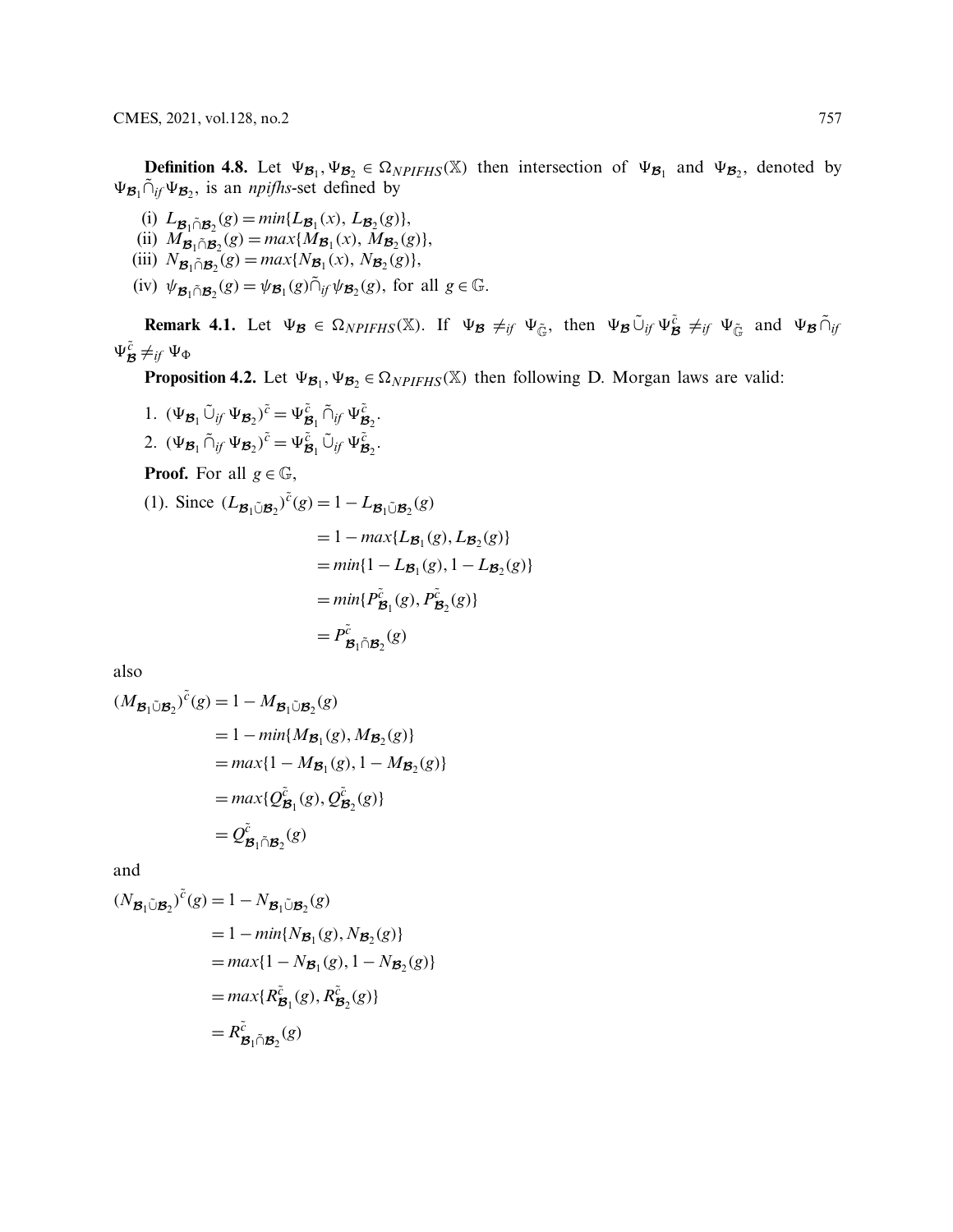and

$$
(\psi_{\mathcal{B}_1 \tilde{\cup} \mathcal{B}_2})^{\tilde{c}}(g) = \mathbb{X} \setminus_{if} \psi_{\mathcal{B}_1 \tilde{\cup} \mathcal{B}_2}(g)
$$
  
\n
$$
= \mathbb{X} \setminus_{if} (\psi_{\mathcal{B}_1}(g) \tilde{\cup}_{if} \psi_{\mathcal{B}_2}(g))
$$
  
\n
$$
= (\mathbb{X} \setminus_{if} \psi_{\mathcal{B}_1}(g)) \tilde{\cap}_{if} (\mathbb{X} \setminus_{if} \psi_{\mathcal{B}_2}(g))
$$
  
\n
$$
= \psi_{\mathcal{B}_1}^{\tilde{c}}(g) \tilde{\cap}_{if} \psi_{\mathcal{B}_2}^{\tilde{c}}(g)
$$
  
\n
$$
= \psi_{\mathcal{B}_1}^{\tilde{c}} \tilde{\cap}_{\mathcal{B}_2}(g).
$$

similarly (2) can be proved easily.

**Proposition 4.3.** Let  $\Psi_{\mathcal{B}_1}, \Psi_{\mathcal{B}_2}, \Psi_{\mathcal{B}_3} \in \Omega_{NPIFHS}(\mathbb{X})$  then

1.  $\Psi_{\mathcal{B}_1} \tilde{\cup}_{if} (\Psi_{\mathcal{B}_2} \tilde{\cap}_{if} \Psi_{\mathcal{B}_3}) = (\Psi_{\mathcal{B}_1} \tilde{\cup}_{if} \Psi_{\mathcal{B}_2}) \tilde{\cap}_{if} (\Psi_{\mathcal{B}_1} \tilde{\cup}_{if} \Psi_{\mathcal{B}_3}).$ 2.  $\Psi_{\mathcal{B}_1} \tilde{\cap}_{if} (\Psi_{\mathcal{B}_2} \tilde{\cup}_{if} \Psi_{\mathcal{B}_3}) = (\Psi_{\mathcal{B}_1} \tilde{\cap}_{if} \Psi_{\mathcal{B}_2}) \tilde{\cup}_{if} (\Psi_{\mathcal{B}_1} \tilde{\cap}_{if} \Psi_{\mathcal{B}_3}).$ 

**Proof.** For all  $g \in \mathbb{G}$ ,

(1). Since 
$$
L_{\mathcal{B}_1 \tilde{\cup}(\mathcal{B}_2 \tilde{\cap} \mathcal{B}_3)}(g) = max\{L_{\mathcal{B}_1}(g), L_{\mathcal{B}_2 \tilde{\cap} \mathcal{B}_3}(g)\}
$$
  
\n
$$
= max\{L_{\mathcal{B}_1}(g), min\{L_{\mathcal{B}_2}(g), L_{\mathcal{B}_3}(g)\}\}
$$
\n
$$
= min\{max\{L_{\mathcal{B}_1}(g), L_{\mathcal{B}_2}(g)\}, max\{L_{\mathcal{B}_1}(g), L_{\mathcal{B}_3}(g)\}\}
$$
\n
$$
= min\{L_{\mathcal{B}_1 \tilde{\cup} \mathcal{B}_2}(g), L_{\mathcal{B}_1 \tilde{\cup} \mathcal{B}_3}(g)\}
$$
\n
$$
= L_{(\mathcal{B}_1 \tilde{\cup} \mathcal{B}_2) \tilde{\cap}(\mathcal{B}_1 \tilde{\cup} \mathcal{B}_3)}(g)
$$

and

$$
M_{\mathcal{B}_1 \tilde{\cup} (\mathcal{B}_2 \tilde{\cap} \mathcal{B}_3)}(g) = min\{M_{\mathcal{B}_1}(g), M_{\mathcal{B}_2 \tilde{\cap} \mathcal{B}_3}(g)\}
$$
  
\n
$$
= min\{M_{\mathcal{B}_1}(g), max\{M_{\mathcal{B}_2}(g), M_{\mathcal{B}_3}(g)\}\}
$$
  
\n
$$
= max\{min\{M_{\mathcal{B}_1}(g), M_{\mathcal{B}_2}(g)\}, min\{M_{\mathcal{B}_1}(g), M_{\mathcal{B}_3}(g)\}\}
$$
  
\n
$$
= max\{M_{\mathcal{B}_1 \tilde{\cup} \mathcal{B}_2}(g), M_{\mathcal{B}_1 \tilde{\cup} \mathcal{B}_3}(g)\}
$$
  
\n
$$
= M_{(\mathcal{B}_1 \tilde{\cup} \mathcal{B}_2) \tilde{\cap} (\mathcal{B}_1 \tilde{\cup} \mathcal{B}_3)}(g)
$$

and

$$
N_{\mathcal{B}_1 \tilde{\cup} (\mathcal{B}_2 \cap \mathcal{B}_3)}(g) = min\{N_{\mathcal{B}_1}(g), N_{\mathcal{B}_2 \cap \mathcal{B}_3}(g)\}
$$
  
\n
$$
= min\{N_{\mathcal{B}_1}(g), max\{N_{\mathcal{B}_2}(g), N_{\mathcal{B}_3}(g)\}\}
$$
  
\n
$$
= max\{min\{N_{\mathcal{B}_1}(g), N_{\mathcal{B}_2}(g)\}, min\{N_{\mathcal{B}_1}(g), N_{\mathcal{B}_3}(g)\}\}
$$
  
\n
$$
= max\{N_{\mathcal{B}_1 \tilde{\cup} \mathcal{B}_2}(g), N_{\mathcal{B}_1 \tilde{\cup} \mathcal{B}_3}(g)\}
$$
  
\n
$$
= N_{(\mathcal{B}_1 \tilde{\cup} \mathcal{B}_2) \tilde{\cap} (\mathcal{B}_1 \tilde{\cup} \mathcal{B}_3)}(g)
$$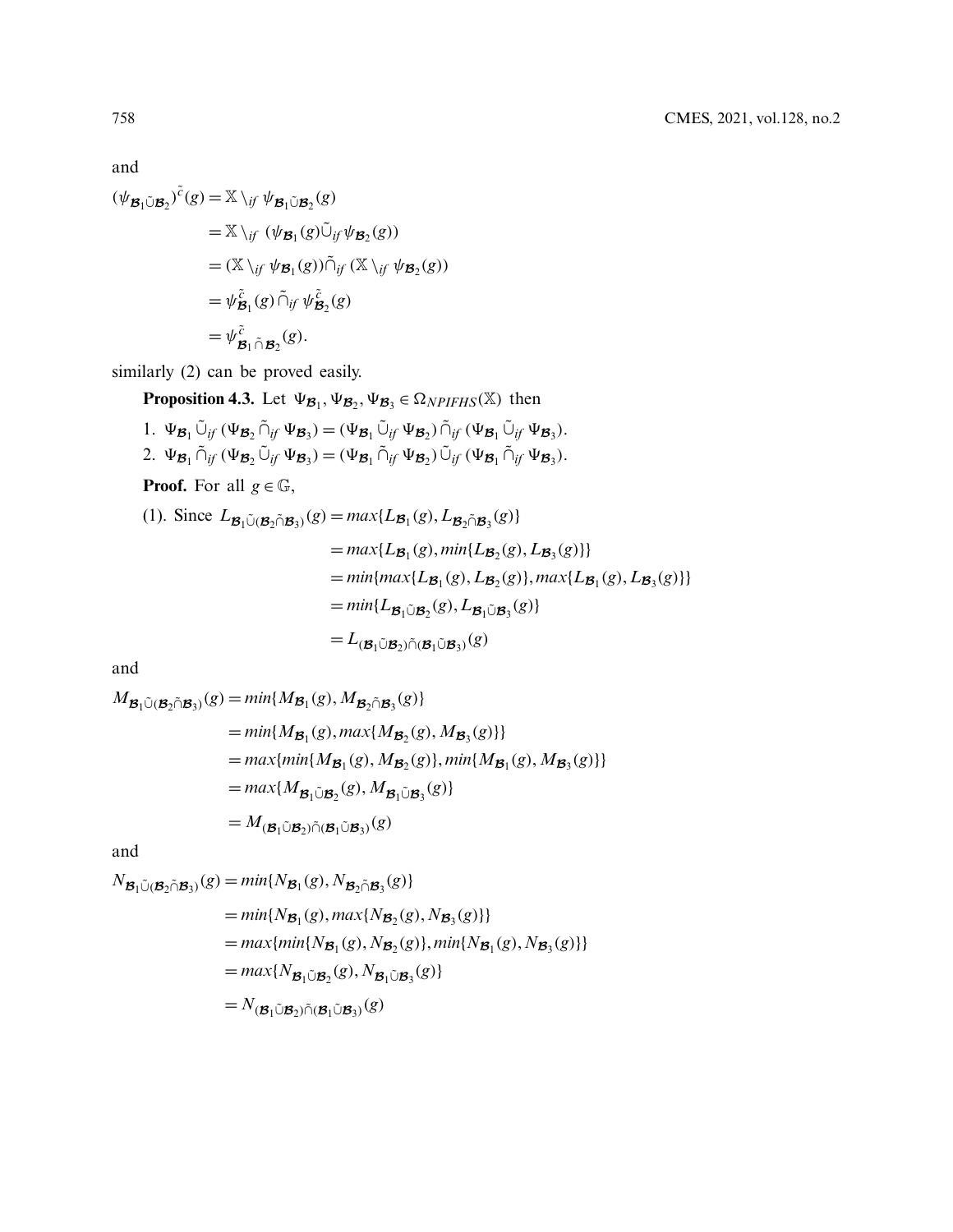and

$$
\psi_{\mathcal{B}_1 \tilde{\cup} (\mathcal{B}_2 \tilde{\cap} \mathcal{B}_3)}(g) = \psi_{\mathcal{B}_1}(g) \tilde{\cup}_{if} \psi_{\mathcal{B}_2 \tilde{\cap} \mathcal{B}_3}(g)
$$
  
\n
$$
= \psi_{\mathcal{B}_1}(g) \tilde{\cup}_{if} (\psi_{\mathcal{B}_2}(g) \tilde{\cap}_{if} \psi_{\mathcal{B}_3}(g))
$$
  
\n
$$
= (\psi_{\mathcal{B}_1}(g) \tilde{\cup}_{if} \psi_{\mathcal{B}_2}(g) \tilde{\cap}_{if} (\psi_{\mathcal{B}_1}(g) \tilde{\cup}_{if} \psi_{\mathcal{B}_3}(g))
$$
  
\n
$$
= \psi_{\mathcal{B}_1 \tilde{\cup} \mathcal{B}_2}(g) \tilde{\cap}_{if} \psi_{\mathcal{B}_1 \tilde{\cup} \mathcal{B}_3}(g)
$$
  
\n
$$
= \psi_{(\mathcal{B}_1 \tilde{\cup} \mathcal{B}_2) \tilde{\cap} (\mathcal{B}_1 \tilde{\cup} \mathcal{B}_3)}(g)
$$

In the same way, (2) can be proved.

**Definition 4.9.** Let  $\Psi_{\mathcal{B}_1}, \Psi_{\mathcal{B}_2} \in \Omega_{NPIFHS}(\mathbb{X})$  then OR-operation of  $\Psi_{\mathcal{B}_1}$  and  $\Psi_{\mathcal{B}_2}$ , denoted by  $\Psi_{\mathcal{B}_1} \Psi_{\mathcal{B}_2}$ , is an *npifhs*-set defined by

- (i)  $L_{\mathcal{B}_1 \underline{\vee} \mathcal{B}_2}(g_1, g_2) = max\{L_{\mathcal{B}_1}(g_1), L_{\mathcal{B}_2}(g_2)\},$
- (ii)  $M_{\mathcal{B}_1 \times \mathcal{B}_2}(g_1, g_2) = \min\{M_{\mathcal{B}_1}(g_1), M_{\mathcal{B}_2}(g_2)\},$
- (iii)  $N_{\mathcal{B}_1 \times \mathcal{B}_2}(g_1, g_2) = \min\{N_{\mathcal{B}_1}(g_1), N_{\mathcal{B}_2}(g_2)\},$
- (iv)  $\psi_{\mathcal{B}_1 \check{\mathcal{L}} \mathcal{B}_2}(g_1, g_2) = \psi_{\mathcal{B}_1}(g_1) \cup \psi_{\mathcal{B}_2}(g_2)$ , for all  $(g_1, g_2) \in \mathcal{B}_1 \times \mathcal{B}_2$ .

**Definition 4.10.** Let  $\Psi_{\mathcal{B}_1}, \Psi_{\mathcal{B}_2} \in \Omega_{NPIFHS}(\mathbb{X})$  then AND-operation of  $\Psi_{\mathcal{B}_1}$  and  $\Psi_{\mathcal{B}_2}$ , denoted by  $\Psi_{\mathcal{B}_1} \tilde{\wedge} \Psi_{\mathcal{B}_2}$ , is an *npifhs*-set defined by

- (i)  $L_{\mathcal{B}_1 \tilde{\wedge} \mathcal{B}_2}(g_1, g_2) = \min\{L_{\mathcal{B}_1}(g_1), L_{\mathcal{B}_2}(g_2)\},$
- (ii)  $M_{\mathcal{B}_1 \tilde{\wedge} \mathcal{B}_2}(g_1, g_2) = max\{M_{\mathcal{B}_1}(g_1), M_{\mathcal{B}_2}(g_2)\},$
- (iii)  $N_{\mathcal{B}_1 \tilde{\wedge} \mathcal{B}_2}(g_1, g_2) = max\{N_{\mathcal{B}_1}(g_1), N_{\mathcal{B}_2}(g_2)\},$
- $(\text{iv})$   $\psi_{\mathcal{B}_1 \tilde{\wedge} \mathcal{B}_2}(g_1, g_2) = \psi_{\mathcal{B}_1}(g_1) \cap \psi_{\mathcal{B}_2}(g_2)$ , for all  $(g_1, g_2) \in \mathcal{B}_1 \times \mathcal{B}_2$ .

**Proposition 4.4.** Let  $\Psi_{\mathcal{B}_1}, \Psi_{\mathcal{B}_2}, \Psi_{\mathcal{B}_3} \in \Omega_{NPIFHS}(\mathbb{X})$  then

1.  $\Psi_{\mathcal{B}_1} \tilde{\wedge} \Psi_{\Phi} = \Psi_{\Phi}$ . 2.  $(\Psi_{\mathcal{B}_1} \tilde{\wedge} \Psi_{\mathcal{B}_2}) \tilde{\wedge} \Psi_{\mathcal{B}_3} = \Psi_{\mathcal{B}_1} \tilde{\wedge} (\Psi_{\mathcal{B}_2} \tilde{\wedge} \Psi_{\mathcal{B}_3}).$ 3.  $(\Psi_{\mathcal{B}_1} \tilde{\vee} \Psi_{\mathcal{B}_2}) \tilde{\vee} \Psi_{\mathcal{B}_3} = \Psi_{\mathcal{B}_1} \tilde{\vee} (\Psi_{\mathcal{B}_2} \tilde{\vee} \Psi_{\mathcal{B}_3}).$ 

### *4.1 Neutrosophic Decision Set of npifhs-Set*

Here an algorithm is presented with the help of characterization of neutrosophic decision set on *npifhs*-set which based on decision making technique and is explained with example.

**Definition 4.11.** Let  $\Psi_B \in \Omega_{NPIFHS}(\mathbb{X})$  then a neutrosophic decision set of  $\Psi_B$  (i.e.,  $\Psi_B^D$ ) is represented as

$$
\Psi_{\mathcal{B}}^{D} = \left\{ \langle \mathcal{T}_{\mathcal{B}}^{D}(u), \mathcal{I}_{\mathcal{B}}^{D}(u), \mathcal{F}_{\mathcal{B}}^{D}(u) \rangle / u : u \in \mathbb{X} \right\}
$$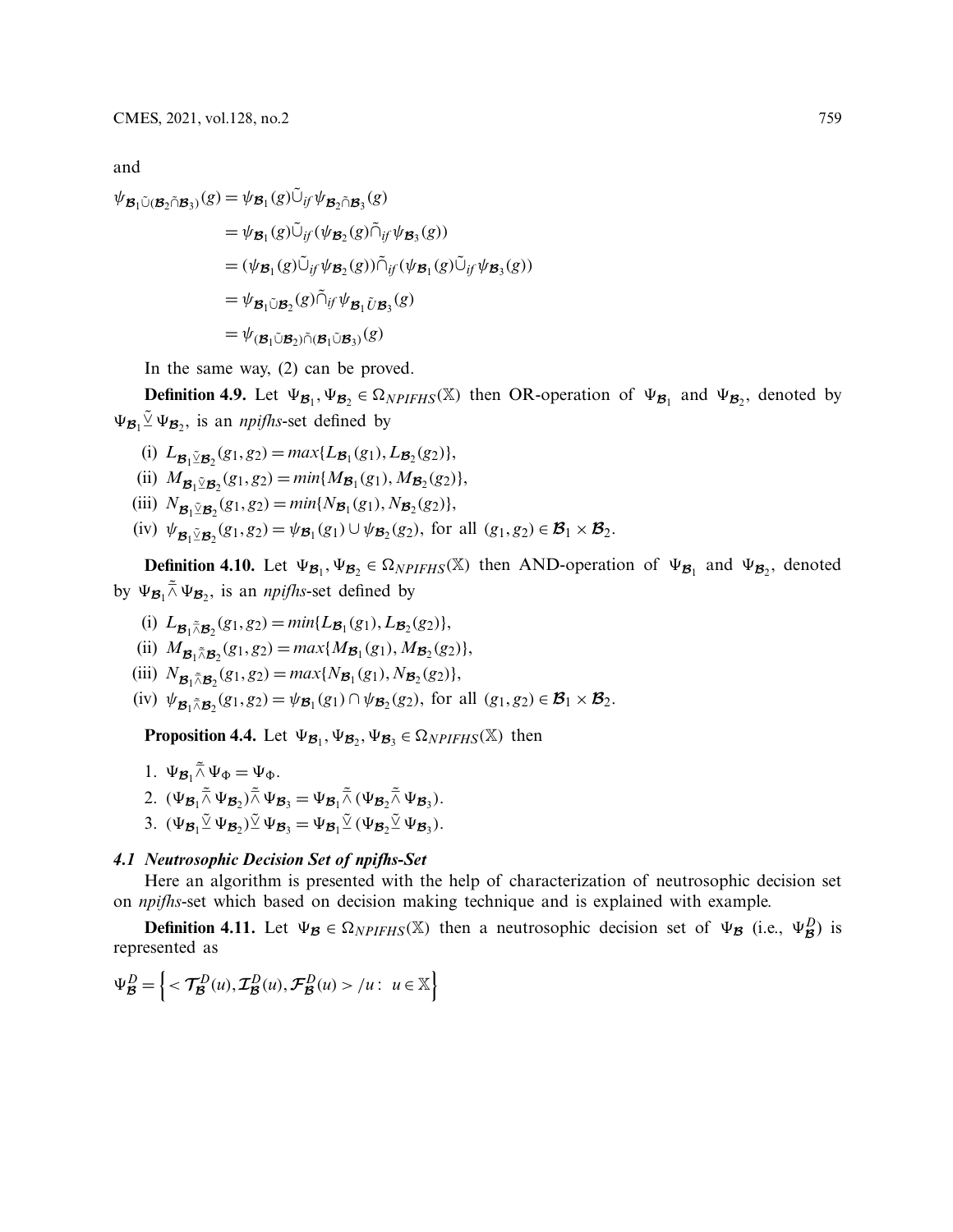where  $\mathcal{T}_{\mathcal{B}}^D$ ,  $\mathcal{I}_{\mathcal{B}}^D$ ,  $\mathcal{F}_{\mathcal{B}}^D$ :  $\mathbb{X} \rightarrow \mathbb{I}$  and

$$
\mathcal{T}_{\mathcal{B}}^{D}(u) = \frac{1}{|\mathbb{X}|} \sum_{v \in S(\mathcal{B})} \mathcal{T}_{\mathcal{B}}(v) \Gamma_{\psi_{\mathcal{B}}(v)}(u)
$$

$$
\mathcal{I}_{\mathcal{B}}^{D}(u) = \frac{1}{|\mathbb{X}|} \sum_{v \in S(\mathcal{B})} \mathcal{I}_{\mathcal{B}}(v) \Gamma_{\psi_{\mathcal{B}}(v)}(u)
$$

$$
\mathcal{F}_{\mathcal{B}}^{D}(u) = \frac{1}{|\mathbb{X}|} \sum_{v \in S(\mathcal{B})} \mathcal{F}_{\mathcal{B}}(v) \Gamma_{\psi_{\mathcal{B}}(v)}(u)
$$

where  $|\bullet|$  denotes set cardinality with

$$
\Gamma_{\psi_{\mathcal{B}}(v)}(u) = \begin{cases}\n|T_{\psi_{\mathcal{B}}}(u) - F_{\psi_{\mathcal{B}}}(u)|; & u \in \Gamma_{\psi_{\mathcal{B}}}(v) \\
0; & u \notin \Gamma_{\psi_{\mathcal{B}}}(v)\n\end{cases}
$$

**Definition 4.12.** If  $\Psi_B \in \Omega_{NPIFHS}(\mathbb{X})$  with neutrosophic decision set  $\Psi_B^D$  then reduced fuzzy set of  $\Psi^D_{\mathcal{B}}$  is a fuzzy set represented as

$$
\mathbb{R}(\Psi_{\mathcal{B}}^{D}) = \left\{ \zeta_{\Psi_{\mathcal{B}}^{D}}(u)/u : u \in \mathbb{X} \right\}
$$
  
where  $\zeta_{\Psi_{\mathcal{B}}^{D}} : \mathbb{X} \to \mathbb{I}$  with  $\zeta_{\Psi_{\mathcal{B}}^{D}}(u) = \mathcal{T}_{\mathcal{B}}^{D}(u) + \mathcal{I}_{\mathcal{B}}^{D}(u) - \mathcal{F}_{\mathcal{B}}^{D}(u)$ 

### *4.2 Proposed Algorithm*

Once  $\Psi_B^D$  has been established, it may be indispensable to select the best single substitute from the options. Therefore, decision can be set up with the help of following algorithm:

- Step 1 Determine  $\mathcal{B} = \{ \langle \mathcal{T}_{\mathcal{B}}(g), \mathcal{I}_{\mathcal{B}}(g), \mathcal{F}_{\mathcal{B}}(g) \rangle | g : \mathcal{T}_{\mathcal{B}}(g), \mathcal{I}_{\mathcal{B}}(g), \mathcal{F}_{\mathcal{B}}(g) \in \mathbb{I}, g \in \mathbb{G} \},\$
- Step 2 Find  $\psi_{\mathcal{B}}(g)$
- Step 3 Construct  $\Psi_{\mathcal{B}}$  over  $\mathbb{X}$ ,
- Step 4 Compute  $\Psi_{\mathcal{B}}^D$ ,
- Step 5 Choose the maximum of  $\zeta_{\Psi_{\mathcal{B}}^{D}}(u)$ .

**Example 4.2.** Suppose that Mrs. Andrew wants to buy a washing machine from market. There are eight kinds of washing machines (options) which form the set of discourse  $X = \{\hat{W}_1, \hat{W}_2, \hat{W}_3, \hat{W}_4, \hat{W}_5, \hat{W}_6, \hat{W}_7, \hat{W}_8\}.$  The best selection may be evaluated by observing the attributes i.e.,  $b_1$  = Company,  $b_2$  = Power in Watts,  $b_3$  = Voltage,  $b_4$  = Capacity in kg, and  $b_5$  $=$  Color. The attribute-valued sets corresponding to these attributes are:

$$
B_1 = \{b_{11} = National, b_{12} = Hier\}
$$
  
\n
$$
B_2 = \{b_{21} = 400, b_{22} = 500\}
$$
  
\n
$$
B_3 = \{b_{31} = 220, b_{32} = 240\}
$$
  
\n
$$
B_4 = \{b_{41} = 7, b_{42} = 10\}
$$
  
\n
$$
B_5 = \{b_{51} = White\}
$$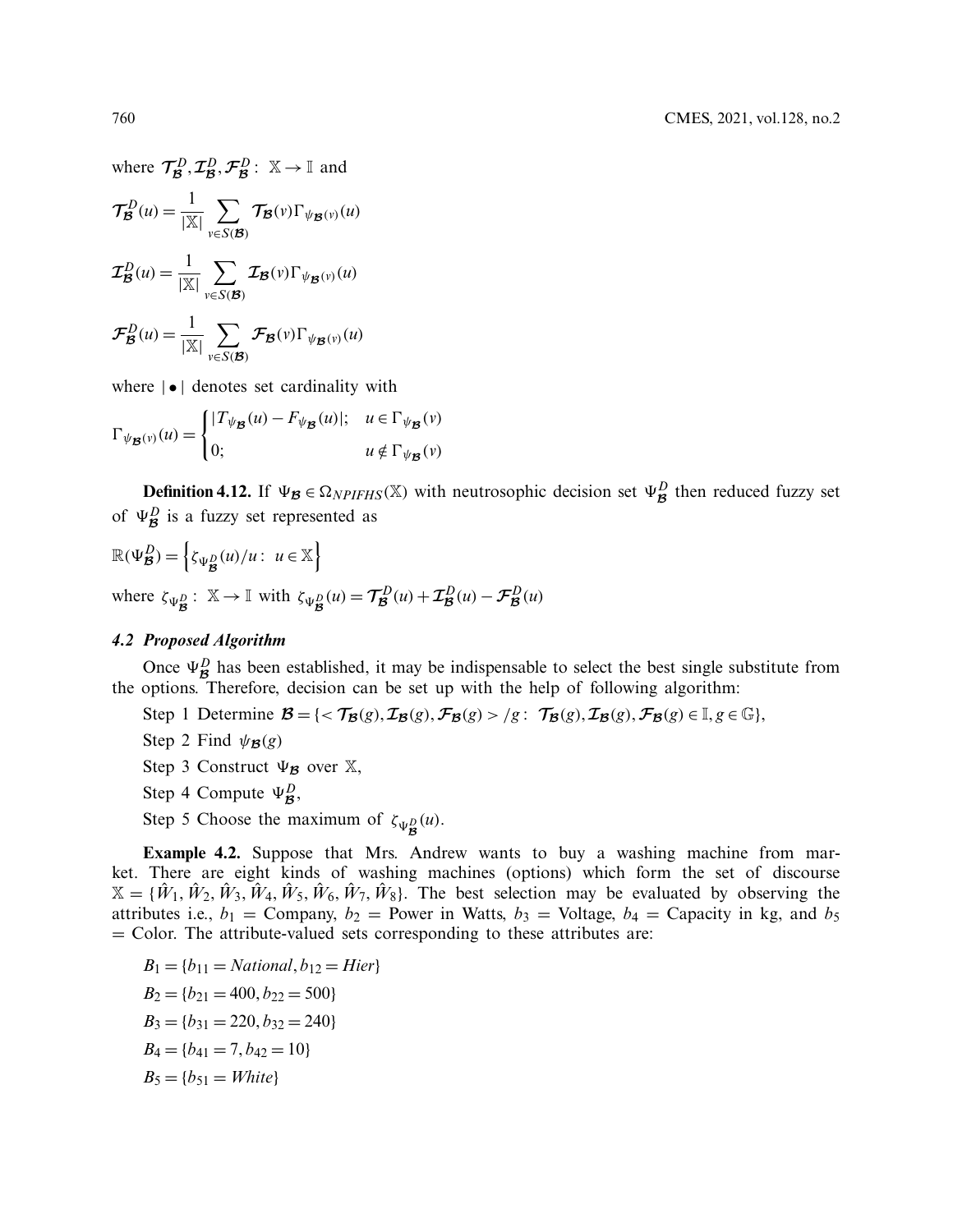# then  $\mathbb{Q} = B_1 \times B_2 \times B_3 \times B_4 \times B_5$  $\mathbb{Q} = \{q_1, q_2, q_3, q_4, \ldots, q_{16}\}$  where each  $q_i, i = 1, 2, \ldots, 16$ , is a 5-tuples element. Step 1: From Tabs.  $9-11$ , we can construct **B** as  $B =$  $\left[ 0.1, 0.2, 0.3 \right]$  /  $q_1$ ,  $< 0.2, 0.3, 0.4$  > /  $q_2$ , ⎪⎪⎪⎪⎪⎪⎪⎪⎪⎪⎪⎪⎪⎪⎪⎪⎪⎪⎨ ⎪⎪⎪⎪⎪⎪⎪⎪⎪⎪⎪⎪⎪⎪⎪⎪⎪⎪⎩  $< 0.3, 0.4, 0.5 > /q_3, < 0.4, 0.5, 0.6 > /q_4,$  $<$  0.5, 0.6, 0.7 > /q<sub>5</sub>, < 0.6, 0.7, 0.8 > /q<sub>6</sub>,  $< 0.7, 0.8, 0.9 > /q_7, < 0.8, 0.9, 0.1 > /q_8,$  $< 0.9, 0.1, 0.2 > /q_9, < 0.16, 0.27, 0.37 > /q_{10},$  $< 0.25, 0.35, 0.45 > /q_{11}, < 0.45, 0.55, 0.65 > /q_{12},$  $<$  0.35, 0.45, 0.55 > /*q*<sub>13</sub>, < 0.75, 0.85, 0.95 > /*q*<sub>14</sub>,  $<$  0.65, 0.75, 0.85 > /*q*<sub>15</sub>, < 0.85, 0.95, 0.96 > /*q*<sub>16</sub>  $\mathbf{I}$ ⎪⎪⎪⎪⎪⎪⎪⎪⎪⎪⎪⎪⎪⎪⎪⎪⎪⎪⎬ ⎪⎪⎪⎪⎪⎪⎪⎪⎪⎪⎪⎪⎪⎪⎪⎪⎪⎪⎭

# <span id="page-18-0"></span>**Table 9:** Degrees of membership  $\mathcal{T}_{\mathcal{B}}(q_i)$

| $\mathcal{T}_{\mathcal{B}}(q_i)$ | Degree | $\mathcal{T}_{\mathcal{B}}(q_i)$    | Degree |
|----------------------------------|--------|-------------------------------------|--------|
| $\mathcal{T}_{\mathcal{B}}(q_1)$ | 0.1    | $\mathcal{T}_{\mathcal{B}}(q_9)$    | 0.9    |
| $\mathcal{T}_{\mathcal{B}}(q_2)$ | 0.2    | $\mathcal{T}_{\mathcal{B}}(q_{10})$ | 0.16   |
| $\mathcal{T}_{\mathcal{B}}(q_3)$ | 0.3    | $\mathcal{T}_{\mathcal{B}}(q_{11})$ | 0.25   |
| $\mathcal{T}_{\mathcal{B}}(q_4)$ | 0.4    | $\mathcal{T}_{\mathcal{B}}(q_{12})$ | 0.45   |
| $\mathcal{T}_{\mathcal{B}}(q_5)$ | 0.5    | $\mathcal{T}_{\mathcal{B}}(q_{13})$ | 0.35   |
| $\mathcal{T}_{\mathcal{B}}(q_6)$ | 0.6    | $\mathcal{T}_{\mathcal{B}}(q_{14})$ | 0.75   |
| $\mathcal{T}_{\mathcal{B}}(q_7)$ | 0.7    | $\mathcal{T}_{\mathcal{B}}(q_{15})$ | 0.65   |
| $\mathcal{T}_{\mathcal{B}}(q_8)$ | 0.8    | $\mathcal{T}_{\mathcal{B}}(q_{16})$ | 0.85   |

**Table 10:** Degrees of indeterminacy  $\mathcal{I}_{\mathcal{B}}(q_i)$ 

| $\mathcal{I}_{\mathcal{B}}(q_i)$ | Degree | $\mathcal{I}_{\mathcal{B}}(q_i)$    | Degree |
|----------------------------------|--------|-------------------------------------|--------|
| $\mathcal{I}_{\mathcal{B}}(q_1)$ | 0.2    | $\mathcal{I}_{\mathcal{B}}(q_9)$    | 0.1    |
| $\mathcal{I}_{\mathcal{B}}(q_2)$ | 0.3    | $\mathcal{I}_{\mathcal{B}}(q_{10})$ | 0.27   |
| $\mathcal{I}_{\mathcal{B}}(q_3)$ | 0.4    | $\mathcal{I}_{\mathcal{B}}(q_{11})$ | 0.35   |
| $\mathcal{I}_{\mathcal{B}}(q_4)$ | 0.5    | $\mathcal{I}_{\mathcal{B}}(q_{12})$ | 0.55   |
| $\mathcal{I}_{\mathcal{B}}(q_5)$ | 0.6    | $\mathcal{I}_{\mathcal{B}}(q_{13})$ | 0.45   |
| $\mathcal{I}_{\mathcal{B}}(q_6)$ | 0.7    | $\mathcal{I}_{\mathcal{B}}(q_{14})$ | 0.85   |
| $\mathcal{I}_{\mathcal{B}}(q_7)$ | 0.8    | $\mathcal{I}_{\mathcal{B}}(q_{15})$ | 0.75   |
| $\mathcal{I}_{\mathcal{B}}(q_8)$ | 0.9    | $\mathcal{I}_{\mathcal{B}}(q_{16})$ | 0.95   |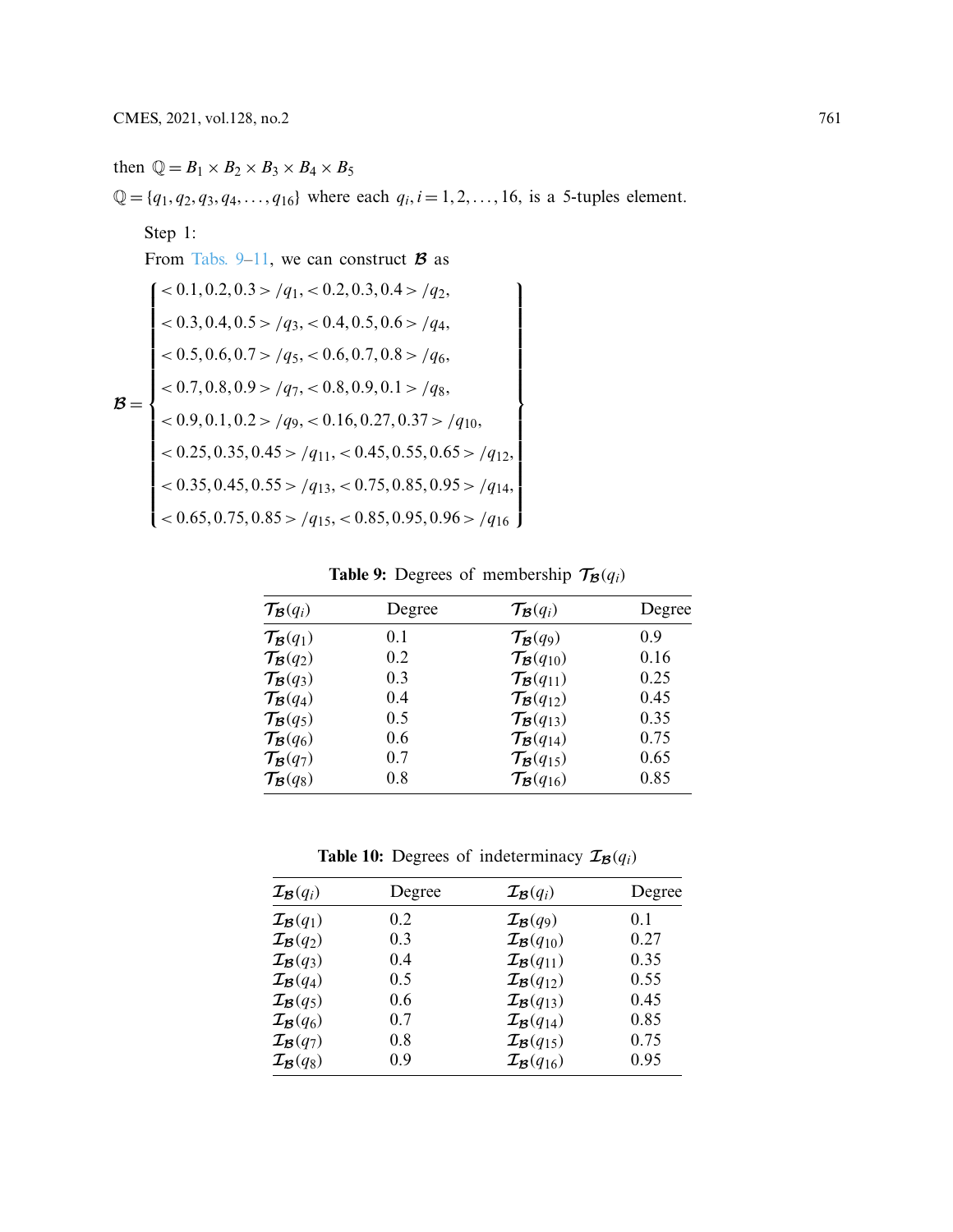| $\mathcal{F}_{\mathcal{B}}(q_i)$ | Degree | $\mathcal{F}_{\mathcal{B}}(q_i)$    | Degree |
|----------------------------------|--------|-------------------------------------|--------|
| $\mathcal{F}_{\mathcal{B}}(q_1)$ | 0.3    | $\mathcal{F}_{\mathcal{B}}(q_9)$    | 0.2    |
| $\mathcal{F}_{\mathcal{B}}(q_2)$ | 0.4    | $\mathcal{F}_{\mathcal{B}}(q_{10})$ | 0.37   |
| $\mathcal{F}_{\mathcal{B}}(q_3)$ | 0.5    | $\mathcal{F}_{\mathcal{B}}(q_{11})$ | 0.45   |
| $\mathcal{F}_{\mathcal{B}}(q_4)$ | 0.6    | $\mathcal{F}_{\mathcal{B}}(q_{12})$ | 0.65   |
| $\mathcal{F}_{\mathcal{B}}(q_5)$ | 0.7    | $\mathcal{F}_{\mathcal{B}}(q_{13})$ | 0.55   |
| $\mathcal{F}_{\mathcal{B}}(q_6)$ | 0.8    | $\mathcal{F}_{\mathcal{B}}(q_{14})$ | 0.95   |
| $\mathcal{F}_{\mathcal{B}}(q_7)$ | 0.9    | $\mathcal{F}_{\mathcal{B}}(q_{15})$ | 0.85   |
| $\mathcal{F}_{\mathcal{B}}(q_8)$ | 0.1    | $\mathcal{F}_{\mathcal{B}}(q_{16})$ | 0.96   |

<span id="page-19-0"></span>**Table 11:** Degrees of non-membership  $\mathcal{F}_{\mathcal{B}}(q_i)$ 

Step 2:

[Tab. 12](#page-19-1) presents  $\psi_{\mathcal{B}}(q_i)$  corresponding to each element of  $\mathbb{G}$ .

<span id="page-19-1"></span>**Table 12:** Approximate functions  $\psi_{\mathcal{B}}(q_i)$ 

| $q_i \psi_{\mathcal{B}}(q_i)$                                                                                                                                                                  | $q_i$ | $\psi_{\mathcal{B}}(q_i)$                                                    |
|------------------------------------------------------------------------------------------------------------------------------------------------------------------------------------------------|-------|------------------------------------------------------------------------------|
| $q_1 \{ <0.2, 0.1 > \hat{W}_1, <0.3, 0.2 > \hat{W}_2 \}$                                                                                                                                       |       | $q_9 \{ <0.4, 0.3>/\hat{W}_2, <0.6, 0.4>/\hat{W}_7, <0.5, 0.4>/\hat{W}_8 \}$ |
| $q_2 \{<0.1, 0.2\}\times \hat{W}_1, <0.5, 0.4\times \hat{W}_2, <0.1, 0.4\times \hat{W}_3\}$ $q_{10} \{<0.2, 0.1\times \hat{W}_6, <0.6, 0.4\times \hat{W}_7, <0.4, 0.3\times \hat{W}_8\}$       |       |                                                                              |
| $q_3 \{<0.4, 0.3\}/\dot{W}_2, <0.5, 0.4\}/\dot{W}_3, <0.6, 0.3\}/\dot{W}_4\}$ $q_{11} \{<0.5, 0.4\}/\dot{W}_2, <0.6, 0.3\}/\dot{W}_4, <0.7, 0.2\}/\dot{W}_6\}$                                 |       |                                                                              |
| $q_4 \{<0.6, 0.2\}/\dot{W}_4, <0.7, 0.3\}/\dot{W}_5, <0.8, 0.1\}/\dot{W}_6$ $q_{12} \{<0.7, 0.2\}/\dot{W}_2, <0.8, 0.1\}/\dot{W}_3, <0.9, 0.1\}/\dot{W}_6$                                     |       |                                                                              |
| $q_5$ {<0.2,0.1 > / $\tilde{W}_6$ , <0.1,0.2 > / $\tilde{W}_7$ , <0.4,0.3 > / $\tilde{W}_8$ } $q_{13}$ {<0.2,0.1 > / $\tilde{W}_3$ , <0.4,0.3 > / $\tilde{W}_5$ , <0.6,0.1 > / $\tilde{W}_7$ } |       |                                                                              |
| $q_6$ {<0.4,0.2 > / $\dot{W}_2$ , <0.3,0.4 > / $\dot{W}_3$ , <0.4,0.5 > / $\dot{W}_4$ } $q_{14}$ {<0.2,0.5 > / $\dot{W}_1$ , <0.5,0.4 > / $\dot{W}_3$ , <0.6,0.2 > / $\dot{W}_5$ }             |       |                                                                              |
| $q_7$ {<0.2,0.3 > / $\hat{W}_1$ , <0.3,0.4 > / $\hat{W}_3$ , <0.4,0.3 > / $\hat{W}_5$ } $q_{15}$ {<0.6,0.3 > / $\hat{W}_5$ , <0.4,0.3 > / $\hat{W}_7$ , <0.2,0.4 > / $\hat{W}_8$ }             |       |                                                                              |
| $q_8$ {<0.1,0.4 > / $\dot{W}_2$ , <0.3,0.5 > / $\dot{W}_3$ , <0.5,0.4 > / $\dot{W}_7$ } $q_{16}$ {<0.3,0.6 > / $\dot{W}_4$ , <0.5,0.4 > / $\dot{W}_5$ , <0.7,0.1 > / $\dot{W}_6$ }             |       |                                                                              |

Step 3: With the help of Step 1 and Step 2, we can construct  $\Psi_{\mathcal{B}}$  as performed in step of Section 3.

Step 4:

From [Tabs. 13](#page-19-2)[–16,](#page-20-0) we can construct  $\mathbb{R}(\Psi_{\mathcal{B}}^D)$  as

$$
\mathbb{R}(\Psi_{\mathcal{B}}^{D}) = \begin{Bmatrix} 0.0331/\hat{W}_{1}, 0.1100/\hat{W}_{2}, 0.1019/\hat{W}_{3}, 0.0659/\hat{W}_{4}, \\ 0.0855/\hat{W}_{5}, 0.1394/\hat{W}_{6}, 0.0690/\hat{W}_{7}, 0.0296/\hat{W}_{8} \end{Bmatrix}
$$

<span id="page-19-2"></span>

| <b>Table 13:</b> Membership values $\mathcal{T}_{\mathcal{B}}^D(\hat{W}_i)$ |  |  |
|-----------------------------------------------------------------------------|--|--|
|-----------------------------------------------------------------------------|--|--|

| $\hat{W}_i$ | $\mathcal{T}_{\mathcal{B}}^D(\hat{W}_i)$ | $\hat{W}_i$ | $\mathcal{T}_{\mathcal{B}}^D(\hat{W}_i)$ |
|-------------|------------------------------------------|-------------|------------------------------------------|
| $\hat{W}_1$ | 0.0406                                   | $\hat{W}_5$ | 0.1006                                   |
| $\hat{W}_2$ | 0.0950                                   | $\hat{W}_6$ | 0.1676                                   |
| $\hat{W}_3$ | 0.1006                                   | $\hat{W}_7$ | 0.0728                                   |
| $\hat{W}_4$ | 0.0800                                   | $\hat{W}_8$ | 0.0358                                   |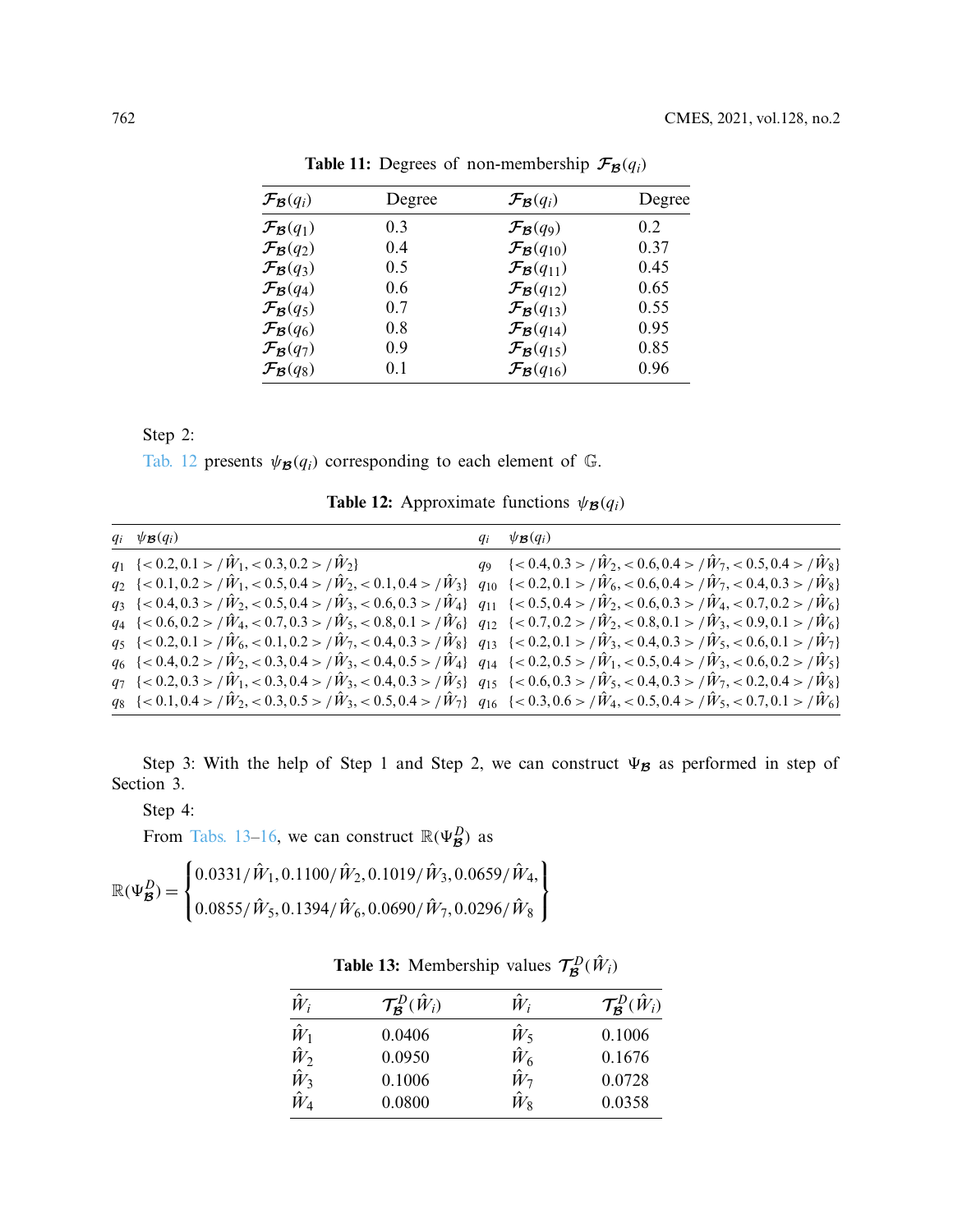| $\hat{W}_i$ | $\mathcal{I}_{\mathcal{B}}^D(\hat{W}_i)$ | $\hat{W}_i$ | $\mathcal{I}_{\mathcal{B}}^D(\hat{W}_i)$ |
|-------------|------------------------------------------|-------------|------------------------------------------|
| $\hat{W}_1$ | 0.0481                                   | $\hat{W}_5$ | 0.1169                                   |
| $\hat{W}_2$ | 0.1025                                   | $\hat{W}_6$ | 0.2028                                   |
| $\hat{W}_3$ | 0.1219                                   | $\hat{W}_7$ | 0.0655                                   |
| $\hat{W}_4$ | 0.0975                                   | $\hat{W}_8$ | 0.0309                                   |

**Table 14:** Indeterminacy values  $\mathcal{I}_{\mathcal{B}}^{D}(\hat{W}_{i})$ 

**Table 15:** Non-membership values  $\mathcal{F}_{\mathcal{B}}^{D}(\hat{W}_{i})$ 

| $\hat{W}_i$             | $\mathcal{F}_{\mathcal{B}}^D(\hat{W}_i)$ | $\hat{W}_i$ | $\mathcal{F}_{\mathcal{B}}^D(\hat{W}_i)$ |
|-------------------------|------------------------------------------|-------------|------------------------------------------|
| $\hat{W}_1$             | 0.0556                                   | $\hat{W}_5$ | 0.1320                                   |
| $\hat{W}_2$ $\hat{W}_3$ | 0.0875                                   | $\hat{W}_6$ | 0.2310                                   |
|                         | 0.1206                                   | $\hat{W}_7$ | 0.0693                                   |
| $\hat{W}_4$             | 0.1116                                   | $\hat{W}_8$ | 0.0371                                   |

<span id="page-20-0"></span>**Table 16:** Reduced fuzzy membership  $\zeta_{\Psi_{\mathcal{B}}^{D}}(\hat{W}_{i})$ 

| $\hat{W}_i$                | $\zeta_{\Psi^D_{\mathcal{B}}}(\hat{W}_i)$ | $\hat{W}_i$ | $\zeta_{\Psi^D_{\mathcal{B}}}(\hat{W}_i)$ |
|----------------------------|-------------------------------------------|-------------|-------------------------------------------|
| $\hat{W}_1$                | 0.0331                                    | $\hat{W}_5$ | 0.0855                                    |
|                            | 0.1100                                    | $\hat{W}_6$ | 0.1394                                    |
| $\hat{W}_2$<br>$\hat{W}_3$ | 0.1019                                    | $\hat{W}_7$ | 0.0690                                    |
| $\hat{W}_4$                | 0.0659                                    | $\hat{W}_8$ | 0.0296                                    |

The graphical representation of this decision system is presented in [Fig. 2.](#page-20-1)



<span id="page-20-1"></span>**Figure 2:** Neutrosophic decision system on npifhs-set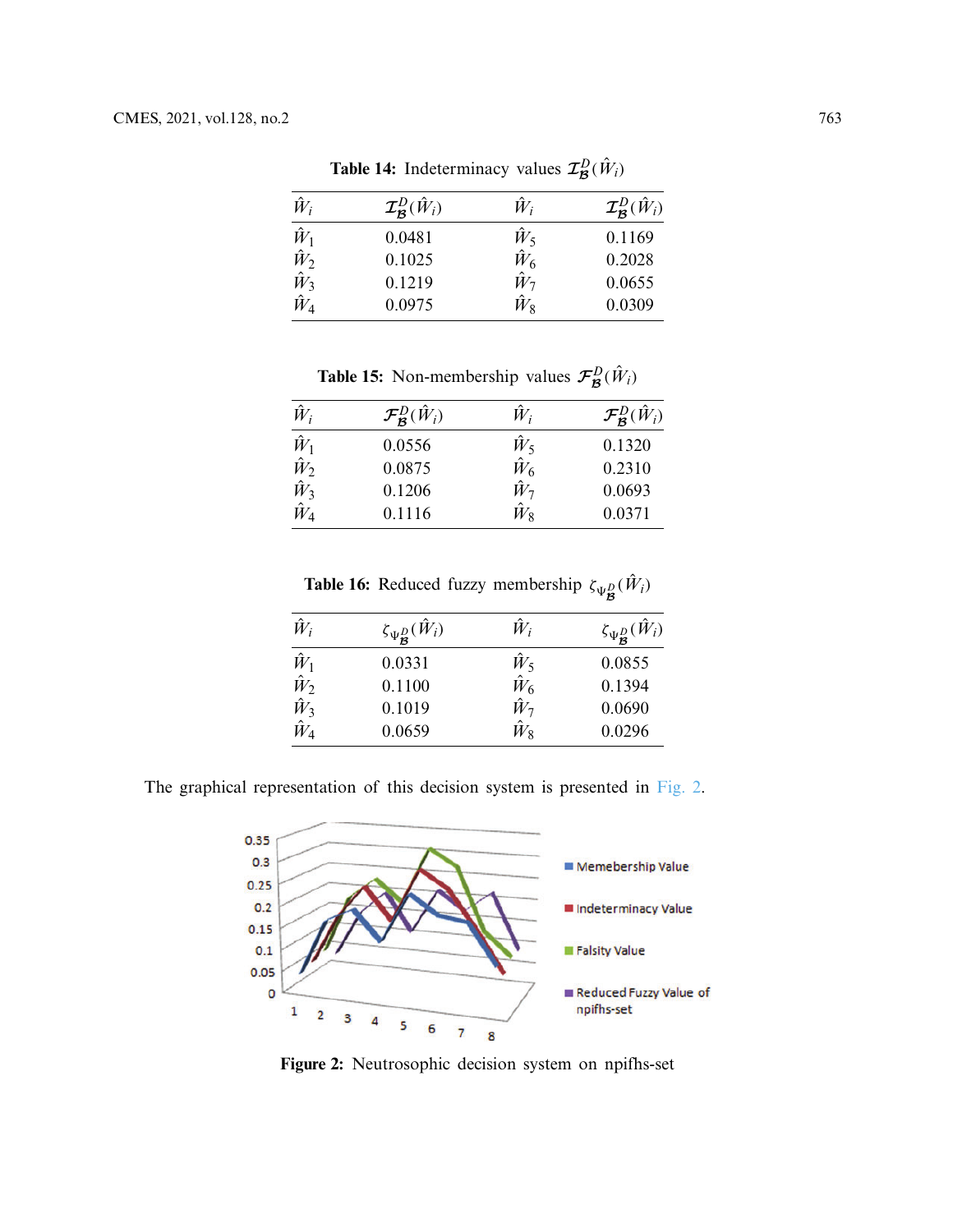Step 5:

Since maximum of  $\zeta_{\Psi_{\mathcal{B}}^D}(\hat{W}_i)$  is 0.5313 so the washing machine  $\hat{W}_3$  is selected.

### **5 Neutrosophic Parameterized Neutrosophic Hypersoft Set (***npnhs***-Set) with Application**

In this section, neutrosophic parameterized hypersoft set is conceptualized and some of its fundamentals are discussed.

**Definition 5.1.** Let  $\mathcal{Z} = \{Z_1, Z_2, Z_3, \ldots, Z_n\}$  be a collection of disjoint attribute-valued sets corresponding to n distinct attributes  $\alpha_1, \alpha_2, \alpha_3, \ldots, \alpha_n$ , respectively. A *npnhs*-set  $\Psi_{\mathcal{D}}$  over X is defined as

 $\Psi_{\mathcal{D}} = \{ ( \langle A_{\mathcal{D}}(g), B_{\mathcal{D}}(g), C_{\mathcal{D}}(g) \rangle | g, \psi_{\mathcal{D}}(g) ) : g \in \mathbb{G}, \psi_{\mathcal{D}}(g) \in N(\mathbb{X}) \}$ 

where

- (i)  $N(\mathbb{X})$  is a collection of all neutrosophic sets over  $\mathbb{X}$
- (i)  $\mathbb{G} = \mathcal{Z}_1 \times \mathcal{Z}_2 \times \mathcal{Z}_3 \times \ldots \times \mathcal{Z}_n$
- (ii)  $\mathcal{D}$  is a neutrosophic set over G with  $A_{\mathcal{D}}$ ,  $B_{\mathcal{D}}$ ,  $C_{\mathcal{D}}$ : G  $\rightarrow$  I as membership function, indeterminacy function and nonmembership function of *npnhs*-set.
- (iii)  $\psi_{\mathcal{D}}(g)$  is a neutrosophic set for all  $g \in \mathbb{G}$  with  $\psi_{\mathcal{D}}: \mathbb{G} \to N(\mathbb{X})$  and is called approximate function of *npnhs*-set.

Note that collection of all *npnhs*-sets is represented by  $\Omega_{NPNHS}(\mathbb{X})$ .

**Definition 5.2.** Let  $\Psi_{\mathcal{D}} \in \Omega_{NPNHS}(\mathbb{X})$ . If  $\psi_{\mathcal{D}}(g) = \emptyset$ ,  $A_{\mathcal{D}}(g) = 0$ ,  $B_{\mathcal{D}}(g) = 1$ ,  $C_{\mathcal{D}}(g) = 1$  for all  $g \in \mathbb{G}$ , then  $\Psi_{\mathcal{D}}$  is called  $\mathcal{D}$ -empty *npnhs*-set, denoted by  $\Psi_{\Phi_{\mathcal{D}}}$ . If  $\mathcal{D} = \emptyset$ , then  $\mathcal{D}$ -empty *npnhs*-set is called an empty *npnhs*-set, denoted by  $\Psi_{\Phi}$ .

**Definition 5.3.** Let  $\Psi_{\mathcal{D}} \in \Omega_{NPMIS}(\mathbb{X})$ . If  $\psi_{\mathcal{D}}(g) = \mathbb{X}$ ,  $A_{\mathcal{D}}(g) = 1$ ,  $B_{\mathcal{D}}(g) = 0$ ,  $C_{\mathcal{D}}(g) = 0$  for all  $g \in \mathbb{G}$ , then  $\Psi_{\mathcal{D}}$  is called  $\mathcal{D}$ -universal *npnhs*-set, denoted by  $\Psi_{\tilde{\mathcal{D}}}$ . If  $\mathcal{D} = \mathbb{G}$ , then the  $\mathcal{D}$ -universal *npnhs*-set is called universal *npnhs*-set, denoted by  $\Psi_{\tilde{G}}$ .

**Example 5.1.** Consider  $\mathbb{X} = \{u_1, u_2, u_3, u_4, u_5\}$  and  $\mathcal{Z} = \{\mathcal{Z}_1, \mathcal{Z}_2, \mathcal{Z}_3\}$  with  $\mathcal{Z}_1 = \{\hat{z}_{11}, \hat{z}_{12}\}, \mathcal{Z}_2 =$  $\{\hat{z}_{21}, \hat{z}_{22}\}, \mathcal{Z}_3 = \{\hat{z}_{31}\}, \text{ then}$ 

$$
\mathbb{G} = \mathcal{Z}_1 \times \mathcal{Z}_2 \times \mathcal{Z}_3
$$

$$
\mathbb{G} = \{(\hat{z}_{11}, \hat{z}_{21}, \hat{z}_{31}), (\hat{z}_{11}, \hat{z}_{22}, \hat{z}_{31}), (\hat{z}_{12}, \hat{z}_{21}, \hat{z}_{31}), (\hat{z}_{12}, \hat{z}_{22}, \hat{z}_{31})\} = \{g_1, g_2, g_3, g_4\}.
$$

Case 1.

If  $\mathcal{D}_1 = \{ < 0.2, 0.3, 0.4 > /g_2, < 0, 1, 1 > /g_3, < 1, 0, 0 > /g_4 \}$  and  $\psi_{\mathcal{D}_1}(g_2) = \{ \langle 0.2, 0.4, 0.6 \rangle / u_2, \langle 0.3, 0.5, 0.7 \rangle / u_4 \}, \ \psi_{\mathcal{D}_1}(g_3) = \emptyset$ , and  $\psi_{\mathcal{D}_1}(g_4) = \mathbb{X}$ , then

$$
\Psi_{\mathcal{D}_1} = \begin{cases}\n(< 0.2, 0.3, 0.4 > /g_2, \{ < 0.2, 0.4, 0.6 > /u_2, 0.3, 0.5, 0.7 > /u_4 \}), \\
(< 0, 1, 1 > /g_3, \emptyset), (< 1, 0, 0 > /g_4, \mathbb{X})\n\end{cases}.
$$

Case 2.

If  $\mathcal{D}_2 = \{ <0, 1, 1 > /g_2, <0, 1, 1 > /g_3 \}$ ,  $\psi_{\mathcal{D}_2}(g_2) = \emptyset$  and  $\psi_{\mathcal{D}_2}(g_3) = \emptyset$ , then  $\Psi_{\mathcal{D}_2} = \Psi_{\Phi_{\mathcal{D}_2}}$ . Case 3.

If  $\mathcal{D}_3 = \emptyset$  corresponding to all elements of  $\mathbb{G}$ , then  $\Psi_{\mathcal{D}_3} = \Psi_{\Phi}$ .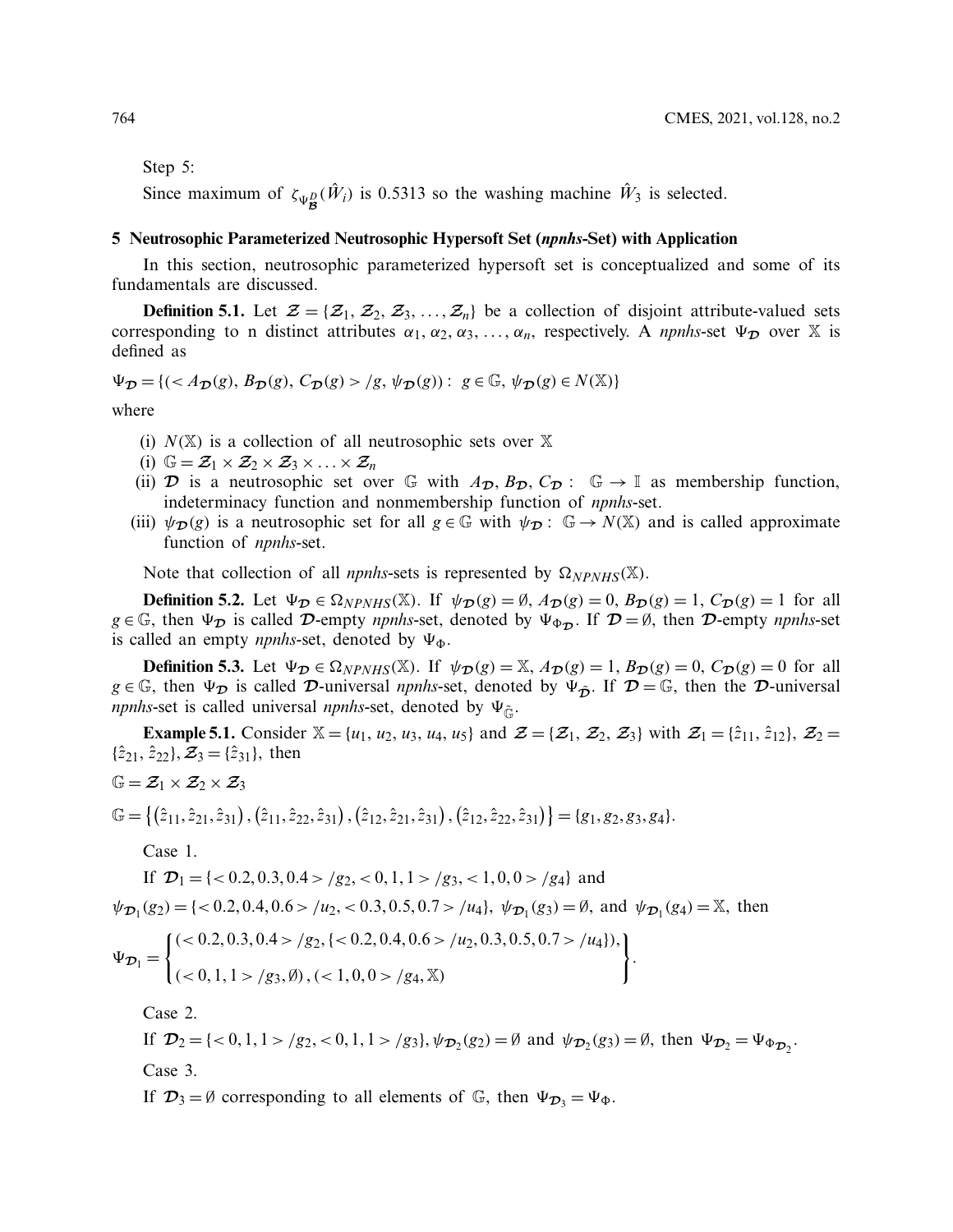Case 4.

If  $\mathcal{D}_4 = \{ \langle 1, 0, 0 \rangle / g_1, \langle 1, 0, 0 \rangle / g_2 \}, \psi_{\mathcal{D}_4}(g_1) = \mathbb{X}$ , and  $\psi_{\mathcal{D}_4}(g_2) = \mathbb{X}$ , then  $\Psi_{\mathcal{D}_4} = \Psi_{\mathcal{D}_4}$ . Case 5.

If  $\mathcal{D}_5 = \mathbb{X}$  with respect to all elements of  $\mathbb{G}$ , then  $\Psi_{\mathcal{D}_5} = \Psi_{\tilde{\mathbb{G}}}$ .

**Definition 5.4.** Let  $\Psi_{\mathcal{D}_1}$ ,  $\Psi_{\mathcal{D}_2} \in \Omega_{NPMHS}(\mathbb{X})$  then  $\Psi_{\mathcal{D}_1}$  is an *npnhs*-subset of  $\Psi_{\mathcal{D}_2}$ , denoted by  $\Psi_{\mathcal{D}_1} \subseteq \Psi_{\mathcal{D}_2}$  if  $A_{\mathcal{D}_1}(g) \leq A_{\mathcal{D}_2}(g), B_{\mathcal{D}_1}(g) \geq B_{\mathcal{D}_2}(g), C_{\mathcal{D}_1}(g) \geq C_{\mathcal{D}_2}(g)$  and  $\psi_{\mathcal{D}_1}(g) \subseteq_n \psi_{\mathcal{D}_2}(g)$  for all  $g \in \mathbb{G}$ .

**Proposition 5.1.** Let  $\Psi_{\mathcal{D}_1}$ ,  $\Psi_{\mathcal{D}_2}$ ,  $\Psi_{\mathcal{D}_3} \in \Omega_{NPNHS}(\mathbb{X})$  then

1.  $\Psi_{\mathcal{D}_1} \tilde{\subseteq} \Psi_{\tilde{\mathbb{C}}}.$ 2.  $\Psi_{\Phi} \tilde{\subseteq} \Psi_{\mathcal{D}_1}$ . 3.  $\Psi_{\mathcal{D}_1} \tilde{\subseteq} \Psi_{\mathcal{D}_1}$ . 4. if  $\Psi_{\mathcal{D}_1} \tilde{\subseteq} \Psi_{\mathcal{D}_2}$  and  $\Psi_{\mathcal{D}_2} \tilde{\subseteq} \Psi_{\mathcal{D}_3}$  then  $\Psi_{\mathcal{D}_1} \tilde{\subseteq} \Psi_{\mathcal{D}_3}$ .

**Definition 5.5.** Let  $\Psi_{\mathcal{D}_1}, \Psi_{\mathcal{D}_2} \in \Omega_{NPMHS}(\mathbb{X})$  then,  $\Psi_{\mathcal{D}_1}$  and  $\Psi_{\mathcal{D}_2}$  are *npnhs*-equal, represented as  $\Psi_{\mathcal{D}_1} = \Psi_{\mathcal{D}_2}$ , if and only if  $A_{\mathcal{D}_1}(g) = A_{\mathcal{D}_2}(g), B_{\mathcal{D}_1}(g) = B_{\mathcal{D}_2}(g), C_{\mathcal{D}_1}(g) = C_{\mathcal{D}_2}(g)$  and  $\Psi_{\mathcal{D}_1}(g) = n$  $\psi_{\mathcal{D}_2}(g)$  for all  $g \in \mathbb{G}$ .

**Proposition 5.2.** Let  $\Psi_{\mathcal{D}_1}, \Psi_{\mathcal{D}_2}, \Psi_{\mathcal{D}_3} \in \Omega_{NPNHS}(\mathbb{X})$  then,

1. if  $\Psi_{\mathcal{D}_1} = \Psi_{\mathcal{D}_2}$  and  $\Psi_{\mathcal{D}_2} = \Psi_{\mathcal{D}_3}$  then  $\Psi_{\mathcal{D}_1} = \Psi_{\mathcal{D}_3}$ . 2. if  $\Psi_{\mathcal{D}_1} \tilde{\subseteq} \Psi_{\mathcal{D}_2}$  and  $\Psi_{\mathcal{D}_2} \tilde{\subseteq} \Psi_{\mathcal{D}_1} \Leftrightarrow \Psi_{\mathcal{D}_1} = \Psi_{\mathcal{D}_2}$ .

**Definition 5.6.** Let  $\Psi_{\mathcal{D}} \in \Omega_{NPNHS}(\mathbb{X})$  then, complement of  $\Psi_{\mathcal{D}}$  (i.e.,  $\Psi_{\mathcal{D}}^{\tilde{c}}$ ) is a *npnhs*-set given as  $P_{\mathcal{D}}^{\tilde{c}}(g) = 1 - A_{\mathcal{D}}(g), Q_{\mathcal{D}}^{\tilde{c}}(g) = 1 - B_{\mathcal{D}}(g), R_{\mathcal{D}}^{\tilde{c}}(g) = 1 - C_{\mathcal{D}}(g)$  and  $\psi_{\mathcal{D}}^{\tilde{c}}(g) = \mathbb{X} \setminus_n \psi_{\mathcal{D}}(g)$ .

**Proposition 5.3.** Let  $\Psi_{\mathcal{D}} \in \Omega_{NPNHS}(\mathbb{X})$  then,

1.  $(\Psi_{\mathcal{D}}^{\tilde{c}})^{\tilde{c}} = \Psi_{\mathcal{D}}$ . 2.  $\Psi_{\phi}^{\tilde{c}} = \Psi_{\tilde{\mathbb{G}}}.$ 

**Definition 5.7.** Let  $\Psi_{\mathcal{D}_1}, \Psi_{\mathcal{D}_2} \in \Omega_{NPMHS}(\mathbb{X})$  then, union of  $\Psi_{\mathcal{D}_1}$  and  $\Psi_{\mathcal{D}_2}$ , denoted by  $\Psi_{\mathcal{D}_1} \tilde{\cup} \Psi_{\mathcal{D}_2}$ , is an *npnhs*-set defined by

(i)  $A_{\mathcal{D}_1 \cup \mathcal{D}_2}(g) = max\{A_{\mathcal{D}_1}(x), A_{\mathcal{D}_2}(g)\},\$  $\lim_{x \to 0} B_{\mathcal{D}_1 \cup \mathcal{D}_2}(g) = \min\{B_{\mathcal{D}_1}(x), B_{\mathcal{D}_2}(g)\},$ (iii)  $C_{\mathcal{D}_1 \cup \mathcal{D}_2}(g) = \min\{C_{\mathcal{D}_1}(x), C_{\mathcal{D}_2}(g)\},\$  $(\text{iv})$   $\psi_{\mathcal{D}_1 \cup \mathcal{D}_2}(g) = \psi_{\mathcal{D}_1}(g) \cup_n \psi_{\mathcal{D}_2}(g)$ , for all  $g \in \mathbb{G}$ .

**Proposition 5.4.** Let  $\Psi_{\mathcal{D}_1}, \Psi_{\mathcal{D}_2}, \Psi_{\mathcal{D}_3} \in \Omega_{NPNHS}(\mathbb{X})$  then,

1. 
$$
\Psi_{\mathcal{D}_1} \tilde{\cup} \Psi_{\mathcal{D}_1} = \Psi_{\mathcal{D}_1},
$$
  
\n2.  $\Psi_{\mathcal{D}_1} \tilde{\cup} \Psi_{\Phi} = \Psi_{\mathcal{D}_1},$   
\n3.  $\Psi_{\mathcal{D}_1} \tilde{\cup} \Psi_{\tilde{\mathbb{G}}} = \Psi_{\tilde{\mathbb{G}}},$   
\n4.  $\Psi_{\mathcal{D}_1} \tilde{\cup} \Psi_{\mathcal{D}_2} = \Psi_{\mathcal{D}_2} \tilde{\cup} \Psi_{\mathcal{D}_1},$   
\n5.  $(\Psi_{\mathcal{D}_1} \tilde{\cup} \Psi_{\mathcal{D}_2}) \tilde{\cup} \Psi_{\mathcal{D}_3} = \Psi_{\mathcal{D}_1} \tilde{\cup} (\Psi_{\mathcal{D}_2} \tilde{\cup} \Psi_{\mathcal{D}_3}).$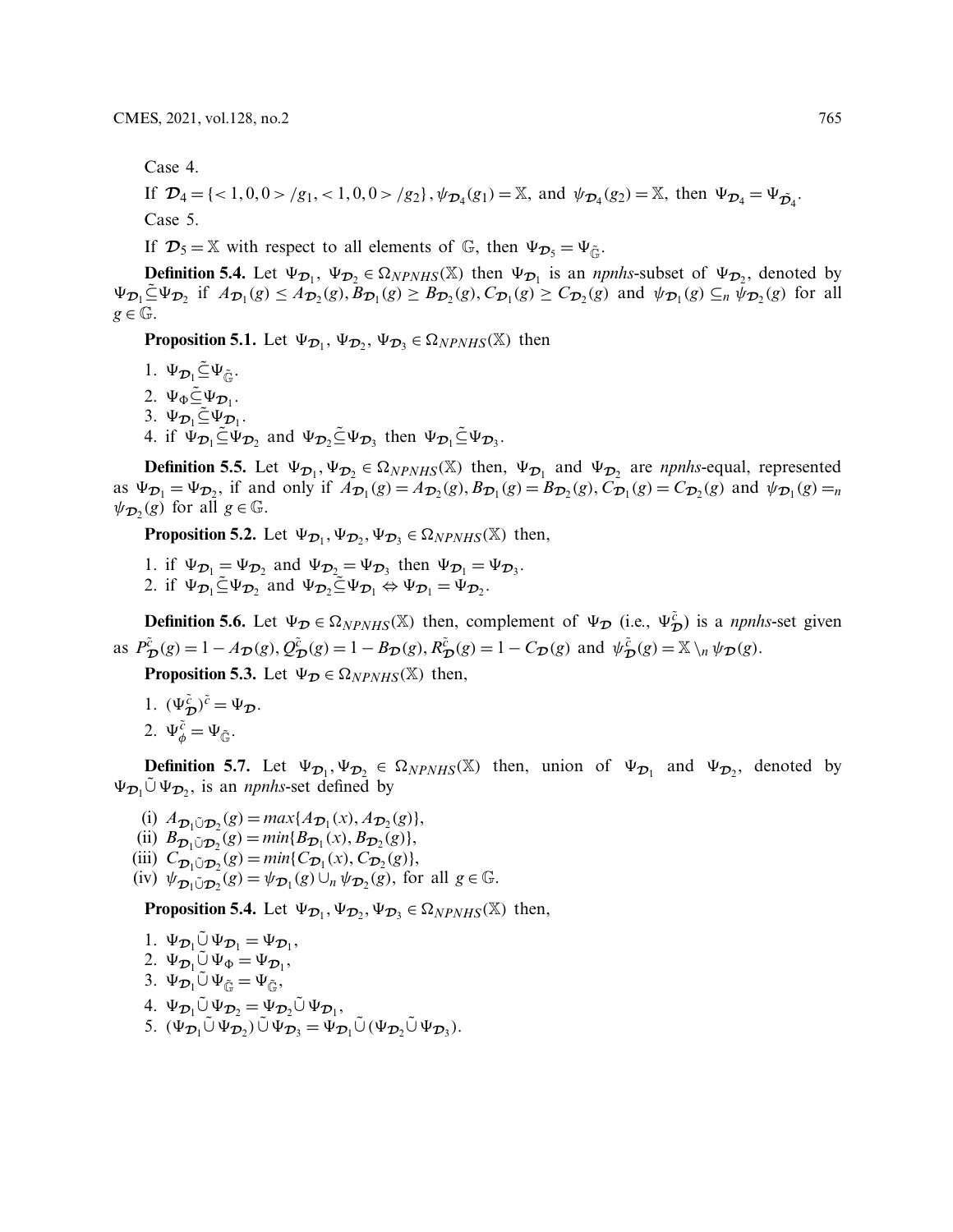**Definition 5.8.** Let  $\Psi_{\mathcal{D}_1}, \Psi_{\mathcal{D}_2} \in \Omega_{NPMHS}(\mathbb{X})$  then intersection of  $\Psi_{\mathcal{D}_1}$  and  $\Psi_{\mathcal{D}_2}$ , denoted by  $\Psi_{\mathcal{D}_1} \tilde{\cap} \Psi_{\mathcal{D}_2}$ , is an *npnhs*-set defined by

(i)  $A_{\mathcal{D}_1 \cap \mathcal{D}_2}(g) = \min\{A_{\mathcal{D}_1}(x), A_{\mathcal{D}_2}(g)\},\$  $\lim_{x \to 0} B_{\mathcal{D}_1 \cap \mathcal{D}_2}(g) = \max \{ B_{\mathcal{D}_1}(x), B_{\mathcal{D}_2}(g) \},$ (iii)  $C_{\mathcal{D}_1 \cap \mathcal{D}_2}(g) = max\{C_{\mathcal{D}_1}(x), C_{\mathcal{D}_2}(g)\},$  $(\text{iv})$   $\psi_{\mathcal{D}_1 \cap \mathcal{D}_2}(g) = \psi_{\mathcal{D}_1}(g) \cap_n \psi_{\mathcal{D}_2}(g)$ , for all  $g \in \mathbb{G}$ .

**Proposition 5.5.** Let  $\Psi_{\mathcal{D}_1}, \Psi_{\mathcal{D}_2}, \Psi_{\mathcal{D}_3} \in \Omega_{NPMHS}(\mathbb{X})$  then

1.  $\Psi_{\mathcal{D}_1} \tilde{\cap} \Psi_{\mathcal{D}_1} = \Psi_{\mathcal{D}_1}$ . 2.  $\Psi_{\mathcal{D}_1} \tilde{\cap} \Psi_{\Phi} = \Psi_{\Phi}$ . 3.  $\Psi_{\mathcal{D}_1} \tilde{\cap} \Psi_{\tilde{\mathbb{G}}} = \Psi_{\tilde{\mathcal{D}}_1}$ . 4.  $\Psi_{\mathcal{D}_1} \tilde{\cap} \Psi_{\mathcal{D}_2} = \Psi_{\mathcal{D}_2} \tilde{\cap} \Psi_{\mathcal{D}_1}$ . 5.  $(\Psi_{\mathcal{D}_1} \cap \Psi_{\mathcal{D}_2} \cap \Psi_{\Psi_{\mathcal{D}_3}} = \Psi_{\mathcal{D}_1} \cap (\Psi_{\mathcal{D}_2} \cap \Psi_{\Psi_{\mathcal{D}_3}}).$ 

Note: It is pertinent to mention here that Propositions 5.1, 5.2, 5.4 and 5.5 are also valid for elements of  $\Omega_{NPFHS}(\mathbb{X})$  and  $\Omega_{NPIFHS}(\mathbb{X})$ .

**Remark 5.1.** Let  $\Psi_{\mathcal{D}} \in \Omega_{NPNHS}(\mathbb{X})$ . If  $\Psi_{\mathcal{D}} \neq \Psi_{\tilde{\mathbb{G}}}$ , then  $\Psi_{\mathcal{D}} \tilde{\cup} \Psi_{\mathcal{D}}^{\tilde{c}} \neq \Psi_{\tilde{\mathbb{G}}}$  and  $\Psi_{\mathcal{D}} \tilde{\cap} \Psi_{\mathcal{D}}^{\tilde{c}} \neq \Psi_{\Phi}$ **Proposition 5.6.** Let  $\Psi_{\mathcal{D}_1}, \Psi_{\mathcal{D}_2} \in \Omega_{NPMHS}(\mathbb{X})$  then following D. Morgan laws are valid:

1.  $(\Psi_{\mathcal{D}_1} \tilde{\cup} \Psi_{\mathcal{D}_2})^{\tilde{c}} = \Psi_{\mathcal{D}_1}^{\tilde{c}} \tilde{\cap} \Psi_{\mathcal{D}_2}^{\tilde{c}}.$ 2.  $(\Psi_{\mathcal{D}_1} \tilde{\cap} \Psi_{\mathcal{D}_2})^{\tilde{c}} = \Psi_{\mathcal{D}_1}^{\tilde{c}} \tilde{\cup} \Psi_{\mathcal{D}_2}^{\tilde{c}}.$ **Proof.** For all  $g \in \mathbb{G}$ , (1). Since  $(A_{\mathcal{D}_1 \cup \mathcal{D}_2})^{\tilde{c}}(g) = 1 - A_{\mathcal{D}_1 \cup \mathcal{D}_2}(g)$  $= 1 - max\{A_{\mathcal{D}_1}(g), A_{\mathcal{D}_2}(g)\}$  $= min\{1 - A_{\mathcal{D}_1}(g), 1 - A_{\mathcal{D}_2}(g)\}$  $=min\{P_{\mathcal{D}_1}^{\tilde{c}}(g), P_{\mathcal{D}_2}^{\tilde{c}}(g)\}$  $= P^{\tilde{c}}_{\mathcal{D}_1 \cap \mathcal{D}_2}(g)$ 

also

$$
(B_{\mathcal{D}_1 \tilde{\cup} \mathcal{D}_2})^{\tilde{c}}(g) = 1 - B_{\mathcal{D}_1 \tilde{\cup} \mathcal{D}_2}(g)
$$
  
\n
$$
= 1 - \min\{B_{\mathcal{D}_1}(g), B_{\mathcal{D}_2}(g)\}
$$
  
\n
$$
= \max\{1 - B_{\mathcal{D}_1}(g), 1 - B_{\mathcal{D}_2}(g)\}
$$
  
\n
$$
= \max\{Q_{\mathcal{D}_1}^{\tilde{c}}(g), Q_{\mathcal{D}_2}^{\tilde{c}}(g)\}
$$
  
\n
$$
= Q_{\mathcal{D}_1 \tilde{\cap} \mathcal{D}_2}^{\tilde{c}}(g)
$$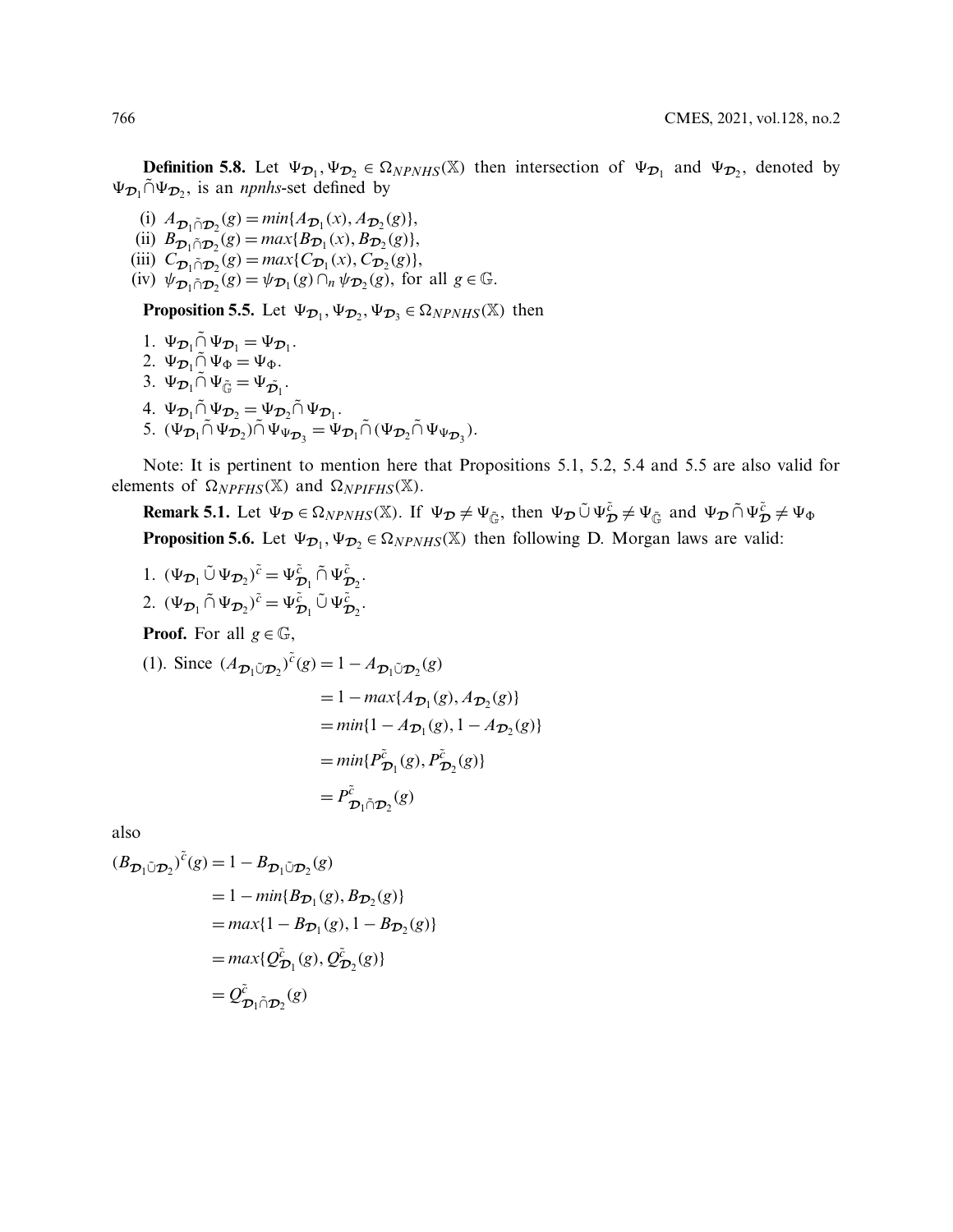and

$$
(C_{\mathcal{D}_1 \tilde{\cup} \mathcal{D}_2})^{\tilde{c}}(g) = 1 - C_{\mathcal{D}_1 \tilde{\cup} \mathcal{D}_2}(g)
$$
  
= 1 - min{C\_{\mathcal{D}\_1}(g), C\_{\mathcal{D}\_2}(g)}  
= max{1 - C\_{\mathcal{D}\_1}(g), 1 - C\_{\mathcal{D}\_2}(g)}  
= max{R\_{\mathcal{D}\_1}^{\tilde{c}}(g), R\_{\mathcal{D}\_2}^{\tilde{c}}(g)}  
= R\_{\mathcal{D}\_1 \tilde{\cap} \mathcal{D}\_2}^{\tilde{c}}(g)

and

$$
(\psi_{\mathcal{D}_1 \tilde{\cup} \mathcal{D}_2})^{\tilde{c}}(g) = \mathbb{X} \setminus_n \psi_{\mathcal{D}_1 \tilde{\cup} \mathcal{D}_2}(g)
$$
  
\n
$$
= \mathbb{X} \setminus_n (\psi_{\mathcal{D}_1}(g) \cup_n \psi_{\mathcal{D}_2}(g))
$$
  
\n
$$
= (\mathbb{X} \setminus_n \psi_{\mathcal{D}_1}(g)) \cap_n (\mathbb{X} \setminus_n \psi_{\mathcal{D}_2}(g))
$$
  
\n
$$
= \psi_{\mathcal{D}_1}^{\tilde{c}}(g) \cap_n \psi_{\mathcal{D}_2}^{\tilde{c}}(g)
$$
  
\n
$$
= \psi_{\mathcal{D}_1 \tilde{\cap} \mathcal{D}_2}^{\tilde{c}}(g).
$$

similarly (2) can be proved easily.

**Proposition 5.7.** Let  $\Psi_{\mathcal{D}_1}, \Psi_{\mathcal{D}_2}, \Psi_{\mathcal{D}_3} \in \Omega_{NPMHS}(\mathbb{X})$  then

1.  $\Psi_{\mathcal{D}_1} \tilde{\bigcup} (\Psi_{\mathcal{D}_2} \tilde{\bigcap} \Psi_{\mathcal{D}_3}) = (\Psi_{\mathcal{D}_1} \tilde{\bigcup} \Psi_{\mathcal{D}_2}) \tilde{\bigcap} (\Psi_{\mathcal{D}_1} \tilde{\bigcup} \Psi_{\mathcal{D}_3}).$ 2.  $\Psi_{\mathcal{D}_1} \cap (\Psi_{\mathcal{D}_2} \cup \Psi_{\mathcal{D}_3}) = (\Psi_{\mathcal{D}_1} \cap \Psi_{\mathcal{D}_2}) \cup (\Psi_{\mathcal{D}_1} \cap \Psi_{\mathcal{D}_3}).$ 

**Proof.** For all  $g \in \mathbb{G}$ ,

(1). Since 
$$
A_{\mathcal{D}_1 \tilde{\cup} (\mathcal{D}_2 \tilde{\cap} \mathcal{D}_3)}(g) = max\{A_{\mathcal{D}_1}(g), A_{\mathcal{D}_2 \tilde{\cap} \mathcal{D}_3}(g)\}
$$
  
\n
$$
= max\{A_{\mathcal{D}_1}(g), min\{A_{\mathcal{D}_2}(g), A_{\mathcal{D}_3}(g)\}\}
$$
\n
$$
= min\{max\{A_{\mathcal{D}_1}(g), A_{\mathcal{D}_2}(g)\}, max\{A_{\mathcal{D}_1}(g), A_{\mathcal{D}_3}(g)\}\}
$$
\n
$$
= min\{A_{\mathcal{D}_1 \tilde{\cup} \mathcal{D}_2}(g), A_{\mathcal{D}_1 \tilde{\cup} \mathcal{D}_3}(g)\}
$$
\n
$$
= A_{(\mathcal{D}_1 \tilde{\cup} \mathcal{D}_2) \tilde{\cap} (\mathcal{D}_1 \tilde{\cup} \mathcal{D}_3)}(g)
$$

and

$$
B_{\mathcal{D}_1 \tilde{\cup} (\mathcal{D}_2 \tilde{\cap} \mathcal{D}_3)}(g) = min\{B_{\mathcal{D}_1}(g), B_{\mathcal{D}_2 \tilde{\cap} \mathcal{D}_3}(g)\}
$$
  
\n
$$
= min\{B_{\mathcal{D}_1}(g), max\{B_{\mathcal{D}_2}(g), B_{\mathcal{D}_3}(g)\}\}
$$
  
\n
$$
= max\{min\{B_{\mathcal{D}_1}(g), B_{\mathcal{D}_2}(g)\}, min\{B_{\mathcal{D}_1}(g), B_{\mathcal{D}_3}(g)\}\}
$$
  
\n
$$
= max\{B_{\mathcal{D}_1 \tilde{\cup} \mathcal{D}_2}(g), B_{\mathcal{D}_1 \tilde{\cup} \mathcal{D}_3}(g)\}
$$
  
\n
$$
= B_{(\mathcal{D}_1 \tilde{\cup} \mathcal{D}_2) \tilde{\cap} (\mathcal{D}_1 \tilde{\cup} \mathcal{D}_3)}(g)
$$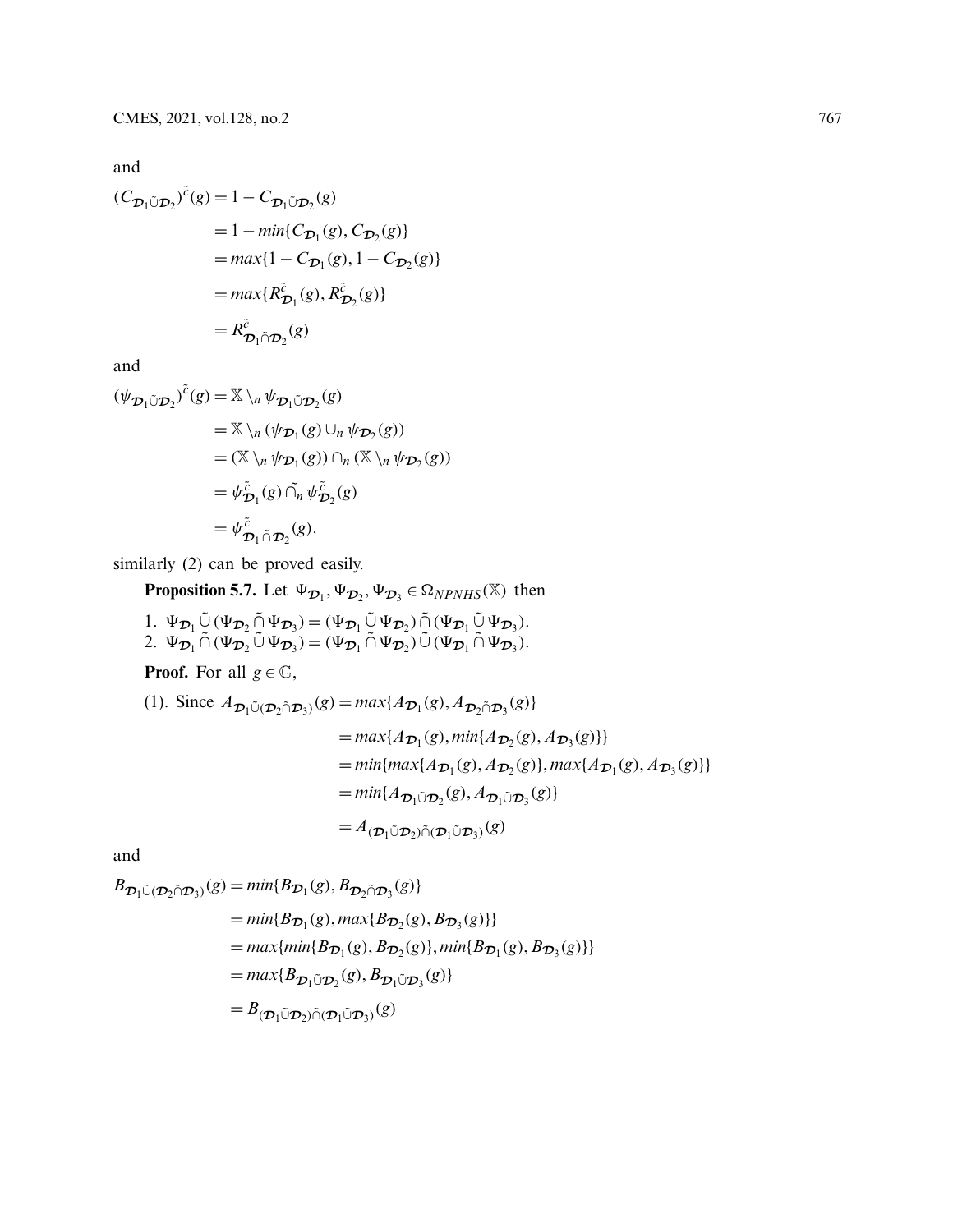and

$$
C_{\mathcal{D}_1 \tilde{\cup} (\mathcal{D}_2 \tilde{\cap} \mathcal{D}_3)}(g) = min\{C_{\mathcal{D}_1}(g), C_{\mathcal{D}_2 \tilde{\cap} \mathcal{D}_3}(g)\}
$$
  
\n
$$
= min\{C_{\mathcal{D}_1}(g), max\{C_{\mathcal{D}_2}(g), C_{\mathcal{D}_3}(g)\}\}
$$
  
\n
$$
= max\{min\{C_{\mathcal{D}_1}(g), C_{\mathcal{D}_2}(g)\}, min\{C_{\mathcal{D}_1}(g), C_{\mathcal{D}_3}(g)\}\}
$$
  
\n
$$
= max\{C_{\mathcal{D}_1 \tilde{\cup} \mathcal{D}_2}(g), C_{\mathcal{D}_1 \tilde{\cup} \mathcal{D}_3}(g)\}
$$
  
\n
$$
= C_{(\mathcal{D}_1 \tilde{\cup} \mathcal{D}_2) \tilde{\cap} (\mathcal{D}_1 \tilde{\cup} \mathcal{D}_3)}(g)
$$

and

$$
\psi_{\mathcal{D}_1 \tilde{\cup}_n(\mathcal{D}_2 \tilde{\cup}_n \mathcal{D}_3)}(g) = \psi_{\mathcal{D}_1}(g) \cup_n \psi_{\mathcal{D}_2 \tilde{\cap}_n \mathcal{D}_3}(g)
$$
  
\n
$$
= \psi_{\mathcal{D}_1}(g) \cup_n (\psi_{\mathcal{D}_2}(g) \cap_n \psi_{\mathcal{D}_3}(g))
$$
  
\n
$$
= (\psi_{\mathcal{D}_1}(g) \cup_n \psi_{\mathcal{D}_2}(g)) \cap_n (\psi_{\mathcal{D}_1}(g) \cup_n \psi_{\mathcal{D}_3}(g))
$$
  
\n
$$
= \psi_{\mathcal{D}_1 \tilde{\cup} \mathcal{D}_2}(g) \cap_n \psi_{\mathcal{D}_1 \tilde{\cup} \mathcal{D}_3}(g)
$$
  
\n
$$
= \psi_{(\mathcal{D}_1 \tilde{\cup} \mathcal{D}_2) \tilde{\cap} (\mathcal{D}_1 \tilde{\cup} \mathcal{D}_3)}(g)
$$

In the same way, (2) can be proved.

**Definition 5.9.** Let  $\Psi_{\mathcal{D}_1}, \Psi_{\mathcal{D}_2} \in \Omega_{NPMHS}(\mathbb{X})$  then OR-operation of  $\Psi_{\mathcal{D}_1}$  and  $\Psi_{\mathcal{D}_2}$ , denoted by  $\Psi_{\mathcal{D}_1} \oplus \Psi_{\mathcal{D}_2}$ , is an *npnhs*-set defined by

- (i)  $A_{\mathcal{D}_1 \oplus \mathcal{D}_2}(g_1, g_2) = max\{A_{\mathcal{D}_1}(g_1), A_{\mathcal{D}_2}(g_2)\},$
- (ii)  $B_{\mathcal{D}_1 \oplus \mathcal{D}_2}(g_1, g_2) = \min\{B_{\mathcal{D}_1}(g_1), B_{\mathcal{D}_2}(g_2)\},$
- (iii)  $C_{\mathcal{D}_1 \oplus \mathcal{D}_2}(g_1, g_2) = \min\{C_{\mathcal{D}_1}(g_1), C_{\mathcal{D}_2}(g_2)\},$
- $(\text{iv})$   $\psi_{\mathcal{D}_1 \oplus \mathcal{D}_2}(g_1, g_2) = \psi_{\mathcal{D}_1}(g_1) \cup \psi_{\mathcal{D}_2}(g_2)$ , for all  $(g_1, g_2) \in \mathcal{D}_1 \times \mathcal{D}_2$ .

**Definition 5.10.** Let  $\Psi_{\mathcal{D}_1}, \Psi_{\mathcal{D}_2} \in \Omega_{NPNHS}(\mathbb{X})$  then AND-operation of  $\Psi_{\mathcal{D}_1}$  and  $\Psi_{\mathcal{D}_2}$ , denoted by  $\Psi_{\mathcal{D}_1} \tilde{\otimes} \Psi_{\mathcal{D}_2}$ , is an *npnhs*-set defined by

- (i)  $A_{\mathcal{D}_1 \tilde{\otimes} \mathcal{D}_2} (g_1, g_2) = \min \{ A_{\mathcal{D}_1} (g_1), A_{\mathcal{D}_2} (g_2) \},$
- (ii)  $B_{\mathcal{D}_1 \tilde{\otimes} \mathcal{D}_2} (g_1, g_2) = max\{B_{\mathcal{D}_1}(g_1), B_{\mathcal{D}_2}(g_2)\},$
- (iii)  $C_{\mathcal{D}_1 \tilde{\otimes} \mathcal{D}_2}(g_1, g_2) = max\{C_{\mathcal{D}_1}(g_1), C_{\mathcal{D}_2}(g_2)\},$
- $(\text{iv})$   $\psi_{\mathcal{D}_1 \tilde{\otimes} \mathcal{D}_2} (g_1, g_2) = \psi_{\mathcal{D}_1} (g_1) \cap \psi_{\mathcal{D}_2} (g_2)$ , for all  $(g_1, g_2) \in \mathcal{D}_1 \times \mathcal{D}_2$ .

**Proposition 5.8.** Let  $\Psi_{\mathcal{D}_1}, \Psi_{\mathcal{D}_2}, \Psi_{\mathcal{D}_3} \in \Omega_{NPNHS}(\mathbb{X})$  then

1.  $\Psi_{\mathcal{D}_1} \tilde{\otimes} \Psi_{\Phi} = \Psi_{\Phi}$ . 2.  $(\Psi_{\mathcal{D}_1} \tilde{\otimes} \Psi_{\mathcal{D}_2}) \tilde{\otimes} \Psi_{\mathcal{D}_3} = \Psi_{\mathcal{D}_1} \tilde{\otimes} (\Psi_{\mathcal{D}_2} \tilde{\otimes} \Psi_{\mathcal{D}_3}).$ 

3.  $(\Psi_{\mathcal{D}_1} \tilde{\oplus} \Psi_{\mathcal{D}_2}) \tilde{\oplus} \Psi_{\mathcal{D}_3} = \Psi_{\mathcal{D}_1} \tilde{\oplus} (\Psi_{\mathcal{D}_2} \tilde{\oplus} \Psi_{\mathcal{D}_3}).$ 

### *5.1 Neutrosophic Decision Set of npnhs-Set*

Here an algorithm is presented with the help of characterization of neutrosophic decision set on *npnhs*-set which based on decision making technique and is explained with example.

**Definition 5.11.** Let  $\Psi_{\mathcal{D}} \in \Omega_{NPNHS}(\mathbb{X})$  then a neutrosophic decision set of  $\Psi_{\mathcal{D}}$  (i.e.,  $\Psi_{\mathcal{D}}^D$ ) is represented as

$$
\Psi_{\mathcal{D}}^D = \left\{ \langle \mathcal{T}_{\mathcal{D}}^D(u), \mathcal{I}_{\mathcal{D}}^D(u), \mathcal{F}_{\mathcal{D}}^D(u) \rangle / u : u \in \mathbb{X} \right\}
$$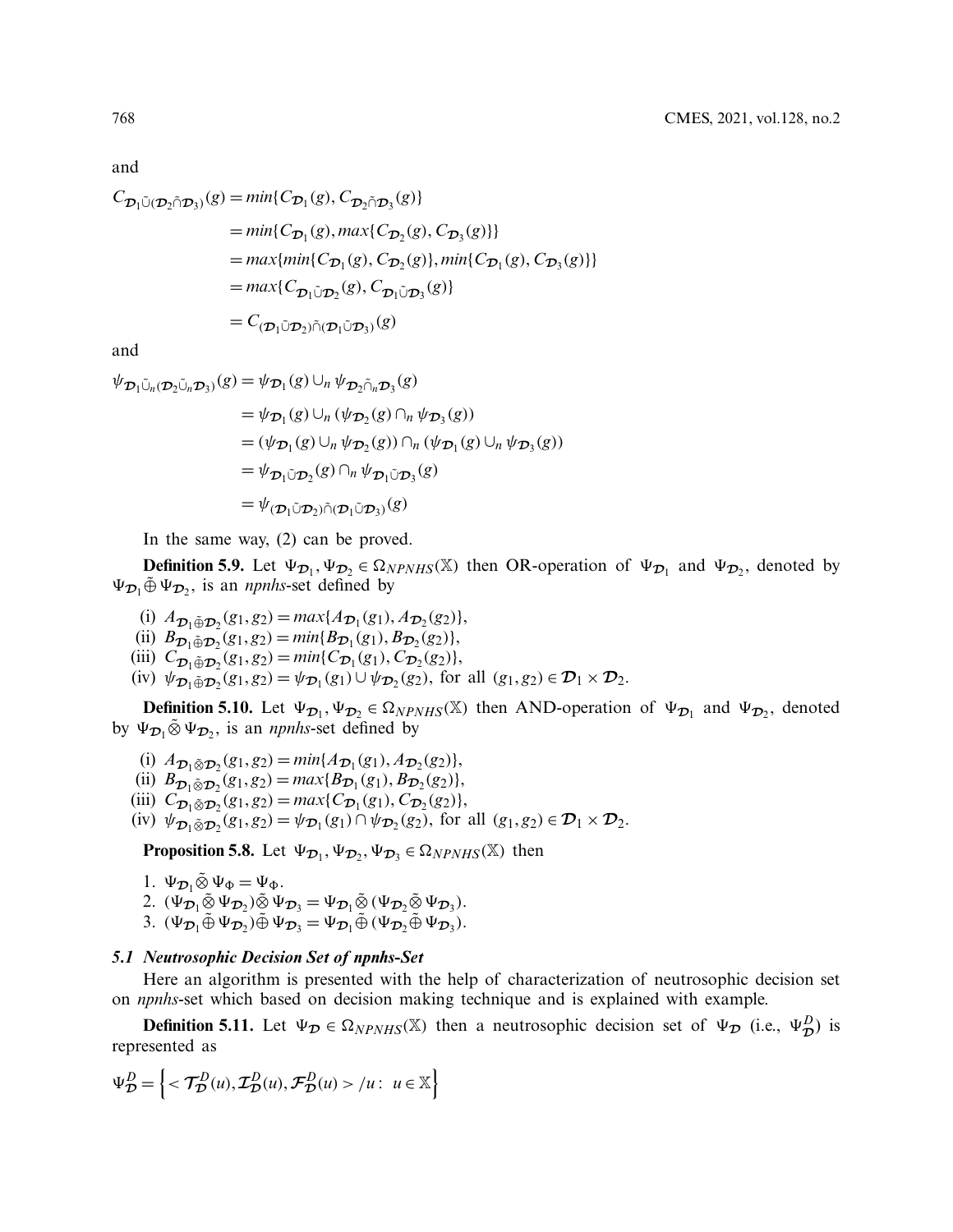where  $\mathcal{T}_{\mathcal{D}}^D, \mathcal{I}_{\mathcal{D}}^D, \mathcal{F}_{\mathcal{D}}^D: \mathbb{X} \to \mathbb{I}$  and  $\mathcal{T}_{\mathcal{D}}^{D}(u) = \frac{1}{|\mathbb{X}|}$  $\sum$ *v*∈*S*(*D*)  $\mathcal{T}_{\mathcal{D}}(\nu)\Gamma_{\psi_{\mathcal{D}}(\nu)}(u)$  $\mathcal{I}_{\mathcal{D}}^{D}(u) = \frac{1}{|\mathbb{X}|}$  $\sum$ *v*∈*S*(*D*)  $\mathcal{I}_{\mathcal{D}}(v)\Gamma_{\psi_{\mathcal{D}}(v)}(u)$  $\mathcal{F}_{\mathcal{D}}^D(u) = \frac{1}{|\mathbb{X}|}$  $\sum$ *v*∈*S*(*D*)  $\mathcal{F}_{\mathcal{D}}(\nu)\Gamma_{\psi_{\mathcal{D}}(\nu)}(u)$ 

where  $|\bullet|$  denotes set cardinality with

$$
\Gamma_{\psi_{\mathcal{D}}(v)}(u) = \begin{cases}\n|T_{\psi_{\mathcal{D}}}(u) + I_{\psi_{\mathcal{D}}}(u) - F_{\psi_{\mathcal{D}}}(u)|; & u \in \Gamma_{\psi_{\mathcal{D}}}(v) \\
0; & u \notin \Gamma_{\psi_{\mathcal{D}}}(v)\n\end{cases}
$$

**Definition 5.12.** If  $\Psi_{\mathcal{D}} \in \Omega_{NPNHS}(\mathbb{X})$  with neutrosophic decision set  $\Psi_{\mathcal{D}}^D$  then reduced fuzzy set of  $\Psi_{\mathcal{D}}^D$  is a fuzzy set represented as

$$
\mathbb{R}(\Psi_{\mathcal{D}}^{D}) = \left\{ \zeta_{\Psi_{\mathcal{D}}^{D}}(u)/u : u \in \mathbb{X} \right\}
$$
  
where  $\zeta_{\Psi_{\mathcal{D}}^{D}} : \mathbb{X} \to \mathbb{I}$  with  $\zeta_{\Psi_{\mathcal{D}}^{D}}(u) = \mathcal{T}_{\mathcal{D}}^{D}(u) + \mathcal{I}_{\mathcal{D}}^{D}(u) - \mathcal{F}_{\mathcal{D}}^{D}(u)$ .

#### *5.2 Proposed Algorithm*

Once  $\Psi_{\mathcal{D}}^D$  has been established, it may be indispensable to select the best single substitute from the options. Therefore, decision can be set up with the help of following algorithm:

- Step 1 Determine  $\mathcal{D} = \{ \langle \mathcal{T}_{\mathcal{D}}(g), \mathcal{I}_{\mathcal{D}}(g), \mathcal{F}_{\mathcal{D}}(g) \rangle | g : \mathcal{T}_{\mathcal{D}}(g), \mathcal{I}_{\mathcal{D}}(g), \mathcal{F}_{\mathcal{D}}(g) \in \mathbb{I}, g \in \mathbb{G} \},\$
- Step 2 Find  $\psi_{\mathcal{D}}(g)$
- Step 3 Construct  $\Psi_{\tau}$  over X,
- Step 4 Compute  $\Psi_{\mathcal{D}}^D$ ,
- Step 5 Choose the maximum of  $\zeta_{\Psi_{\mathcal{D}}^{D}}(u)$ .

Hand sanitizer is a liquid or gel mostly used to diminish infectious agents on the hands. According to the World Health Organization (WHO), in current epidemic circumstances of COVID-19, high-quality sanitation and physical distancing are the best ways to protect ourselves and everyone around us from this virus. This virus spreads by touching an ailing person. We cannot detach ourselves totally being cautious from this virus. So, high-quality sanitation can be the ultimate blockade between us and the virus. Alcohol-based hand sanitizers are recommended by WHO to remove the novel corona virus. Alcohol-based hand sanitizers avert the proteins of germs including bacteria and some viruses from functioning normally. Demand of a hand sanitizer has been increased terrifically in such serious condition of COVID-19. Therefore, it is tricky to have good and effectual hand sanitizers in local markets. Low quality hand sanitizers have also been introduced due to its increasing demand. The core motivation of this application is to select an effectual sanitizer to alleviate the spread of corona virus by applying the NPNHS-set theory.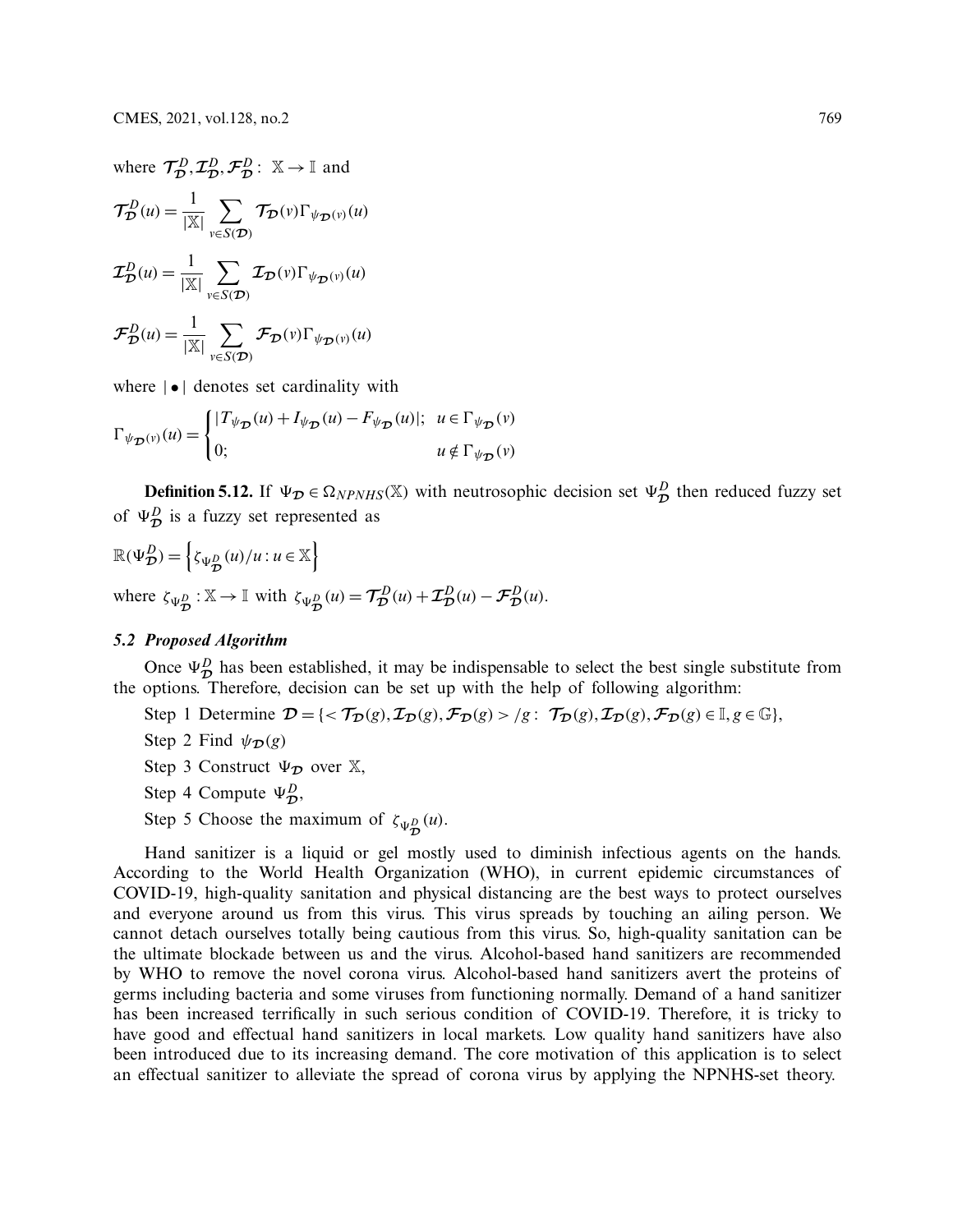**Example 5.2.** Suppose that Mr. William wants to purchase an effective hand sanitizer from the local market. There are eight kinds of Hand Sanitizer (options) which form the set of discourse  $\mathbb{X} = \{H_1, H_2, H_3, H_4, H_5, H_6, H_7, H_8\}.$ 

The best selection may be evaluated by observing the attributes i.e.,  $k_1$  = Manufacturer,  $k_2$  = Quantity of Ethanol (percentage),  $k_3$  = Quantity of Distilled Water (percentage),  $k_4$  = Quantity of Glycerol (percentage), and  $k_5$  = Quantity of Hydrogen peroxide (percentage). The attributevalued sets corresponding to these attributes are:

$$
K_1 = \{k_{11} = \text{Procter and Gamble, } k_{12} = \text{Unilever}\}
$$
\n
$$
K_2 = \{k_{21} = 75.15, k_{22} = 80\}
$$
\n
$$
K_3 = \{k_{31} = 23.425, k_{32} = 18.425\}
$$
\n
$$
K_4 = \{k_{41} = 1.30, k_{42} = 1.45\}
$$
\n
$$
K_5 = \{k_{51} = 0.125\}
$$
\n
$$
then \ \mathbb{P} = K_1 \times K_2 \times K_3 \times K_4 \times K_5
$$

 $\mathbb{P} = \{p_1, p_2, p_3, p_4, \ldots, p_{16}\}$  where each  $p_i, i = 1, 2, \ldots, 16$ , is a 5-tuples element.

Step 1:

From Tabs. 17–19, we can construct 
$$
D
$$
 as

$$
\mathcal{D} = \begin{cases}\n< 0.1, 0.2, 0.3 > /p_1, < 0.2, 0.3, 0.4 > /p_2, \\
< 0.3, 0.4, 0.5 > /p_3, < 0.4, 0.5, 0.6 > /p_4, \\
< 0.5, 0.6, 0.7 > /p_5, < 0.6, 0.7, 0.8 > /p_6, \\
< 0.7, 0.8, 0.9 > /p_7, < 0.8, 0.9, 0.1 > /p_8, \\
< 0.9, 0.1, 0.2 > /p_9, < 0.16, 0.27, 0.37 > /p_{10}, \\
< 0.25, 0.35, 0.45 > /p_{11}, < 0.45, 0.55, 0.65 > /p_{12}, \\
< 0.35, 0.45, 0.55 > /p_{13}, < 0.75, 0.85, 0.95 > /p_{14}, \\
< 0.65, 0.75, 0.85 > /p_{15}, < 0.85, 0.95, 0.96 > /p_{16}\n\end{cases}
$$

<span id="page-27-0"></span>

|  |  |  | <b>Table 17:</b> Degrees of membership $\mathcal{T}_{\mathcal{D}}(p_i)$ |  |  |
|--|--|--|-------------------------------------------------------------------------|--|--|
|--|--|--|-------------------------------------------------------------------------|--|--|

.

| $\mathcal{T}_{\mathcal{D}}(p_i)$ | Degree | $\mathcal{T}_{\mathcal{D}}(p_i)$    | Degree |
|----------------------------------|--------|-------------------------------------|--------|
| $\mathcal{T}_{\mathcal{D}}(p_1)$ | 0.1    | $\mathcal{T}_{\mathcal{D}}(p_9)$    | 0.9    |
| $\mathcal{T}_{\mathcal{D}}(p_2)$ | 0.2    | $\mathcal{T}_{\mathcal{D}}(p_{10})$ | 0.16   |
| $\mathcal{T}_{\mathcal{D}}(p_3)$ | 0.3    | $\mathcal{T}_{\mathcal{D}}(p_{11})$ | 0.25   |
| $\mathcal{T}_{\mathcal{D}}(p_4)$ | 0.4    | $\mathcal{T}_{\mathcal{D}}(p_{12})$ | 0.45   |
| $\mathcal{T}_{\mathcal{D}}(p_5)$ | 0.5    | $\mathcal{T}_{\mathcal{D}}(p_{13})$ | 0.35   |
| $\mathcal{T}_{\mathcal{D}}(p_6)$ | 0.6    | $\mathcal{T}_{\mathcal{D}}(p_{14})$ | 0.75   |
| $\mathcal{T}_{\mathcal{D}}(p_7)$ | 0.7    | $\mathcal{T}_{\mathcal{D}}(p_{15})$ | 0.65   |
| $\mathcal{T}_{\mathcal{D}}(p_8)$ | 0.8    | $\mathcal{T}_{\mathcal{D}}(p_{16})$ | 0.85   |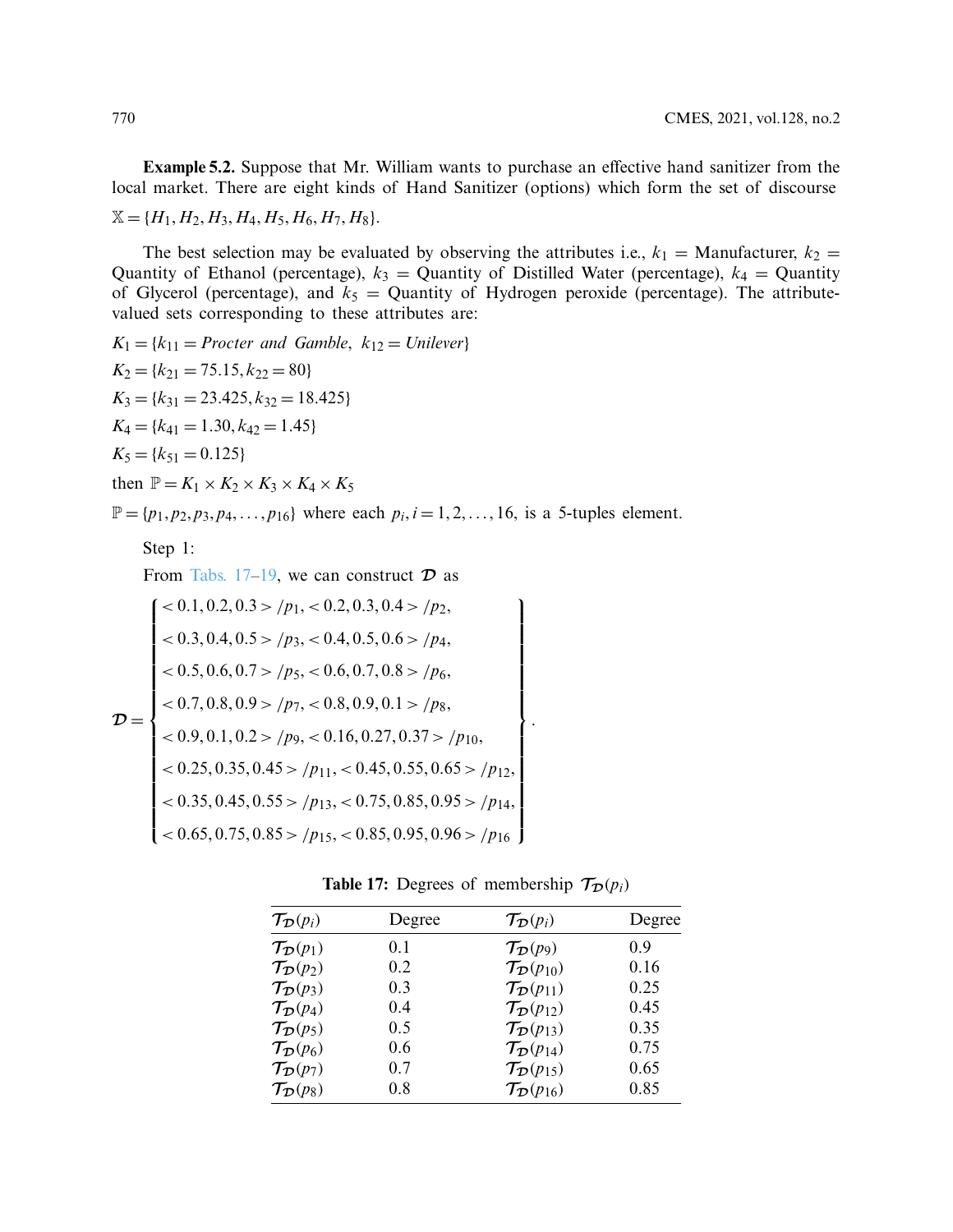| $\mathcal{I}_{\mathcal{D}}(p_i)$ | Degree | $\mathcal{I}_{\mathcal{D}}(p_i)$    | Degree |
|----------------------------------|--------|-------------------------------------|--------|
| $\mathcal{I}_{\mathcal{D}}(p_1)$ | 0.2    | $\mathcal{I}_{\mathcal{D}}(p_9)$    | 0.1    |
| $\mathcal{I}_{\mathcal{D}}(p_2)$ | 0.3    | $\mathcal{I}_{\mathcal{D}}(p_{10})$ | 0.27   |
| $\mathcal{I}_{\mathcal{D}}(p_3)$ | 0.4    | $\mathcal{I}_{\mathcal{D}}(p_{11})$ | 0.35   |
| $\mathcal{I}_{\mathcal{D}}(p_4)$ | 0.5    | $\mathcal{I}_{\mathcal{D}}(p_{12})$ | 0.55   |
| $\mathcal{I}_{\mathcal{D}}(p_5)$ | 0.6    | $\mathcal{I}_{\mathcal{D}}(p_{13})$ | 0.45   |
| $\mathcal{I}_{\mathcal{D}}(p_6)$ | 0.7    | $\mathcal{I}_{\mathcal{D}}(p_{14})$ | 0.85   |
| $\mathcal{I}_{\mathcal{D}}(p_7)$ | 0.8    | $\mathcal{I}_{\mathcal{D}}(p_{15})$ | 0.75   |
| $\mathcal{I}_{\mathcal{D}}(p_8)$ | 0.9    | $\mathcal{I}_{\mathcal{D}}(p_{16})$ | 0.95   |

**Table 18:** Degrees of indeterminacy  $\mathcal{I}_{\mathcal{D}}(p_i)$ 

<span id="page-28-0"></span>**Table 19:** Degrees of non-membership  $\mathcal{F}_D(p_i)$ 

| $\mathcal{F}_{\mathcal{D}}(p_i)$ | Degree | $\mathcal{F}_{\mathcal{D}}(p_i)$    | Degree |
|----------------------------------|--------|-------------------------------------|--------|
| $\mathcal{F}_{\mathcal{D}}(p_1)$ | 0.3    | $\mathcal{F}_{\mathcal{D}}(p_9)$    | 0.2    |
| $\mathcal{F}_{\mathcal{D}}(p_2)$ | 0.4    | $\mathcal{F}_{\mathcal{D}}(p_{10})$ | 0.37   |
| $\mathcal{F}_{\mathcal{D}}(p_3)$ | 0.5    | $\mathcal{F}_{\mathcal{D}}(p_{11})$ | 0.45   |
| $\mathcal{F}_{\mathcal{D}}(p_4)$ | 0.6    | $\mathcal{F}_{\mathcal{D}}(p_{12})$ | 0.65   |
| $\mathcal{F}_{\mathcal{D}}(p_5)$ | 0.7    | $\mathcal{F}_{\mathcal{D}}(p_{13})$ | 0.55   |
| $\mathcal{F}_{\mathcal{D}}(p_6)$ | 0.8    | $\mathcal{F}_{\mathcal{D}}(p_{14})$ | 0.95   |
| $\mathcal{F}_{\mathcal{D}}(p_7)$ | 0.9    | $\mathcal{F}_{\mathcal{D}}(p_{15})$ | 0.85   |
| $\mathcal{F}_{\mathcal{D}}(p_8)$ | 0.1    | $\mathcal{F}_{\mathcal{D}}(p_{16})$ | 0.96   |

Step 2:

[Tab. 20](#page-29-0) presents  $\psi_{\mathcal{D}}(p_i)$  corresponding to each element of  $\mathbb{G}$ .

Step 3:

 $\Psi_{\mathcal{D}}$  can be constructed with the help of Step 1 and Step 2 same as done in Step 3 of Section 3.

Step 4:

From [Tabs. 21](#page-29-1)[–24,](#page-30-0) we can construct  $\mathbb{R}(\Psi_{\mathcal{D}}^D)$  as

$$
\mathbb{R}(\Psi_{\mathcal{D}}^{D}) = \begin{Bmatrix} 0.0344/H_1, 0.1600/H_2, 0.1500/H_3, 0.1289/H_4, \\ 0.1367/H_5, 0.0749/H_6, 0.1538/H_7, 0.1006/H_8 \end{Bmatrix}.
$$

The graphical representation of this decision system is presented in [Fig. 3.](#page-30-1) Step 5:

Since maximum of  $\zeta_{\Psi_{\mathcal{D}}^{D}}(H_i)$  is 0.1600 so the Hand Sanitizer  $H_2$  is selected.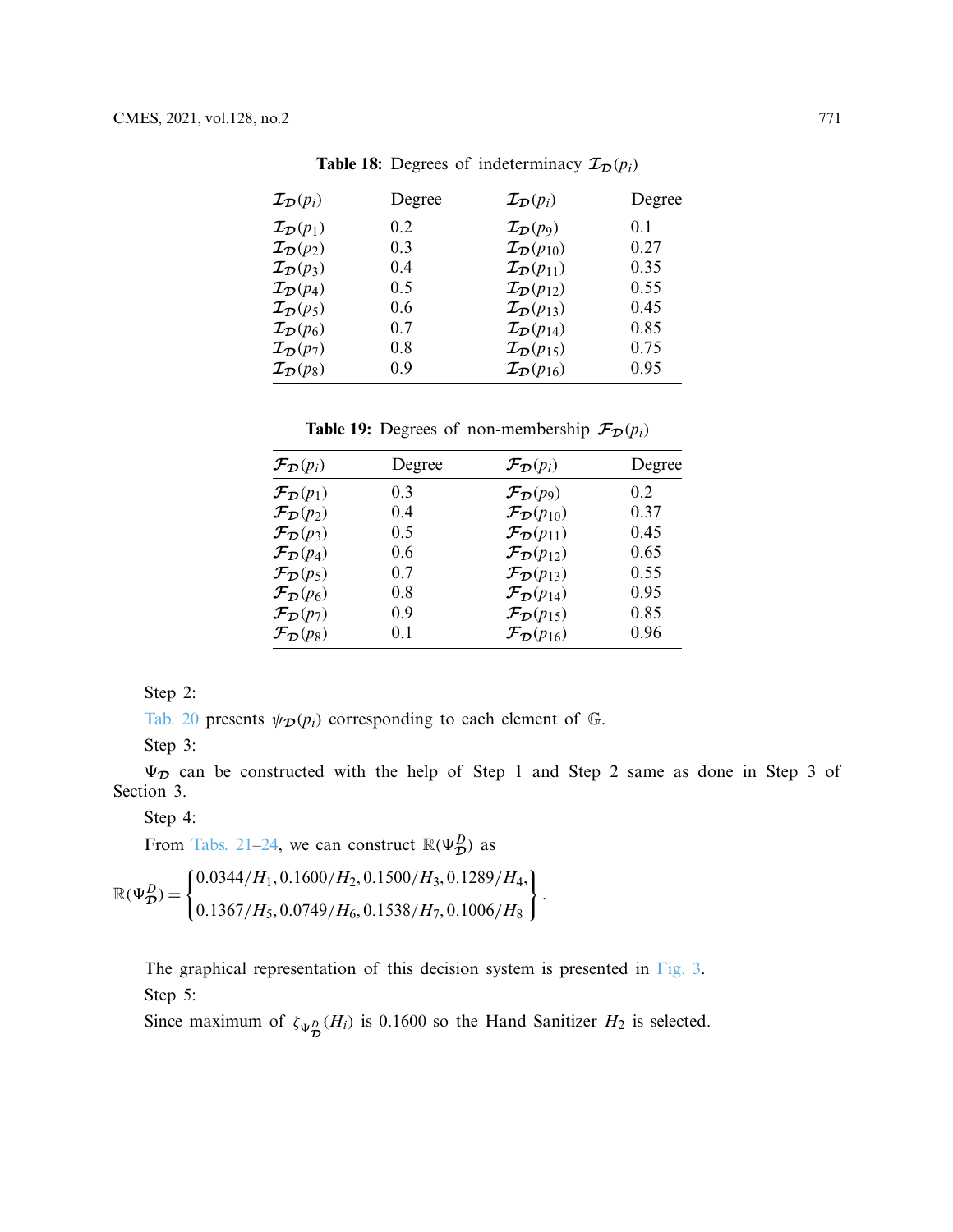| $p_i$ | $\psi_{\mathcal{D}}(p_i)$                                                                                                        | $p_i$    | $\psi_{\mathcal{D}}(p_i)$                                                                                                       |
|-------|----------------------------------------------------------------------------------------------------------------------------------|----------|---------------------------------------------------------------------------------------------------------------------------------|
| $p_1$ | $\leq 0.2, 0.1, 0.2 > \tilde{H}_1, < 0.3, 0.2, 0.1 >$<br>$/H_2$                                                                  | $p_{9}$  | $\leq 0.4, 0.3, 0.2 > /H_2, < 0.6, 0.4, 0.3 >$<br>$/H_7 < 0.5, 0.4, 0.3 > /H_8$                                                 |
| $p_2$ | $\le 0.1, 0.2, 0.1 > \tilde{H}_1, < 0.5, 0.4, 0.3 >$<br>$\langle \hat{H}_2, <0.1, 0.4, 0.3 \rangle / \hat{H}_3$                  | $p_{10}$ | $\leq 0.2, 0.1, 0.2 > \hat{H}_6, \leq 0.6, 0.4, 0.5 >$<br>$\langle \hat{H}7, \langle 0.4, 0.3, 0.2 \rangle / \hat{H}_8 \rangle$ |
| $p_3$ | $\leq 0.4, 0.3, 0.1 > \hat{H}_2, \leq 0.5, 0.4, 0.3 >$<br>$\langle \hat{H}_3, \langle 0.6, 0.3, 0.2 \rangle / \hat{H}_4 \rangle$ | $p_{11}$ | $\leq 0.5, 0.4, 0.3 > / \hat{H}_2, < 0.6, 0.3, 0.2 >$<br>$\hat{H}_4$ , < 0.7, 0.2, 0.3 > $\hat{H}_6$                            |
| $p_4$ | $\leq 0.6, 0.2, 0.3 > / \hat{H}_4, < 0.7, 0.3, 0.4 >$<br>$\langle \hat{H}_5, < 0.8, 0.1, 0.4 \rangle$                            | $p_{12}$ | $\leq 0.7, 0.2, 0.5 > / \hat{H}_2, < 0.8, 0.1, 0.5 >$<br>$\langle \hat{H}_3, \langle 0.9, 0.1, 0.7 \rangle / \hat{H}_6 \rangle$ |
| $p_5$ | $\leq 0.2, 0.1, 0.1 > \hat{H}_6, \leq 0.1, 0.2, 0.1 >$<br>$\langle \hat{H}_7, <0.4, 0.3, 0.1 \rangle$ / $\hat{H}_8$ }            | $p_{13}$ | $\leq 0.2, 0.1, 0.2 > \hat{H}_3, \leq 0.4, 0.3, 0.2 >$<br>$\langle \hat{H}_5, <0.6, 0.1, 0.4 \rangle$                           |
| $p_6$ | $\leq 0.4, 0.2, 0.3 > / \hat{H}_2, < 0.3, 0.4, 0.3 >$<br>$\langle \hat{H}_3, \langle 0.4, 0.5, 0.3 \rangle / \hat{H}_4 \rangle$  | $p_{14}$ | $\leq 0.2, 0.5, 0.4 > /H_1, < 0.5, 0.4, 0.6 >$<br>$\langle \hat{H}_3, <0.6, 0.2, 0.5 \rangle / \hat{H}_5$                       |
| $p_7$ | $\leq 0.2, 0.3, 0.4 > /H_1, < 0.3, 0.4, 0.4 >$<br>$\langle \hat{H}_3, <0.4, 0.3, 0.4 \rangle$ $\langle \hat{H}_5 \rangle$        | $p_{15}$ | $\leq 0.6, 0.3, 0.3 > / \hat{H}_5, < 0.4, 0.3, 0.4 >$<br>$\langle \hat{H}_7, \langle 0.2, 0.4, 0.5 \rangle / \hat{H}_8 \rangle$ |
| $p_8$ | $\leq 0.1, 0.4, 0.3 > /H2, < 0.3, 0.5, 0.6 >$<br>$\langle \hat{H}_3, \langle 0.5, 0.4, 0.7 \rangle$ / $\hat{H}_7$ }              | $p_{16}$ | $\leq 0.3, 0.6, 0.5 > /H_4, < 0.5, 0.4, 0.8 >$<br>$\langle \hat{H}_5, \langle 0.7, 0.1, 0.6 \rangle / \hat{H}_6 \rangle$        |

<span id="page-29-0"></span>**Table 20:** Approximate functions  $\psi_{\mathcal{D}}(p_i)$ 

<span id="page-29-1"></span>**Table 21:** Membership values  $\mathcal{T}_{\mathcal{D}}^{D}(H_i)$ 

| $H_i$          | $\mathcal{T}_{\mathcal{D}}^D(H_i)$ | $H_i$ | $\mathcal{T}_{\mathcal{D}}^D(H_i)$ |
|----------------|------------------------------------|-------|------------------------------------|
| $H_1$          | 0.0431                             | $H_5$ | 0.1656                             |
| H <sub>2</sub> | 0.1825                             | $H_6$ | 0.0964                             |
| $H_3$          | 0.1588                             | $H_7$ | 0.1588                             |
| $H_4$          | 0.1606                             | $H_8$ | 0.1231                             |

**Table 22:** Indeterminacy values  $\mathcal{I}_{\mathcal{D}}^D(H_i)$ 

| $H_i$ | $\mathcal{I}_{\mathcal{D}}^D(H_i)$ | $H_i$ | $\mathcal{I}_{\mathcal{D}}^D(H_i)$ |
|-------|------------------------------------|-------|------------------------------------|
| $H_1$ | 0.0519                             | $H_5$ | 0.1956                             |
| $H_2$ | 0.1713                             | $H_6$ | 0.1203                             |
| $H_3$ | 0.1900                             | $H_7$ | 0.1081                             |
| $H_4$ | 0.1969                             | $H_8$ | 0.0788                             |
|       |                                    |       |                                    |

**Table 23:** Non-membership values  $\mathcal{I}_{\mathcal{D}}^{D}(H_i)$ 

| $H_i$          | $\mathcal{F}_{\mathcal{D}}^D(H_i)$ | $H_i$ | $\mathcal{F}_{\mathcal{D}}^D(H_i)$ |
|----------------|------------------------------------|-------|------------------------------------|
| $H_1$          | 0.0606                             | $H_5$ | 0.2245                             |
| H <sub>2</sub> | 0.1938                             | $H_6$ | 0.1418                             |
| $H_3$          | 0.1988                             | $H_7$ | 0.1131                             |
| $H_4$          | 0.2286                             | $H_8$ | 0.1013                             |
|                |                                    |       |                                    |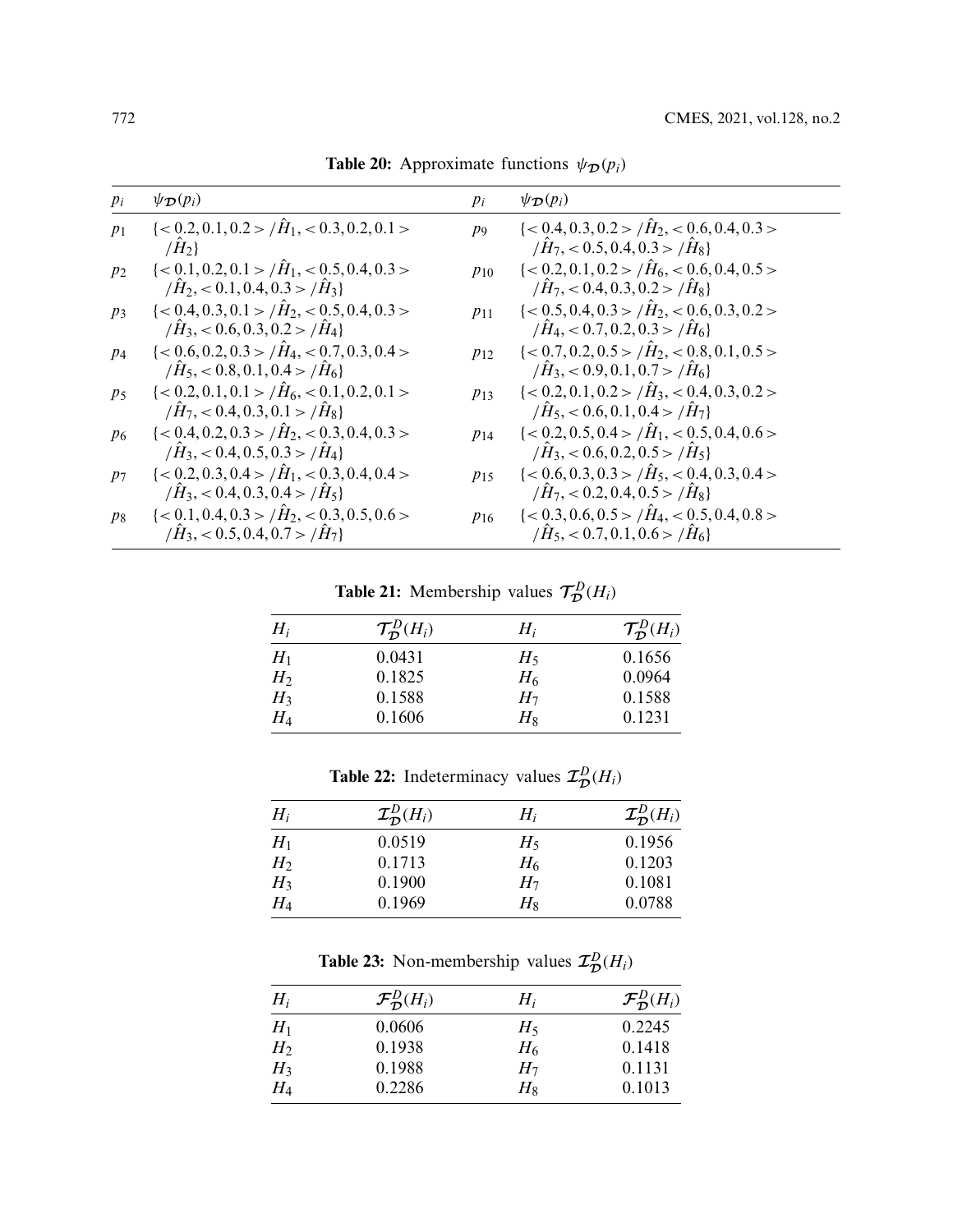| $H_i$ | $\zeta_{\Psi_{\mathbf{D}}^{D}}(H_{i})$ | $H_i$ | $\zeta_{\Psi_{\mathcal{D}}^{D}}(H_{i})$ |
|-------|----------------------------------------|-------|-----------------------------------------|
| $H_1$ | 0.0344                                 | $H_5$ | 0.1367                                  |
| $H_2$ | 0.1600                                 | $H_6$ | 0.0749                                  |
| $H_3$ | 0.1500                                 | $H_7$ | 0.1538                                  |
| $H_4$ | 0.1289                                 | $H_8$ | 0.1006                                  |

<span id="page-30-0"></span>**Table 24:** Reduced fuzzy membership  $\zeta_{\Psi_{\mathcal{D}}^{D}}(H_i)$ 



<span id="page-30-1"></span>**Figure 3:** Neutrosophic decision system on npnhs-set

### **6 Discussion**

The development and stability of any society depends on its justice system and the judges, lawyers and plaintiffs play a key role in its basic components. The lawyer prepares the writ petition at the request of the plaintiff but when filing the case in the Court of Justice, he/she is in a state of uncertainty for its success. This uncertain condition can be of fuzzy, intuitionistic fuzzy or even neutrosophic. And after the case is submitted, the judge concerned writes his/her decision in the light of the facts, but usually all facts have some kind of uncertainty. Such factual vagueness again may be of fuzzy, intuitionistic fuzzy or neutrosophic nature. So when initial stage (submission stage) and final stage (decisive stage) are neutrosophic valued and the process is executed with the help of parameterized data (collections of parametric values) then we say that we are tackling such problem with the help of neutrosophic parameterized neutrosophic hypersoft set (npnhsset). Since decision makers always face some sort of uncertainties and any decision taken by ignoring uncertainty may have some extent of inclination. Indeterminacy and uncertainty are both interconnected. In this study, it has been shown (i.e., see [Fig. 4\)](#page-31-0) that how results are affected when indeterminacy is ignored or considered. Our proposed structure npnhs-set is very useful in dealing with many decisive systems and it is the generalization of:

- (i) Neutrosophic Parameterized Intuitionistic Fuzzy Hypersoft Set (npifhs-set) if indeterminacy is ignored and remaining two are made interdependent within closed unit interval in approximate function of npnhs-set,
- (ii) Neutrosophic Parameterized Fuzzy Hypersoft Set (npfhs-set) if indeterminacy and falsity are ignored and remaining be restricted within closed unit interval in approximate function of npnhs-set,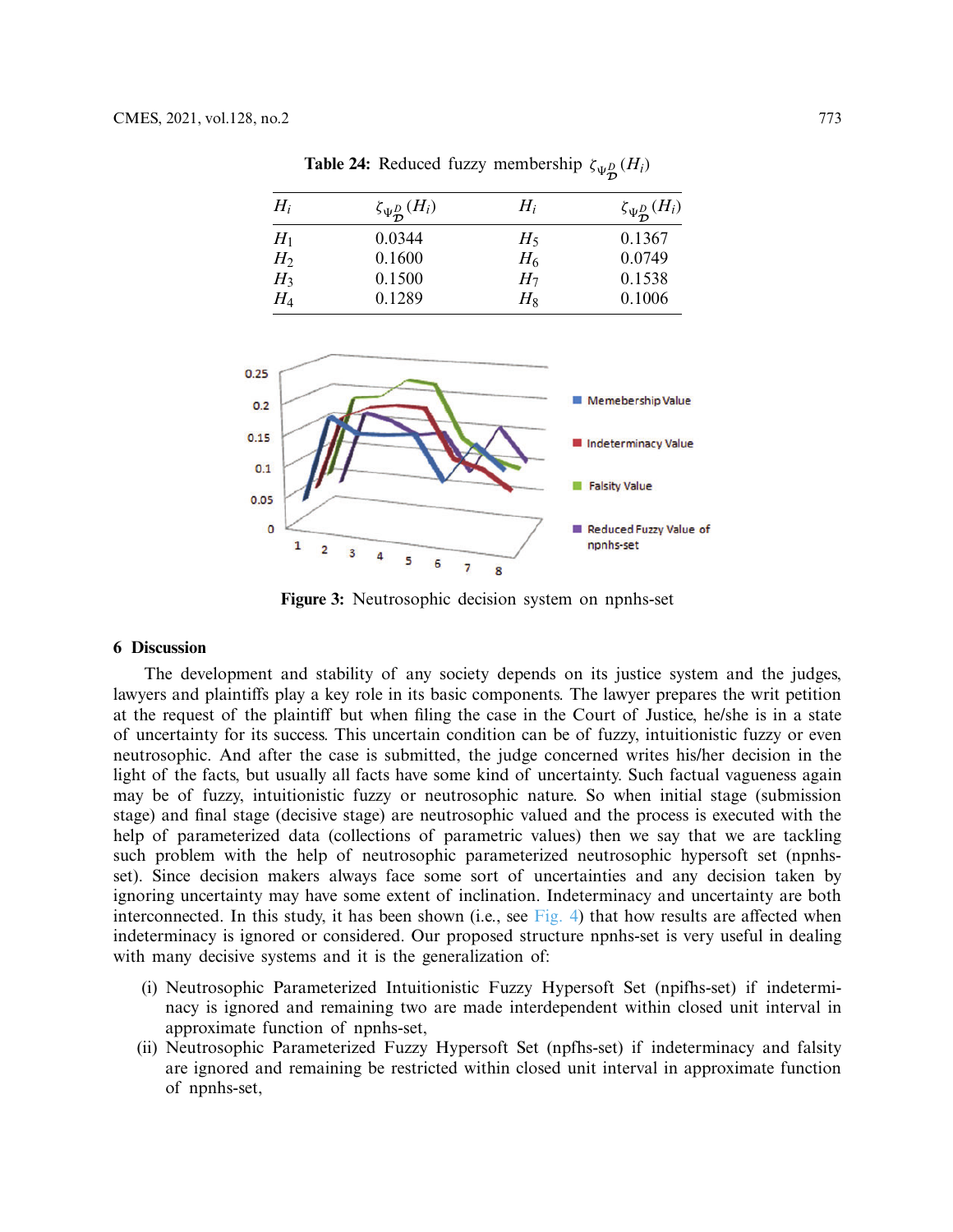- (iii) Neutrosophic Parameterized Hypersoft Set (nphs-set) if all uncertain components are ignored and approximate function of npnhs-set is a subset of universe of discourse,
- (iv) Neutrosophic Parameterized Neutrosophic Soft Set (npns-set) if attribute-valued sets are replaced with only attributes in npnhs-set,
- (v) Neutrosophic Parameterized Intuitionistic Fuzzy Soft Set (npifs-set) if attribute-valued sets are replaced with only attributes and indeterminacy is ignored and remaining two are made interdependent within closed unit interval in approximate function of npnhs-set,
- (vi) Neutrosophic Parameterized Fuzzy Soft Set (npfs-set) if attribute-valued sets are replaced with only attributes and indeterminacy, falsity are ignored and remaining be restricted within closed unit interval in approximate function of npnhs-set,
- (vii) Neutrosophic Parameterized Soft Set (nps-set) if attribute-valued sets are replaced with only attributes and all uncertain components are ignored with approximate function of npnhs-set as a subset of universe of discourse.
	- [Fig. 5](#page-31-1) presents the pictorial view of the generalization of the proposed structure.



**Figure 4:** Comparison of neutrosophic decision system on npfhs-set, npifhs-set and npnhs-set

<span id="page-31-0"></span>

<span id="page-31-1"></span>**Figure 5:** Generalization of npnhs-set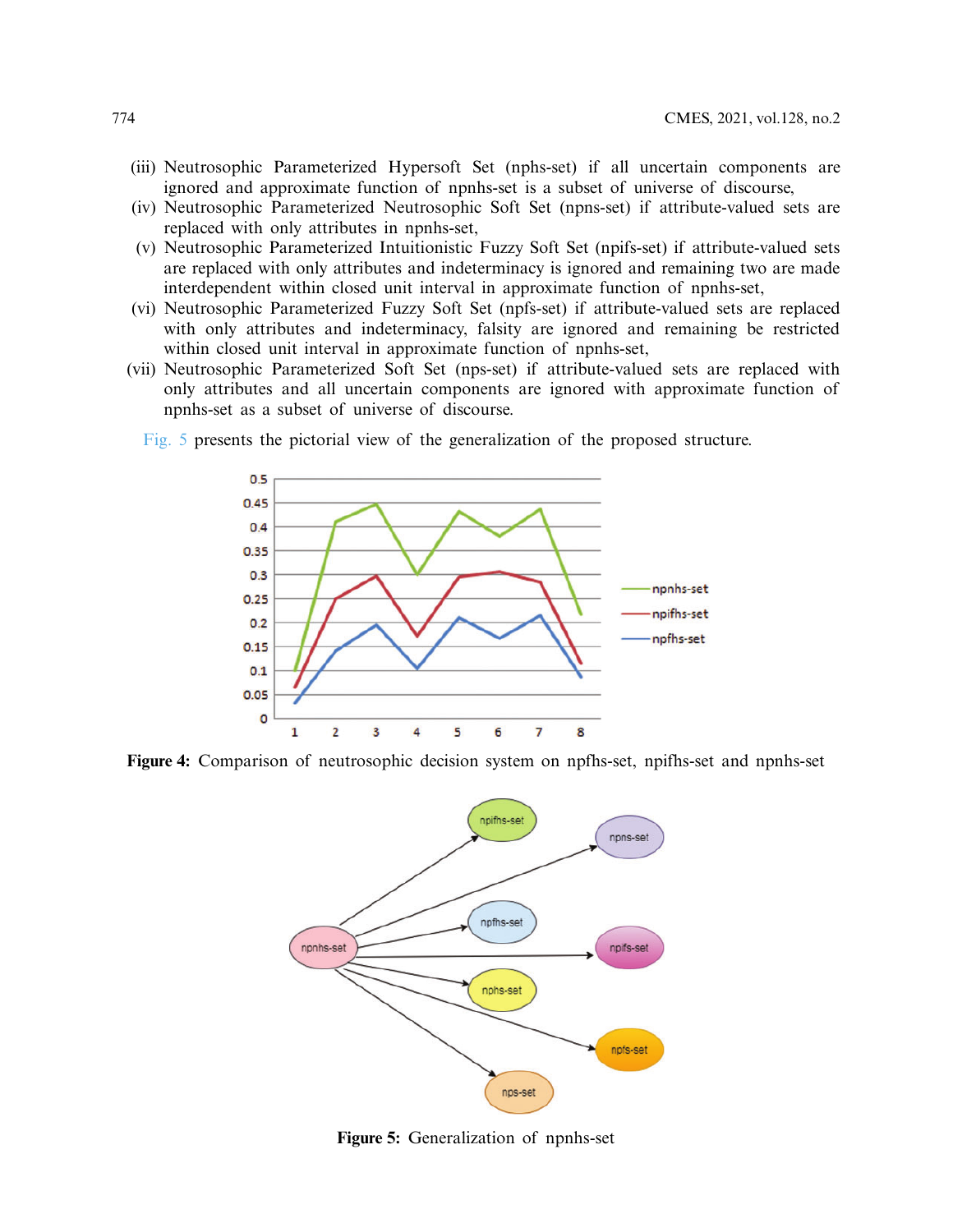### **7 Conclusion**

In this study, neutrosophic parameterized hypersoft set is conceptualized for the environments of fuzzy set, intuitionistic fuzzy set and neutrosophic set along with some of their elementary properties and theoretic operations. Novel algorithms are proposed for decision making and are validated with the help of illustrative examples for appropriate purchasing of suitable products i.e., Mobile Tablet, Washing Machines and Hand Sanitizers, from the local market. Future work may include the extension of this work for:

- The development of algebraic structures i.e., topological spaces, vector spaces, etc.,
- The development of hybrid structures with fuzzy-like environments,
- Dealing with decision making problems with multi-criteria decision making techniques,
- Applying in medical diagnosis and optimization for agricultural yield,
- Investigating and determining similarity, distance, dissimilarity measures and entropies between the proposed structures.

**Funding Statement:** The authors received no specific funding for this study.

**Conflicts of Interest:** The authors declare that they have no conflicts of interest to report regarding the present study.

### **References**

- <span id="page-32-0"></span>1. Zadeh, L. (1965). Fuzzy sets.*Information and Control, 8(3),* 338–353. DOI [10.1016/S0019-9958\(65\)90241-X.](http://dx.doi.org/10.1016/S0019-9958(65)90241-X)
- <span id="page-32-1"></span>2. Atanassov, K. (1986). Intuitionistic fuzzy sets. *Fuzzy Sets and Systems, 20(1),* 87–96. DOI [10.1016/S0165-0114\(86\)80034-3.](http://dx.doi.org/10.1016/S0165-0114(86)80034-3)
- <span id="page-32-2"></span>3. Smarandache, F. (1998). *Neutrosophy: Neutrosophic probability, set, and logic: Analytic synthesis and synthetic analysis*. Rehoboth: American Research Press.
- <span id="page-32-3"></span>4. Smarandache, F. (1999). A Unifying field in logics. *Neutrosophy: Neutrosophic probability, set and logic*. Rehoboth: American Research Press.
- <span id="page-32-4"></span>5. Smarandache, F. (2005). Neutrosophic set, a generalization of intuitionistic fuzzy sets. *International Journal of Pure and Applied Mathematics, 24(3),* 287–297.
- 6. Smarandache, F. (2006). Neutrosophic set—A generalization of intuitionistic fuzzy set. *International Conference on Granular Computing*, pp. 38–42. Atlanta, Georgia, USA, IEEE.
- 7. Wang, H., Rogatko, A., Smarandache, F., Sunderraman, R. (2006). A Neutrosophic description logic. *International Conference on Granular Computing*, pp. 305–308. Atlanta, Georgia, USA, IEEE. DOI [10.1109/GRC.2006.1635801.](http://dx.doi.org/10.1109/GRC.2006.1635801)
- 8. Smarandache, F. (2013). n-Valued refined neutrosophic logic and its applications in physics. *Progress in Physics, 4,* 143–146. DOI [10.5281/zenodo.49149.](http://dx.doi.org/10.5281/zenodo.49149)
- 9. Smarandache, F. (2016a). Operators on single valued neutrosophic sets, neutrosophic undersets, and neutrosophic offsets. *Journal of Mathematics and Informatics, 5,* 63–67. DOI [10.5281/zenodo.57412.](http://dx.doi.org/10.5281/zenodo.57412)
- 10. Smarandache, F. (2016b). *Neutrosophic overset, neutrosophic underset, neutrosophic offset, similarly for neutrosophicover-/under-/offlogic, probability, and statistic*. Brussels: Pons Editions. DOI [10.5281/zenodo.57410.](http://dx.doi.org/10.5281/zenodo.57410)
- 11. Broumi, S., Bakali, A., Talea, M., Smarandache, F., Karaaslan, F. (2016). Interval valued neutrosophic soft graphs. *New Trends in Neutrosophic Theory and Applications, 2,* 214–251. DOI [10.5281/zenodo.1410271.](http://dx.doi.org/10.5281/zenodo.1410271)
- 12. Alhabib, R., Ranna, M. M., Farah, H., Salama, A. A. (2018). Some neutrosophic probability distributions. *Neutrosophic Sets and Systems, 22,* 30–38. DOI [10.5281/zenodo.2160479.](http://dx.doi.org/10.5281/zenodo.2160479)
- 13. Pramanik, S., Dey, P. P., Smarandache, F. (2018). Correlation coefficient measures of interval bipolar neutrosophic sets for solving multi-attribute decision making problems. *Neutrosophic Sets and Systems, 19,* 70–79. DOI [10.5281/zenodo.1235151.](http://dx.doi.org/10.5281/zenodo.1235151)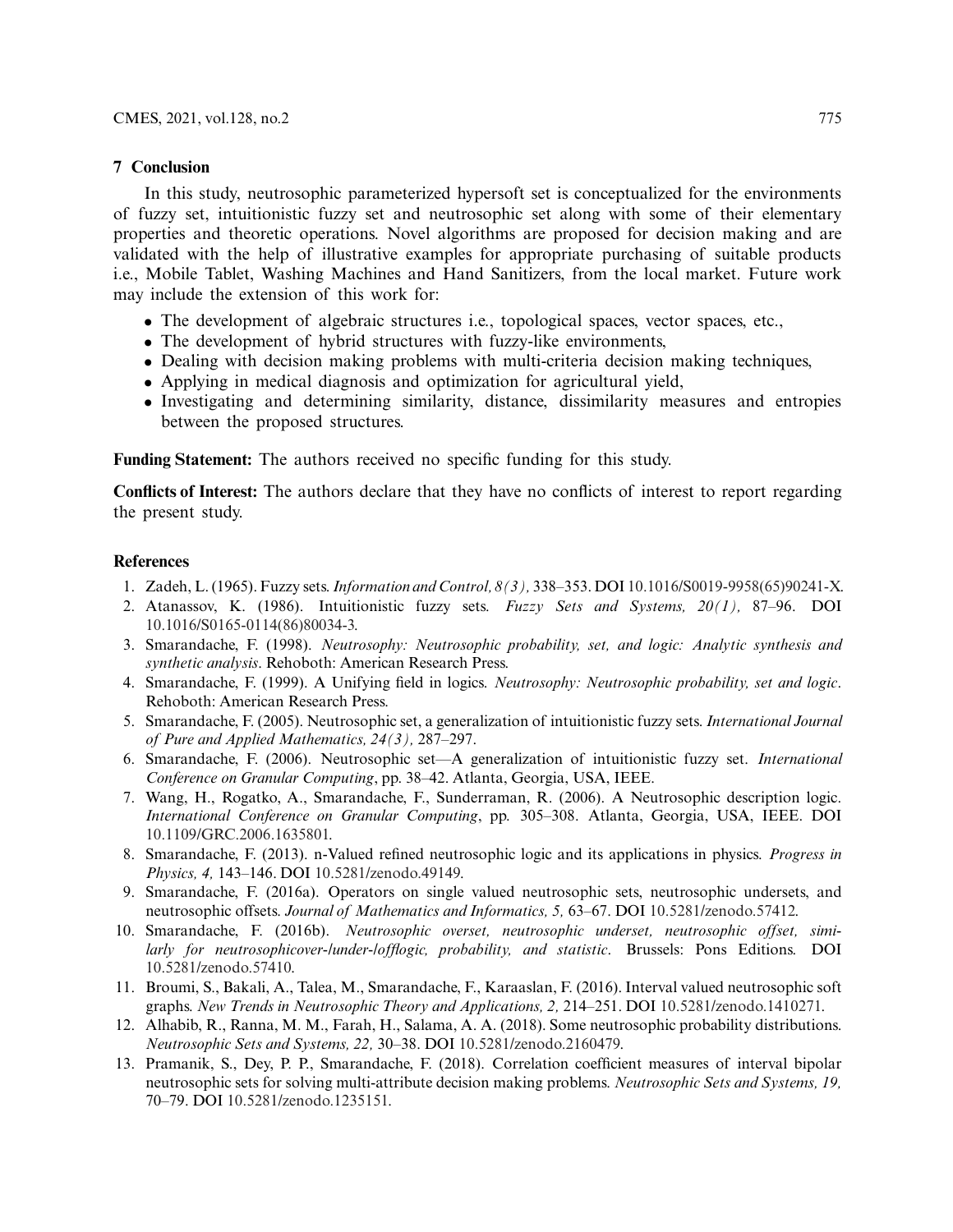- 14. Broumi, S., Smarandache, F. (2013). Intuitionistic neutrosophic soft set. *Journal of Information and Computing Science, 8(2),* 130–140. DOI [10.5281/zenodo.2861554.](http://dx.doi.org/10.5281/zenodo.2861554)
- 15. Broumi, S., Smarandache, F. (2013). More on intuitionistic neutrosophic soft set. *Computer Science and Information Technology, 1(4),* 257–268. DOI [10.13189/csit.2013.010404.](http://dx.doi.org/10.13189/csit.2013.010404)
- 16. Broumi, S. (2013). Generalized neutrosophic soft set. *International Journal of Computer Science, Engineering and Information Technology, 3(2),* 17–30. DOI [10.5121/ijcseit.2013.3202.](http://dx.doi.org/10.5121/ijcseit.2013.3202)
- 17. Broumi, S., Deli, I., Smarandache, F. (2014). Relations on interval valued neutrosophic soft sets. *Journal of New Results in Science, 5,* 1–20. DOI [10.5281/zenodo.30306.](http://dx.doi.org/10.5281/zenodo.30306)
- 18. Deli, I. (2017). Interval-valued neutrosophic soft sets and its decision making. *International Journal of Machine Learning and Cybernetics, 8(2),* 665–676. DOI [10.1007/s13042-015-0461-3.](http://dx.doi.org/10.1007/s13042-015-0461-3)
- <span id="page-33-0"></span>19. Kharal, A. (2013). A neutrosophic multicriteria decision making method. *New Mathematics and Natural Computation, 10(2),* 143–162. DOI [10.1142/S1793005714500070.](http://dx.doi.org/10.1142/S1793005714500070)
- <span id="page-33-1"></span>20. Edalatpanah, S. A. (2020). Systems of neutrosophic linear equations. *Neutrosophic Sets and Systems, 33,* 92–104. DOI [10.5281/zenodo.3782826.](http://dx.doi.org/10.5281/zenodo.3782826)
- <span id="page-33-2"></span>21. Kumar, R., Edalatpanah, S. A., Jha, S., Singh, R. (2019). A novel approach to solve gaussian valued neutrosophic shortest path problems. *International Journal of Engineering and Advanced Technology, 8(3),* 347–353. DOI [10.35940/ijeat.E1049.0585C19.](http://dx.doi.org/10.35940/ijeat.E1049.0585C19)
- <span id="page-33-3"></span>22. Molodtsov, D. (1999). Soft set theory—First results. *Computers and Mathematics with Applications, 37,* 19–31. DOI [10.1016/S0898-1221\(99\)00056-5.](http://dx.doi.org/10.1016/S0898-1221(99)00056-5)
- <span id="page-33-4"></span>23. Maji, P. K., Biswas, R., Roy, A. R. (2003). Soft set theory. *Computers and Mathematics with Applications, 45,* 555–562. DOI [10.1016/S0898-1221\(03\)00016-6.](http://dx.doi.org/10.1016/S0898-1221(03)00016-6)
- 24. Maji, P. K., Biswas, R., Roy, A. R. (2001). Fuzzy soft sets. *Journal of Fuzzy Mathematics, 9(3),* 589–602.
- 25. Pei, D., Miao, D. (2005). From soft set to information system. *International Conference of Granular Computing*, vol. 2, pp. 617–621. IEEE, DOI [10.1109/GRC.2005.1547365.](http://dx.doi.org/10.1109/GRC.2005.1547365)
- 26. Ali, M. I., Feng, F., Liu, X., Min, W. K., Sabir, M. (2009). On some new operations in soft set theory. *Computers and Mathematics with Applications, 57,* 1547–1553. DOI [10.1016/j.camwa.2008.11.009.](http://dx.doi.org/10.1016/j.camwa.2008.11.009)
- 27. Babitha, K. V., Sunil, J. J. (2010). Soft set relations and functions. *Computers and Mathematics with Applications, 60,* 1840–1849. DOI [10.1016/j.camwa.2010.07.014.](http://dx.doi.org/10.1016/j.camwa.2010.07.014)
- 28. Babitha, K. V., Sunil, J. J. (2011). Transitive closure and ordering in soft set. *Computers and Mathematics with Applications, 61,* 2235–2239. DOI [10.1016/j.camwa.2011.07.010.](http://dx.doi.org/10.1016/j.camwa.2011.07.010)
- 29. Sezgin, A., Atagün, A. O. (2011). On operations of soft sets. *Computers and Mathematics with Applications, 61(5),* 1457–1467. DOI [10.1016/j.camwa.2011.01.018.](http://dx.doi.org/10.1016/j.camwa.2011.01.018)
- 30. Ge, X., Yang, S. (2011). Investigations on some operations of soft sets. *International Journal of Mathematical and Computational Sciences, 5(3),* 370–373.
- 31. Li, F. (2011). Notes on soft set operations. *ARPN Journal of Systems and Softwares, 1(6),* 205–208.
- <span id="page-33-10"></span>32. Maji, P. K., Biswas, R., Roy, A. R. (2001). Intuitionistic fuzzy soft sets. *Journal of Fuzzy Mathematics, 9(3),* 677–692.
- 33. Çağman, N., Enginoğlu, S., Çitak, F. (2011). Fuzzy soft set theory and its applications. *Iranian Journal of Fuzzy System, 8(3),* 137–147. DOI [10.22111/IJFS.2011.292.](http://dx.doi.org/10.22111/IJFS.2011.292)
- <span id="page-33-5"></span>34. Çağman, N., Karataş, S. (2013). Intuitionistic fuzzy soft set theory and its decision making. *Journal of Intelligent and Fuzzy Systems, 24(4),* 829–836. DOI [10.3233/IFS-2012-0601.](http://dx.doi.org/10.3233/IFS-2012-0601)
- <span id="page-33-6"></span>35. Maji, P. K. (2013). Neutrosophic soft set. *Annals of Fuzzy Mathematics and Informatics, 5(1),* 157–168.
- <span id="page-33-7"></span>36. Mandal, D. (2015). Comparative study of intuitionistic and generalized neutrosophic soft sets. *International Journal of Mathematical, Computational, Natural and Physical Engineering, 9(2),* 111–114. DOI [10.5281/zenodo.1100511.](http://dx.doi.org/10.5281/zenodo.1100511)
- <span id="page-33-8"></span>37. Smarandache, F. (2018). Extension of soft set of hypersoft set, and then to plithogenic hypersoft set. *Neutrosophic Sets and Systems, 22,* 168–170. DOI [10.5281/zenodo.2159755.](http://dx.doi.org/10.5281/zenodo.2159755)
- <span id="page-33-9"></span>38. Saeed, M., Ahsan, M., Siddique, M. K., Ahmad, M. R. (2020). A study of the fundamentals of hypersoft set theory. *International Journal of Scientific and Engineering Research, 11(1),* 320–329.